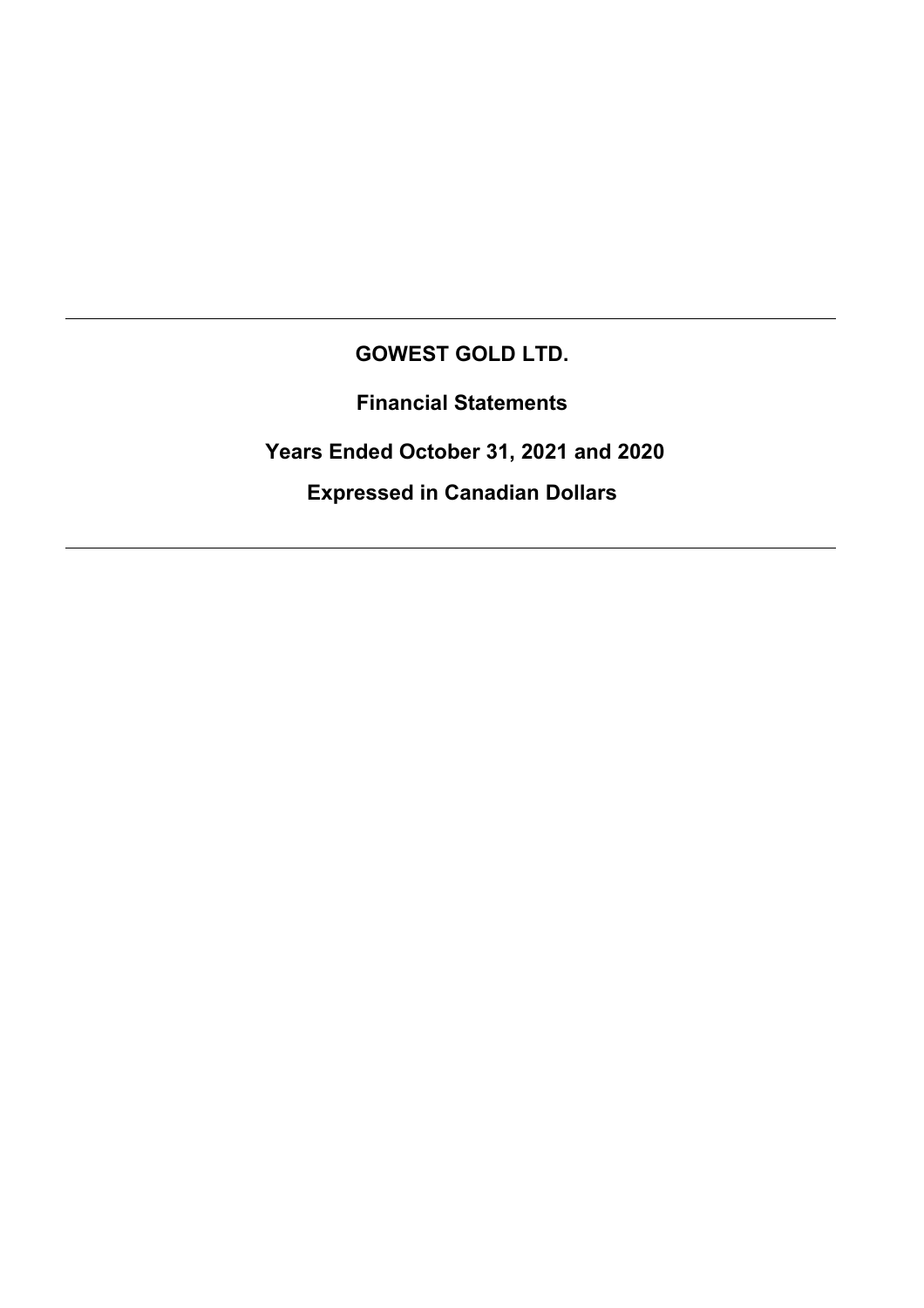# McGovern **Hurley**

Audit. Tax. Advisory.

#### **Independent Auditor's Report**

To the Shareholders of Gowest Gold Ltd.

#### **Opinion**

We have audited the financial statements of Gowest Gold Ltd. (the "Company"), which comprise the statements of financial position as at October 31, 2021 and 2020, and the statements of loss and comprehensive loss, statements of changes in equity and statements of cash flows for the years then ended, and notes to the financial statements, including a summary of significant accounting policies.

In our opinion, the accompanying financial statements present fairly, in all material respects, the financial position of the Company as at October 31, 2021 and 2020 and its financial performance and its cash flows for the years then ended in accordance with International Financial Reporting Standards ("IFRS").

#### **Basis for opinion**

We conducted our audit in accordance with Canadian generally accepted auditing standards. Our responsibilities under those standards are further described in the Auditor's responsibilities for the audit of the financial statements section of our report. We are independent of the Company in accordance with the ethical requirements that are relevant to our audit of the financial statements in Canada. We have fulfilled our other ethical responsibilities in accordance with these requirements. We believe that the audit evidence we have obtained is sufficient and appropriate to provide a basis for our opinion.

#### **Material uncertainty related to going concern**

We draw attention to Note 1 in the financial statements, which indicates that the Company incurred a net loss during the year ended October 31, 2021 and, as of that date, the Company's current liabilities exceeded its current assets. As stated in Note 1, these events or conditions, along with other matters as set forth in Note 1, indicate that material uncertainties exist that cast significant doubt on the Company's ability to continue as a going concern. Our opinion is not modified in respect of this matter.

#### **Other information**

Management is responsible for the other information. The other information comprises Management's Discussion and Analysis.

Our opinion on the financial statements does not cover the other information and we do not express any form of assurance conclusion thereon.

In connection with our audit of the financial statements, our responsibility is to read the other information and, in doing so, consider whether the other information is materially inconsistent with

251 Consumers Road, Suite 800 Toronto Ontario M21 4R3 mcgovernhurley.com t. 416-496-1234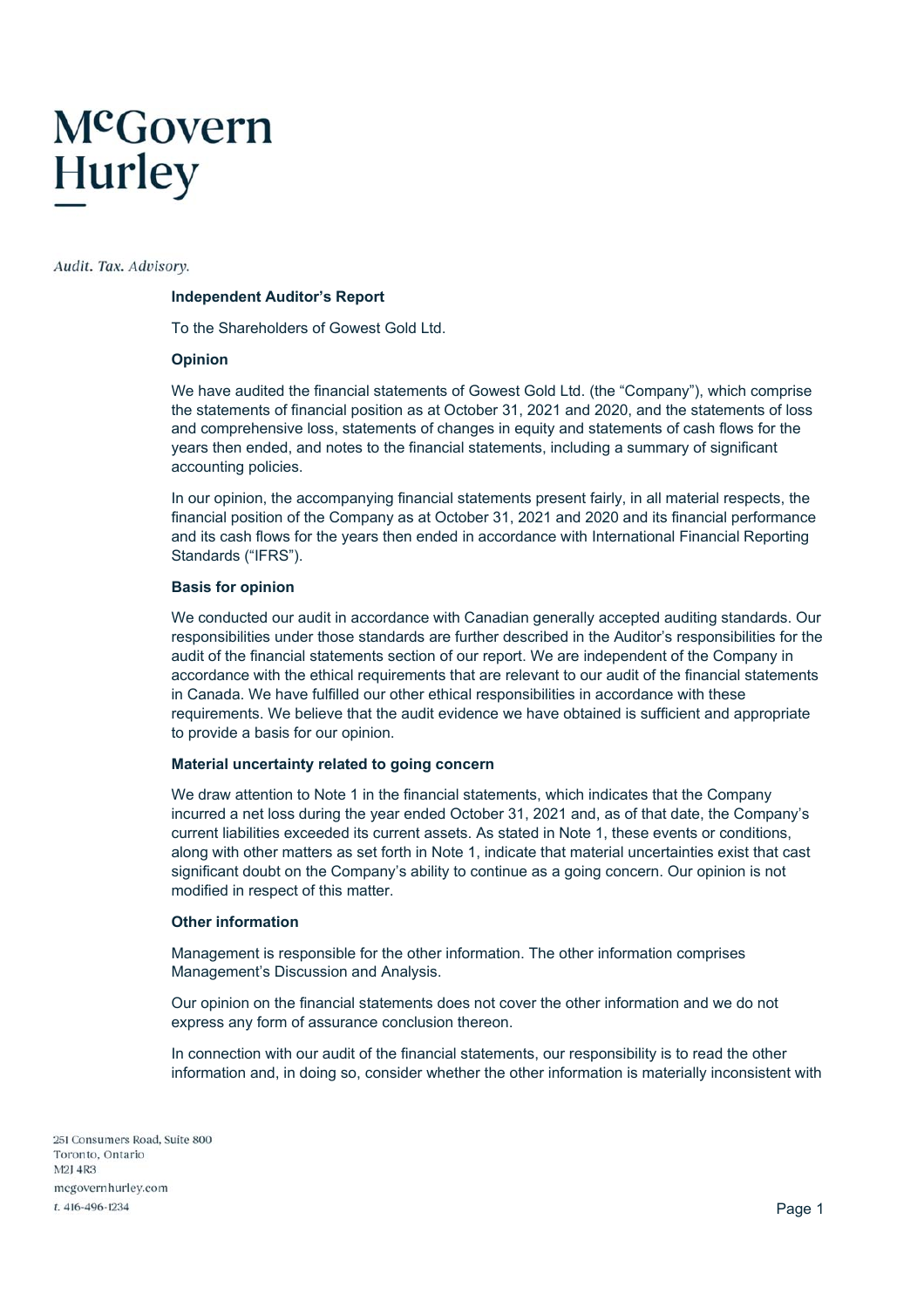# McGovern **Hurley**

the financial statements or our knowledge obtained in the audit or otherwise appears to be materially misstated.

We obtained Management's Discussion and Analysis prior to the date of this auditor's report. If, based on the work we have performed, we conclude that there is a material misstatement of this other information, we are required to report that fact. We have nothing to report in this regard.

#### **Responsibilities of management and those charged with governance for the [consolidated] financial statements**

Management is responsible for the preparation and fair presentation of the financial statements in accordance with IFRS, and for such internal control as management determines is necessary to enable the preparation of financial statements that are free from material misstatement, whether due to fraud or error.

In preparing the financial statements, management is responsible for assessing the Company's ability to continue as a going concern, disclosing, as applicable, matters related to going concern and using the going concern basis of accounting unless management either intends to liquidate the Company or cease operations, or has no realistic alternative but to do so.

Those charged with governance are responsible for overseeing the Company's financial reporting process.

#### **Auditor's responsibilities for the audit of the financial statements**

Our objectives are to obtain reasonable assurance about whether the financial statements as a whole are free from material misstatement, whether due to fraud or error, and to issue an auditor's report that includes our opinion. Reasonable assurance is a high level of assurance, but is not a guarantee that an audit conducted in accordance with Canadian generally accepted auditing standards will always detect a material misstatement when it exists. Misstatements can arise from fraud or error and are considered material if, individually or in aggregate, they could reasonably be expected to influence the economic decisions of users taken on the basis of these financial statements.

As part of an audit in accordance with Canadian generally accepted auditing standards, we exercise professional judgement and maintain professional skepticism throughout the audit. We also:

• Identify and assess the risks of material misstatement of the financial statements, whether due to fraud or error, design and perform audit procedures responsive to those risks, and obtain audit evidence that is sufficient and appropriate to provide a basis for our opinion. The risks of not detecting a material misstatement resulting from fraud is higher than for one resulting from error, as fraud may involve collusion, forgery, intentional omissions, misrepresentations, or the override of internal control.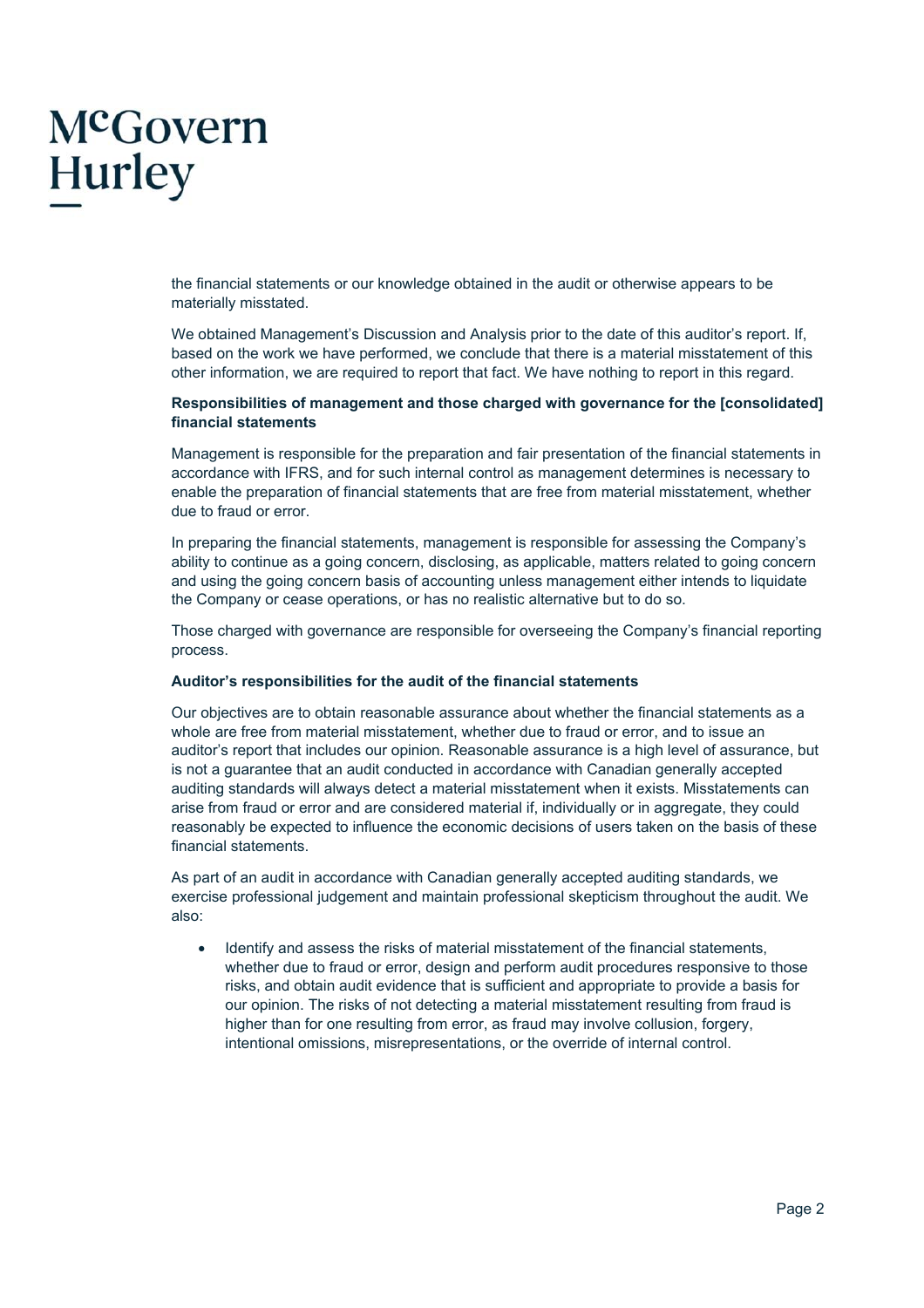# McGovern Hurley

- Obtain an understanding of internal control relevant to the audit in order to design audit procedures that are appropriate in the circumstances, but not for the purpose of expressing an opinion on the effectiveness of the Company's internal control.
- Evaluate the appropriateness of accounting policies used and the reasonableness of accounting estimates and related disclosures made by management.
- Conclude on the appropriateness of management's use of the going concern basis of accounting and, based on the audit evidence obtained, whether a material uncertainty exists related to events or conditions that may cast significant doubt on the Company's ability to continue as a going concern. If we conclude that a material uncertainty exists, we are required to draw attention in our auditor's report to the related disclosures in the financial statements or, if such disclosures are inadequate, to modify our opinion. Our conclusions are based on the audit evidence obtained up to the date of our auditor's report. However, future events or conditions may cause the Company to cease to continue as a going concern.
- Evaluate the overall presentation, structure and content of the financial statements, including the disclosures, and whether the financial statements represent the underlying transactions and events in a manner that achieves fair presentation.

We communicate with those charged with governance regarding, among other matters, the planned scope and timing of the audit and significant audit findings, including any significant deficiencies in internal control that we identify during our audit.

We also provide those charged with governance with a statement that we have complied with relevant ethical requirements regarding independence, and to communicate with them all relationships and other matters that may reasonably be thought to bear on our independence, and where applicable, related safeguards.

The engagement partner of the audit resulting in this independent auditor's report is Jessica Glendinning.

**McGovern Hurley LLP** 

**Chartered Professional Accountants Licensed Public Accountants** 

Toronto, Ontario February 10, 2022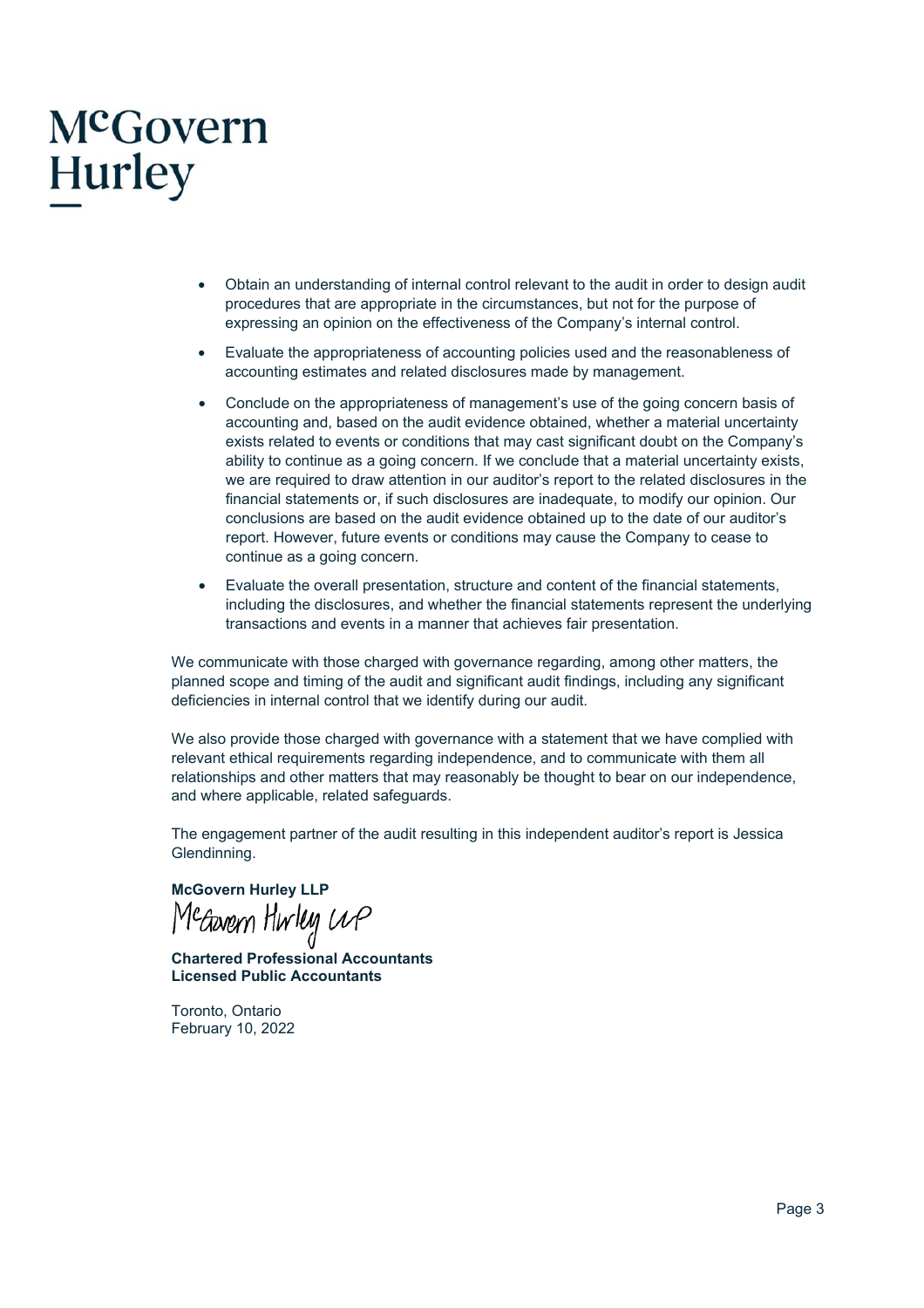# **GOWEST GOLD LTD.**

# **Statements of Financial Position**

*In Canadian dollars*

|                                                             | Note     | October 31, 2021 | October 31, 2020 |
|-------------------------------------------------------------|----------|------------------|------------------|
| <b>ASSETS</b>                                               |          |                  |                  |
| Current assets                                              |          |                  |                  |
| Cash and cash equivalents                                   |          | 278,513          | 459,489          |
| Amounts receivable and other assets                         | 6        | 81,279           | 409,476          |
| Total current assets                                        |          | 359,792          | 868,965          |
| Long term investment                                        | 8        | 6,750            | 3,000            |
| Equipment                                                   | 7        | 2,218,991        | 2,293,507        |
| Long term deposits                                          | 9        | 1,248,939        | 1,248,939        |
| Exploration and evaluation properties                       | 9&16     | 61,801,812       | 58,021,056       |
| Total assets                                                |          | 65,636,284       | 62,435,467       |
| <b>LIABILITIES</b>                                          |          |                  |                  |
| <b>Current liabilities</b>                                  |          |                  |                  |
| Accounts payable and accrued liabilities                    | 11&15&16 | 13,057,535       | 12,051,125       |
| Current portion of lease liability                          | 12<br>15 | 83,276           | 75,636           |
| Amounts due to related party                                | 11       | 507,397          | 100,000          |
| Current portion of debt<br><b>Total current liabilities</b> |          | 1,192,287        | 9,383,378        |
|                                                             |          | 14,840,495       | 21,610,139       |
| Lease liability                                             | 12       | 153,212          | 236,489          |
| Reclamation and closure cost obligation                     | 10       | 1,256,590        | 1,338,423        |
| Long term debt                                              | 11       | 5,386,247        | 9,949,222        |
| <b>Total liabilities</b>                                    |          | 21,636,544       | 33,134,273       |
| <b>SHAREHOLDERS' EQUITY</b>                                 |          |                  |                  |
| Share capital                                               | 13       | 71,384,048       | 52,192,157       |
| Reserves                                                    | 11&13    | 1,167,026        | 1,355,972        |
| <b>Accumulated deficit</b>                                  |          | (28, 553, 959)   | (24, 248, 060)   |
| Accumulated other comprehensive income                      | 8        | 2,625            | 1,125            |
| Total shareholders' equity                                  |          | 43,999,740       | 29,301,194       |
| Total liabilities and shareholders' equity                  |          | 65,636,284       | 62,435,467       |

Nature of operations and going concern (Note 1) Commitments and contingencies (Notes 9, 10, 11, 12 and 16) Subsequent events (Note 18)

APPROVED ON BEHALF OF THE BOARD

"Peter Quintiliani" Director

"C. Fraser Elliott" Director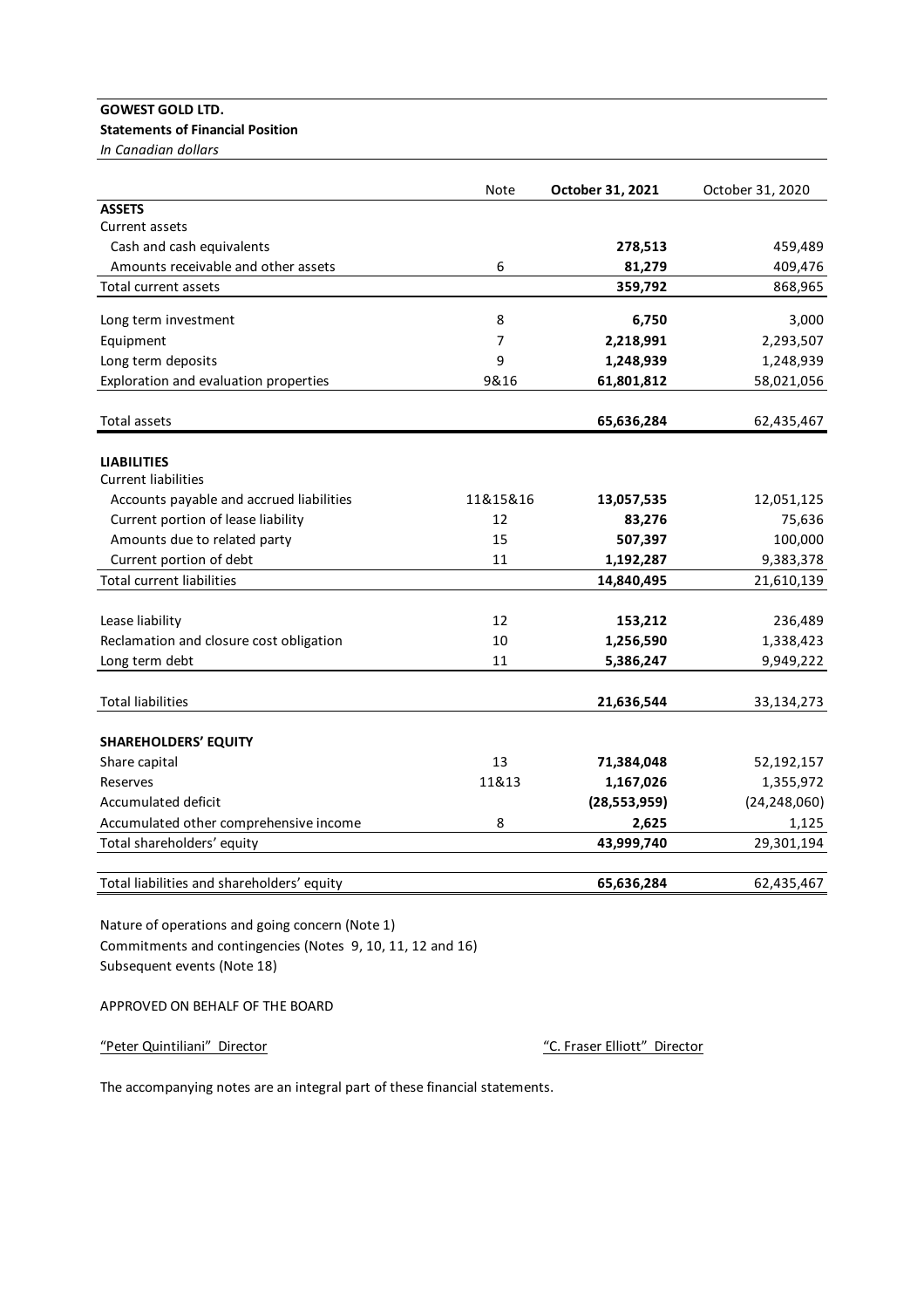# **GOWEST GOLD LTD.**

# **Statements of Loss and Comprehensive Loss**

*In Canadian dollars*

|                                                                             | <b>Note</b> | <b>Year Ended</b><br>October 31, 2021 | Year Ended<br>October 31, 2020 |
|-----------------------------------------------------------------------------|-------------|---------------------------------------|--------------------------------|
| <b>Operating Expenses</b>                                                   |             |                                       |                                |
| General and administrative                                                  | 14 & 15     | (2,656,830)                           | (4,570,505)                    |
| Accretion                                                                   | 10 & 11     | 81,833                                | (12, 764)                      |
| Loss before other items                                                     |             | (2,574,997)                           | (4,583,269)                    |
| Foreign exchange gain / (loss)                                              | 11          | 1,147,618                             | (148, 656)                     |
| Insurance recovery                                                          | 7           |                                       | 170,288                        |
| Interest and other (expense)                                                | 11 & 12     | (3, 295, 543)                         | (3,347,630)                    |
| Loss before tax                                                             |             | (4,722,922)                           | (7,909,267)                    |
| Deferred tax recovery                                                       | 17          |                                       | 1,083,000                      |
| Flow through premium recovery                                               | 13          |                                       | 94,823                         |
| Net loss for the year                                                       |             | (4,722,922)                           | (6, 731, 444)                  |
| Unrealized gain/(loss) on securities available for sale                     |             | 1,500                                 |                                |
| Net comprehensive loss for the year                                         |             | (4,721,422)                           | (6,731,444)                    |
| Basic and diluted loss per share                                            |             | (0.056)                               | (0.090)                        |
| Weighted average number of common shares outstanding<br>- basic and diluted |             | 84,803,963                            | 74,953,814                     |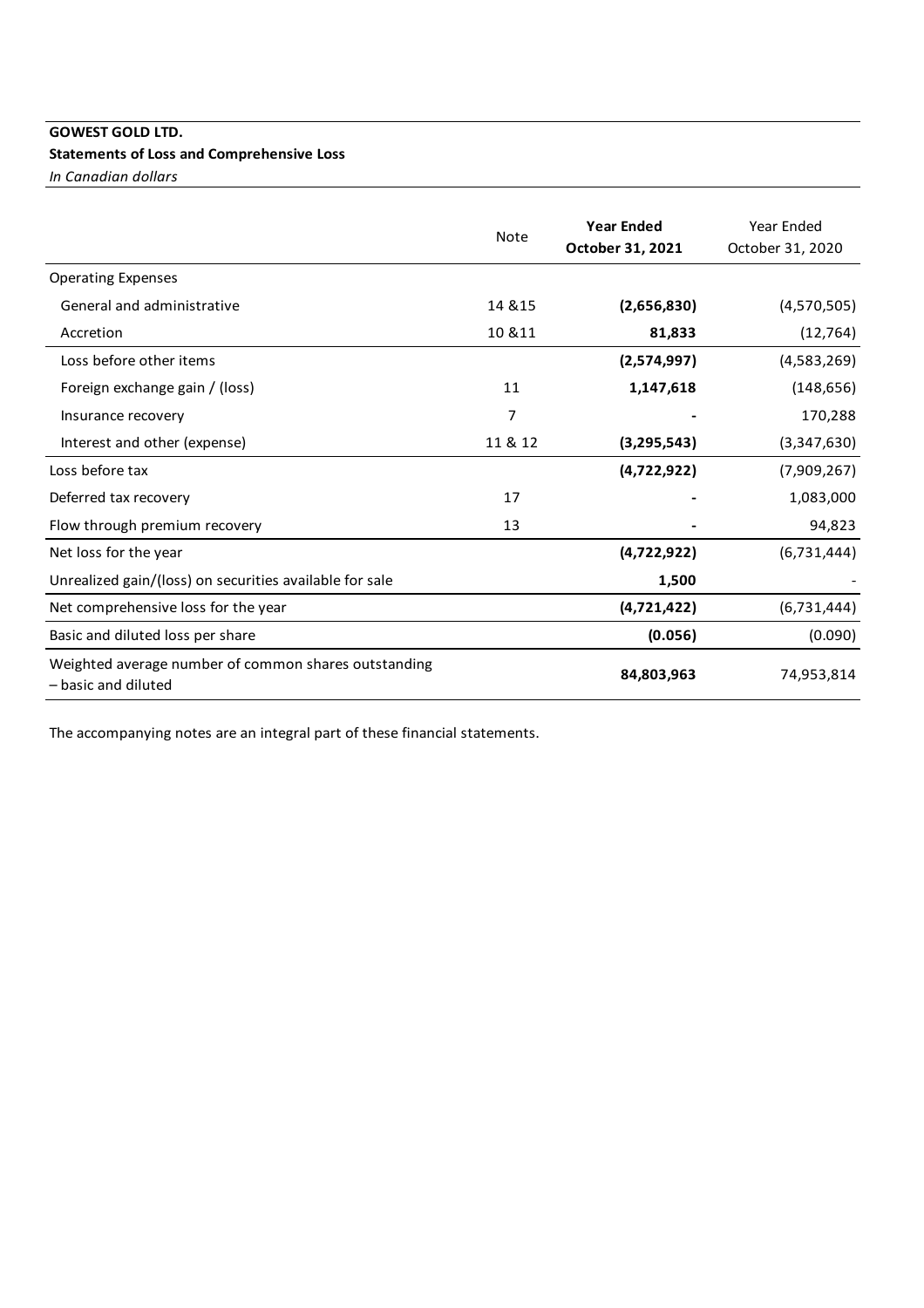# **GOWEST GOLD LTD. Statements of Changes in Equity** *In Canadian dollars*

|                                                  |                      | Reserves   |               | Accumulated<br>other<br>comprehensive | Accumulated    |              |
|--------------------------------------------------|----------------------|------------|---------------|---------------------------------------|----------------|--------------|
|                                                  | <b>Share Capital</b> | Warrants   | Stock options | income / loss                         | deficit        | Total equity |
| Balance at October 31, 2020                      | 52,192,157           | 557,031    | 798,941       | 1,125                                 | (24, 248, 060) | 29,301,194   |
| Issued on private placement and warrant exercise | 1,287,419            | 206,571    |               |                                       |                | 1,493,990    |
| Share issue costs                                | (119,616)            | 21,506     |               |                                       |                | (98, 110)    |
| Shares for debt settlement                       | 18,024,088           |            |               |                                       |                | 18,024,088   |
| Value of warrants expired                        |                      | (154, 299) |               |                                       | 154,299        |              |
| Value of stock options expired                   |                      |            | (262, 724)    |                                       | 262,724        |              |
| Net loss and comprehensive loss for the year     |                      |            |               | 1,500                                 | (4,722,922)    | (4,721,422)  |
| Balance at October 31, 2021                      | 71,384,048           | 630,809    | 536,217       | 2,625                                 | (28, 553, 959) | 43,999,740   |
| Balance at October 31, 2019                      | 49,155,621           | 733,182    | 934,790       | 1,125                                 | (18, 266, 748) | 32,557,970   |
| Issued on private placement                      | 2,640,326            | 402,732    |               |                                       |                | 3,043,058    |
| Share issue costs                                | (53, 967)            |            |               |                                       |                | (53, 967)    |
| Flow-through premium                             | (94, 823)            |            |               |                                       |                | (94, 823)    |
| Value of stock options issued                    |                      |            | 35,400        |                                       |                | 35,400       |
| Value of warrants expired                        |                      | (578, 883) |               |                                       | 578,883        |              |
| Value of stock options expired                   |                      |            | (171, 249)    |                                       | 171,249        |              |
| Shares for debt settlement                       | 545,000              |            |               |                                       |                | 545,000      |
| Net loss and comprehensive loss for the year     |                      |            |               | $\overline{\phantom{a}}$              | (6, 731, 444)  | (6,731,444)  |
| Balance as at October 31, 2020                   | 52,192,157           | 557,031    | 798,941       | 1,125                                 | (24, 248, 060) | 29,301,194   |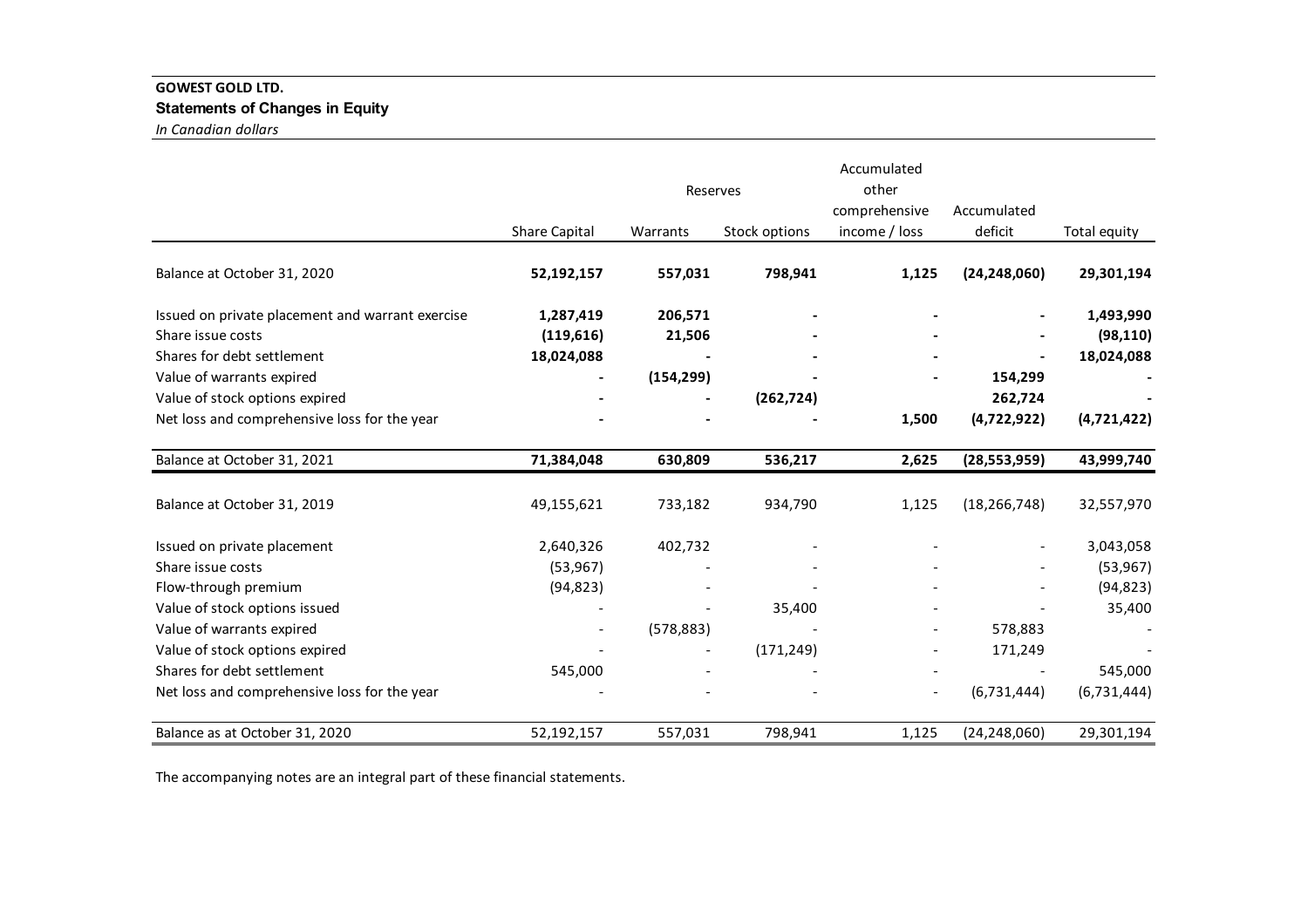#### **GOWEST GOLD LTD. Statements of Cash Flows**

*In Canadian dollars*

|                                                                           | Year Ended                        |             |  |  |
|---------------------------------------------------------------------------|-----------------------------------|-------------|--|--|
|                                                                           | October 31, 2021 October 31, 2020 |             |  |  |
| <b>Operating activities</b>                                               |                                   |             |  |  |
| Net (loss) for the year                                                   | (4,722,922)                       | (6,731,444) |  |  |
| Items not affecting cash:                                                 |                                   |             |  |  |
| Amortization                                                              | 151,807                           | 142,727     |  |  |
| Interest on lease liability and loans                                     | 3,321,325                         | 2,158,440   |  |  |
| Unrealized foreign exchange (gain) / loss                                 | (1, 147, 618)                     | 157,999     |  |  |
| Accretion and ARO adjustment                                              | (81, 833)                         | 12,764      |  |  |
| Stock based compensation                                                  |                                   | 35,400      |  |  |
| Premium on flow-through issuance                                          |                                   | (94, 823)   |  |  |
| Deferred tax (recovery)                                                   |                                   | (1,083,000) |  |  |
|                                                                           | (2,479,241)                       | (5,401,937) |  |  |
| Amounts receivable and other assets                                       |                                   |             |  |  |
| Amounts receivable and other assets                                       | 328,197                           | (230, 733)  |  |  |
| Accounts payable and accrued liabilities                                  | 269,120                           | 4,304,669   |  |  |
| Cash flows (used in) from operating activities                            | (1,881,924)                       | (1,328,001) |  |  |
|                                                                           |                                   |             |  |  |
| <b>Investing activities</b>                                               |                                   |             |  |  |
| Exploration and evaluation expenditures                                   | (1,566,222)                       | (4,430,838) |  |  |
| Purchase of equipment                                                     | (77, 291)                         | (225, 310)  |  |  |
| Deposit                                                                   |                                   | (394, 641)  |  |  |
| Cash flows used in investing activities                                   | (1,643,513)                       | (5,050,789) |  |  |
| <b>Financing activities</b>                                               |                                   |             |  |  |
| Proceeds from issue of capital stock and exercise of options and warrants | 1,493,990                         | 3,043,058   |  |  |
| Transaction costs on private placements                                   | (98, 110)                         | (53, 967)   |  |  |
| Due to related party                                                      | 500,000                           | 100,000     |  |  |
| Proceeds from short term debt                                             | 1,550,000                         | 3,800,000   |  |  |
| Repayment of debt                                                         |                                   | (261, 945)  |  |  |
|                                                                           | (101, 419)                        | (73, 434)   |  |  |
| Lease payments<br>Cash flows from financing activities                    | 3,344,461                         | 6,553,712   |  |  |
|                                                                           |                                   |             |  |  |
| Increase / (decrease) in cash and cash equivalents during the year        | (180, 976)                        | 174,922     |  |  |
| Cash and cash equivalents, beginning of year                              | 459,489                           | 284,567     |  |  |
| Cash and cash equivalents, end of year                                    | 278,513                           | 459,489     |  |  |
|                                                                           |                                   |             |  |  |
| CASH AND CASH EQUIVALENTS ARE COMPOSED OF:                                |                                   |             |  |  |
| Cash                                                                      | 253,247                           | 434,360     |  |  |
| Cash equivalents                                                          | 25,266                            | 25,129      |  |  |
|                                                                           | 278,513                           | 459,489     |  |  |
|                                                                           |                                   |             |  |  |
| <b>SUPPLEMENTAL INFORMATION</b>                                           |                                   |             |  |  |
| Change in non-cash working capital related to Exploration and evaluation  |                                   |             |  |  |
| expenditures                                                              | 2,214,534                         | (941, 790)  |  |  |
| Shares issued on settlement of debt                                       | 18,024,088                        | 545,000     |  |  |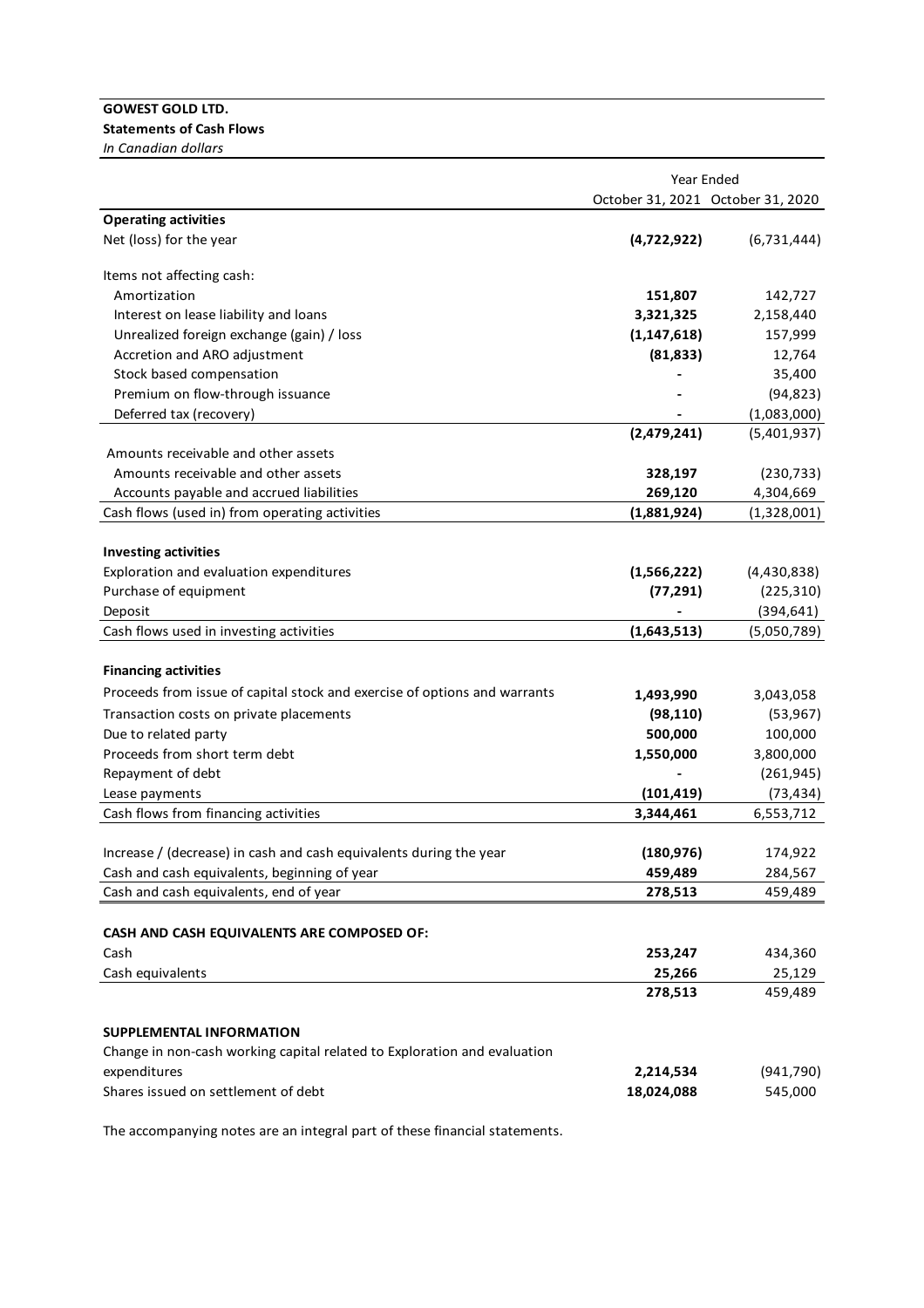# **1. NATURE OF OPERATIONS AND GOING CONCERN**

Gowest Gold Ltd. ("Gowest" or the "Company") is in the business of exploring and evaluating properties that it believes contain mineralization that is, or will, in the future, be economically recoverable. To date, the Company has not earned significant revenues from its activities. The address and registered office of the Company is 80 Richmond Street West, Suite 1400, Toronto, Ontario, Canada, M5H 2A4.

The business of mining and exploring for minerals involves a high degree of risk and there can be no assurance that planned exploration and evaluation programs will result in profitable mining operations. The recoverability of the amounts capitalized for exploration and evaluation properties is dependent upon the existence of economically recoverable reserves, the ability of the Company to obtain the necessary financing to complete exploration and development, and upon future profitable production or proceeds from dispositions of such properties. Changes in future conditions could require material write-downs of the carrying amounts of exploration and evaluation properties.

Although the Company has taken steps to verify title to its property interests, in accordance with industry standards for the current stage of exploration of such properties, these procedures do not guarantee the Company's title. Property title may be subject to government licensing requirements or regulations, social discretionary requirements, unregistered prior agreements, aboriginal claims, and noncompliance with regulatory and environmental requirements. The Company's assets may also be subject to increases in taxes and royalties, renegotiation of contracts, currency exchange fluctuations and restrictions and political uncertainty.

The accompanying financial statements have been prepared on the going concern assumption that the Company will be able to realize its assets and discharge its liabilities in the normal course of business. Due to continuing operating losses and working capital deficiency, the Company's ability to continue as a going concern is dependent upon its ability to fund its working capital and exploration requirements and eventually to generate positive cash flows, either from operations or sale of property. The Company incurred a loss of \$4,722,922 for the year ended October 31, 2021 (October 31, 2020 – \$6,731,444) and as of October 31, 2021, the Company had a working capital deficiency of \$14,480,703 (October 31, 2020 – \$20,741,174) and had a cumulative deficit of \$28,553,959 (October 31, 2020 - \$24,248,060). These conditions indicate the existence of material uncertainty that may cast significant doubt about the Company's ability to continue as a going concern.

Accordingly, readers are cautioned that these financial statements do not reflect adjustments that would be necessary if the "going concern" basis were not appropriate. Changes in future conditions could require material write downs of the carrying value of certain assets.

#### COVID-19

The Company's operations could be significantly adversely affected by the effects of a widespread global outbreak of a contagious disease, including the recent outbreak of respiratory illness caused by COVID-19. The Company cannot accurately predict the impact COVID-19 will have on its operations and the ability of others to meet their obligations with the Company, including uncertainties relating to the ultimate geographic spread of the virus, the severity of the disease, the duration of the outbreak, and the length of travel and quarantine restrictions imposed by governments of affected countries. In addition, a significant outbreak of contagious diseases in the human population could result in a widespread health crisis that could adversely affect the economies and financial markets of many countries, resulting in an economic downturn that could further affect the Company's operations and ability to finance its operations, including employee health, workforce and contractor availability, travel restrictions etc.

These financial statements of the Company were reviewed by the Audit Committee and approved and authorized for issue by the Board of Directors on February 10, 2022.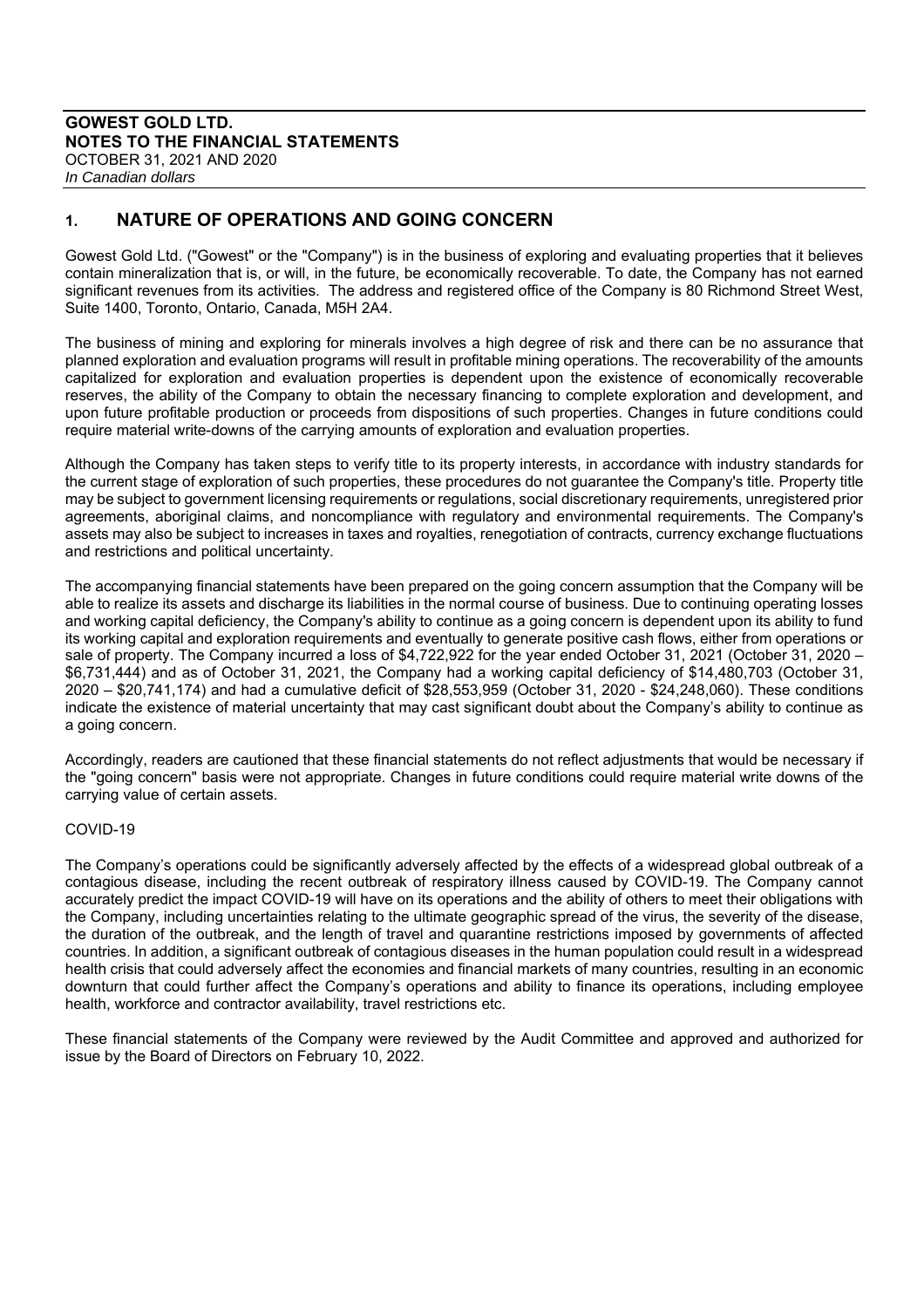# **2. SUMMARY OF SIGNIFICANT ACCOUNTING POLICIES**

#### *(a) Basis of preparation*

These financial statements have been prepared in accordance with International Financial Reporting Standards ("IFRS") as issued by the International Accounting Standards Board ("IASB") and interpretations of the International Financial Reporting Committee (IFRIC).

#### *(b) Foreign currency translation*

The functional currency of Gowest is the Canadian dollar. For the purpose of the financial statements, the results and financial position are expressed in Canadian dollars.

Transactions in currencies other than the functional currency are translated into the functional currency using the exchange rates prevailing at the dates of the transactions. Foreign exchange gains and losses resulting from the settlement of such transactions and from the translation of monetary assets and liabilities denominated in foreign currencies at the period end exchange rates are recognised in the statement of loss and comprehensive loss. Nonmonetary items that are measured in terms of historical cost in a foreign currency are not retranslated.

#### *(c) Financial instruments*

#### **Financial assets**

#### **Initial recognition and measurement**

Non-derivative financial assets within the scope of IFRS 9 are classified and measured as "financial assets at fair value", as either fair value through profit or loss ("FVPL") or fair value through other comprehensive income ("FVOCI"), and "financial assets at amortized costs", as appropriate. The Company determines the classification of financial assets at the time of initial recognition based on the Company's business model and the contractual terms of the cash flows.

All financial assets are recognized initially at fair value plus, in the case of financial assets not at FVPL, directly attributable transaction costs on the trade date at which the Company becomes a party to the contractual provisions of the instrument.

Financial assets with embedded derivatives are considered in their entirety when determining their classification at FVPL or at amortized cost. Other amounts receivable held for collection of contractual cash flows are measured at amortized cost.

#### **Subsequent measurement – financial assets at amortized cost**

After initial recognition, financial assets measured at amortized cost are subsequently measured at the end of each reporting period at amortized cost using the Effective Interest Rate ("EIR") method. Amortized cost is calculated by taking into account any discount or premium on acquisition and any fees or costs that are an integral part of the EIR. The EIR amortization is included in finance income in the statements of loss.

#### **Subsequent measurement – financial assets at FVPL**

Financial assets measured at FVPL include financial assets management intends to sell in the short term and any derivative financial instrument that is not designated as a hedging instrument in a hedge relationship. Financial assets measured at FVPL are carried at fair value in the statements of financial position with changes in fair value recognized in other income or expense in the statements of loss. The Company's cash equivalents are measured at FVPL.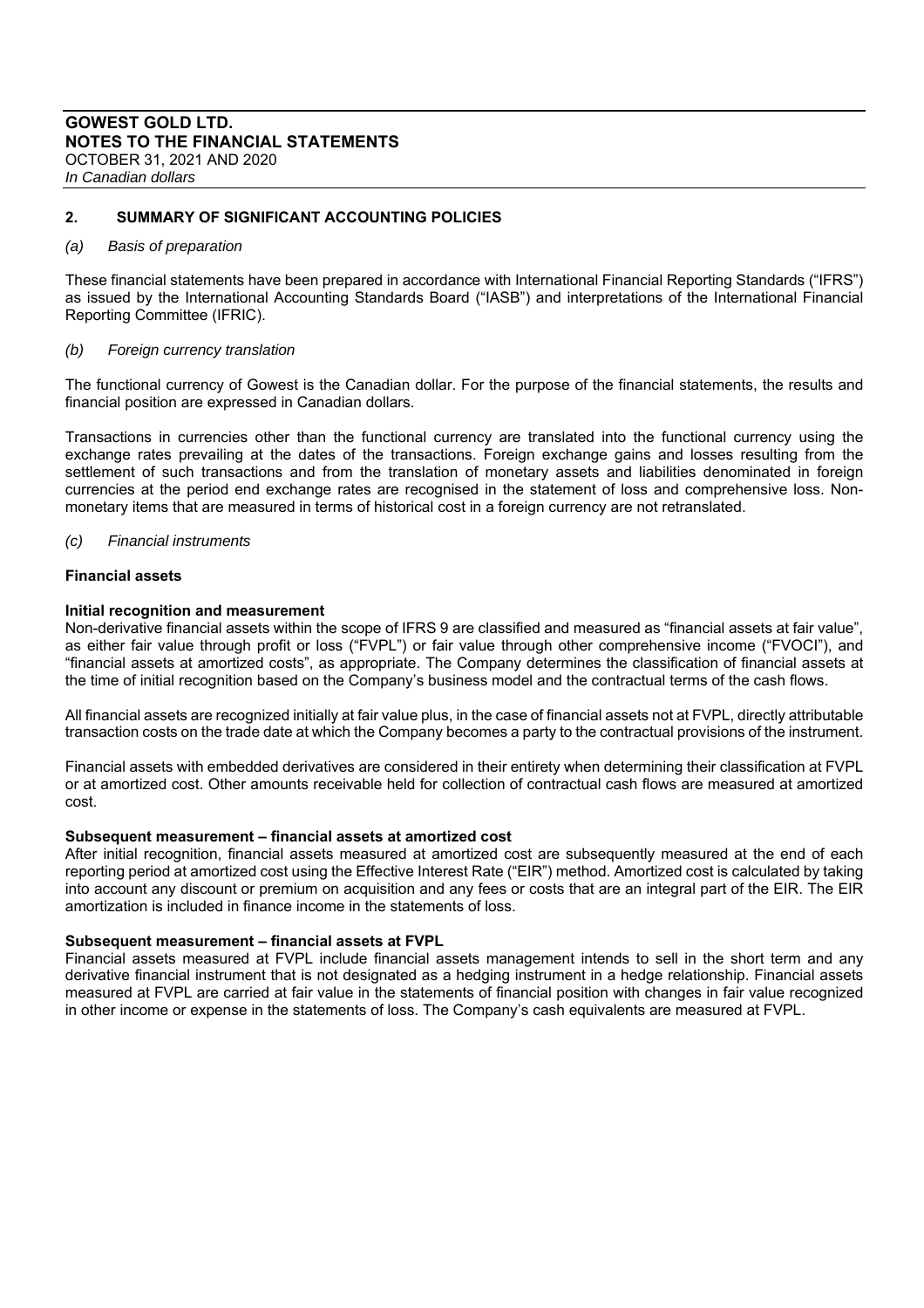# **GOWEST GOLD LTD. NOTES TO THE FINANCIAL STATEMENTS**  OCTOBER 31, 2021 AND 2020

*In Canadian dollars*

# **2. SUMMARY OF SIGNIFICANT ACCOUNTING POLICIES (CONTINUED)**

#### *(c) Financial instruments (Continued)*

# **Subsequent measurement – financial assets at FVOCI**

Financial assets measured at FVOCI are non-derivative financial assets that are not held for trading and the Company has made an irrevocable election at the time of initial recognition to measure the assets at FVOCI. The Company's investments in publicly traded equity securities are classified as financial assets at FVOCI.

After initial measurement, investments measured at FVOCI are subsequently measured at fair value with unrealized gains or losses recognized in other comprehensive income or loss in the statements of comprehensive income (loss). When the investment is sold, the cumulative gain or loss remains in accumulated other comprehensive income or loss and is not reclassified to profit or loss.

Dividends from such investments are recognized in other income in the statements of earnings (loss) when the right to receive payments is established.

#### **Derecognition**

A financial asset is derecognized when the contractual rights to the cash flows from the asset expire, or the Company no longer retains substantially all the risks and rewards of ownership.

#### **Impairment of financial assets**

The Company's only financial assets subject to impairment are other assets, which are measured at amortized cost. The Company has elected to apply the simplified approach to impairment as permitted by IFRS 9, which requires the expected lifetime loss to be recognized at the time of initial recognition of the receivable. To measure estimated credit losses, accounts receivable have been grouped based on shared credit risk characteristics, including the number of days past due. An impairment loss is reversed in subsequent periods if the amount of the expected loss decreases and the decrease can be objectively related to an event occurring after the initial impairment was recognized.

#### **Financial liabilities**

#### **Initial recognition and measurement**

Financial liabilities are measured at amortized cost, unless they are required to be measured at FVPL as is the case for held for trading or derivative instruments, or the Company has opted to measure the financial liability at FVPL. The Company's financial liabilities include accounts payable and accrued liabilities, amounts due to related parties, shortterm and long-term debt, which are each measured at amortized cost. All financial liabilities are recognized initially at fair value and in the case of long-term debt, net of directly attributable transaction costs.

#### **Subsequent measurement – financial liabilities at amortized cost**

After initial recognition, financial liabilities measured at amortized cost are subsequently measured at the end of each reporting period at amortized cost using the EIR method. Amortized cost is calculated by taking into account any discount or premium on acquisition and any fees or costs that are an integral part of the EIR. The EIR amortization is included in accretion expense in the statements of loss.

#### **Derecognition**

A financial liability is derecognized when the obligation under the liability is discharged, cancelled or expires with any associated gain or loss recognized in other income or expense in the statements of loss.

#### **Compound financial instruments**

Compound financial instruments comprise convertible debentures that can be converted into common shares at the option of the holder, and the number of shares to be issued does not vary with changes in their fair value.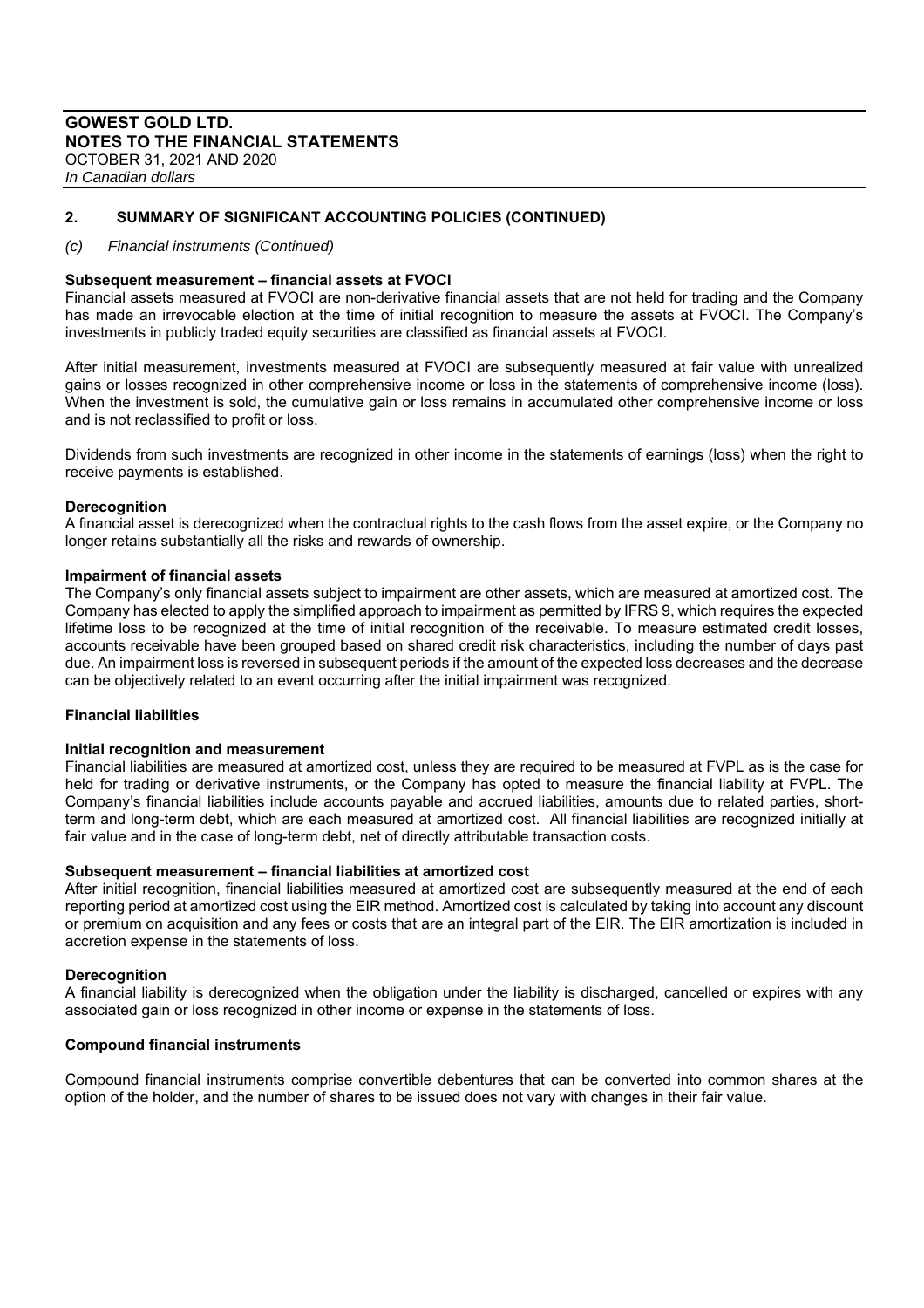# **GOWEST GOLD LTD. NOTES TO THE FINANCIAL STATEMENTS**  OCTOBER 31, 2021 AND 2020

*In Canadian dollars*

# **2. SUMMARY OF SIGNIFICANT ACCOUNTING POLICIES (CONTINUED)**

#### *(c) Financial instruments (Continued)*

The liability component is recognized initially at the fair value of a similar liability that does not have an equity conversion option. The equity component is recognized initially as the difference between the fair value of the compound financial instrument as a whole and the fair value of the liability component. Any directly attributable transaction costs are allocated to the liability and equity components in proportion to their carrying amounts.

Subsequent to initial recognition, the liability component of a compound financial instrument is measured at an amortized cost using the effective interest method. The equity component of a compound financial instrument is not re‐measured subsequent to initial recognition. Upon expiry, the equity component is transferred to deficit.

#### **Impairment of financial assets**

Financial assets are assessed for indicators of impairment at the end of each reporting period. Financial assets are impaired when there is objective evidence that, as a result of one or more events that occurred after the initial recognition of the financial assets, the estimated future cash flows of the financial assets have been negatively impacted.

# **Financial instruments recorded at fair value**

Financial instruments recorded at fair value on the statements of financial position are classified using a fair value hierarchy that reflects the significance of the inputs used in making the measurements. The fair value hierarchy has the following levels:

- Level 1 valuation based on quoted prices (unadjusted) in active markets for identical assets or liabilities;
- Level 2 valuation techniques based on inputs other than quoted prices included in Level 1 that are observable for the asset or liability, either directly (i.e. as prices) or indirectly (i.e. derived from prices); and
- Level 3 valuation techniques using inputs for the asset or liability that are not based on observable market data (unobservable inputs).

As of October, 2021 and 2020, cash equivalents and the long-term investment are recorded at fair value on the statement of financial position. See Note 4.

#### *(d) Impairment of non-financial assets*

At the end of each reporting period, the Company reviews the carrying amounts of its non-financial assets with finite lives to determine whether there is any indication that those assets are impaired. Where such an indication exists, the recoverable amount of the asset is estimated. For the purpose of measuring recoverable amounts, assets are grouped at the lowest levels for which there are separately identifiable cash flows (cash-generating units or CGUs). The recoverable amount is the higher of an asset's fair value less costs to sell and value in use (being the present value of the expected future cash flows of the relevant CGU). An impairment loss is recognized for the amount by which the asset's carrying amount exceeds its recoverable amount. The Company evaluates impairment losses for potential reversals when events or circumstances warrant such consideration.

#### *(e) Exploration and evaluation expenditures*

The Company is in the exploration and evaluation stage with respect to its investment in exploration and evaluation properties and accordingly follows the practice of capitalizing all costs relating to the acquisition of, exploration for and evaluation of its interest in these properties. Such costs include, but are not exclusive to, geological, geophysical studies, exploratory drilling and sampling. The aggregate costs related to abandoned exploration and evaluation properties are charged to operations at the time of any abandonment or when it has been determined that there is evidence of a permanent impairment. An impairment charge relating to an exploration and evaluation property is subsequently reversed when new exploration results or actual or potential proceeds on sale or farm out of the property result in a revised estimate of the recoverable amount but only to the extent that this does not exceed the original carrying value of the property that would have resulted if no impairment had been recognized.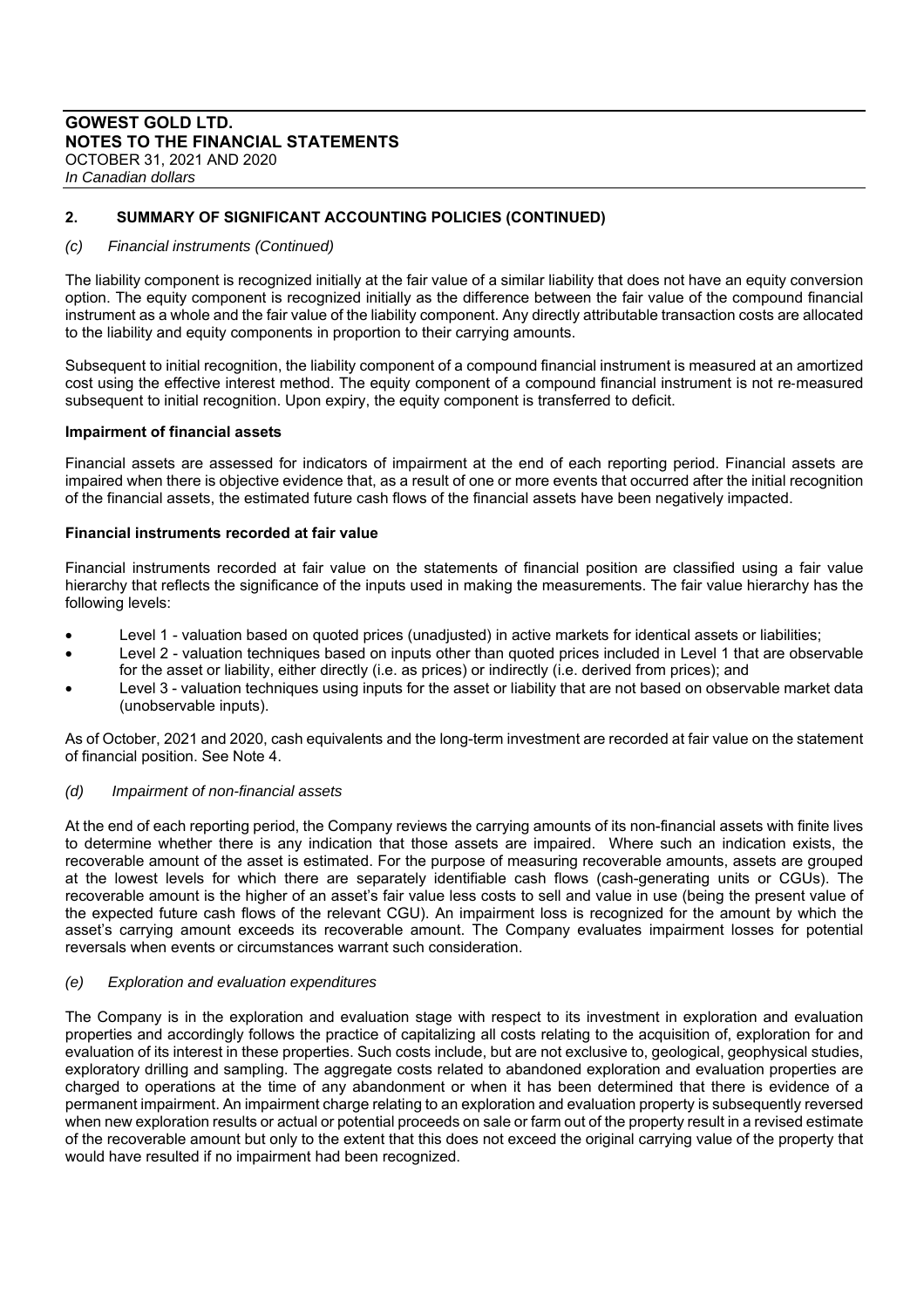# **2. SUMMARY OF SIGNIFICANT ACCOUNTING POLICIES (CONTINUED)**

#### *(e) Exploration and evaluation expenditures (Continued)*

Revenues realized before commercial production ("pre-production revenues"), which are earned before the mine is operating in the manner intended by management, are recorded as a reduction in the carrying amount of the respective mining asset.

The recoverability of amounts shown for interest in exploration and evaluation properties is dependent upon the discovery of economically recoverable reserves, the ability of the Company to obtain financing to complete development of the properties, and on future production or proceeds of disposition. The Company recognizes in profit and loss, costs recovered on exploration and evaluation properties when amounts received or receivable are in excess of the carrying amount.

Capitalized exploration and evaluation expenditures are monitored for indications of impairment. Where a potential impairment is indicated, assessments are performed for each area of interest. To the extent that exploration and evaluation expenditures are not expected to be recovered, it is charged to profit and loss. Exploration areas where reserves have been discovered, but require major capital expenditure before production can begin, are continually evaluated to ensure that commercial quantities of reserves exist or to ensure that additional exploration work is underway as planned. Any cash consideration received directly from a farmee is credited against costs expensed in relation to the whole interest with any excess accounted for by the farmor as a gain on disposal.

# *(f) Cash and cash equivalents*

Cash and cash equivalents in the statements of financial position comprise cash at banks, and guaranteed investment certificates with an original maturity of three months or less, and which are readily convertible into a known amount of cash. The Company's cash and cash equivalents are invested with major financial institutions in business accounts and guaranteed investment certificates that are available on demand by the Company for its programs. The Company does not invest in any asset-backed deposits/investments.

# *(g) Equipment*

Equipment is carried at cost, less accumulated depreciation and accumulated impairment losses.

The cost of an item of equipment consists of the purchase price, any costs directly attributable to bringing the asset to the location and condition necessary for its intended use and an initial estimate of the costs of dismantling and removing the item and restoring the site on which it is located. Asset's residual value, useful life, and amortization method are reviewed and adjusted, if appropriate, on an annual basis.

Amortization is recognized based on the cost of an item of equipment, less its estimated residual value, over its estimated useful life at the following rates:

| <b>Detail</b>         | Percentage               | Method                                            |
|-----------------------|--------------------------|---------------------------------------------------|
| Vehicles              | 30%                      | Declining balance                                 |
| Furniture             | 20%                      | Straight line                                     |
| Computer equipment    | 30%                      | Declining balance                                 |
| Software              | 30%                      | Declining balance                                 |
| Equipment             | 10% - 20%                | Straight line                                     |
| Right of use building | $\overline{\phantom{0}}$ | Straight line over term of lease of $2 - 3$ years |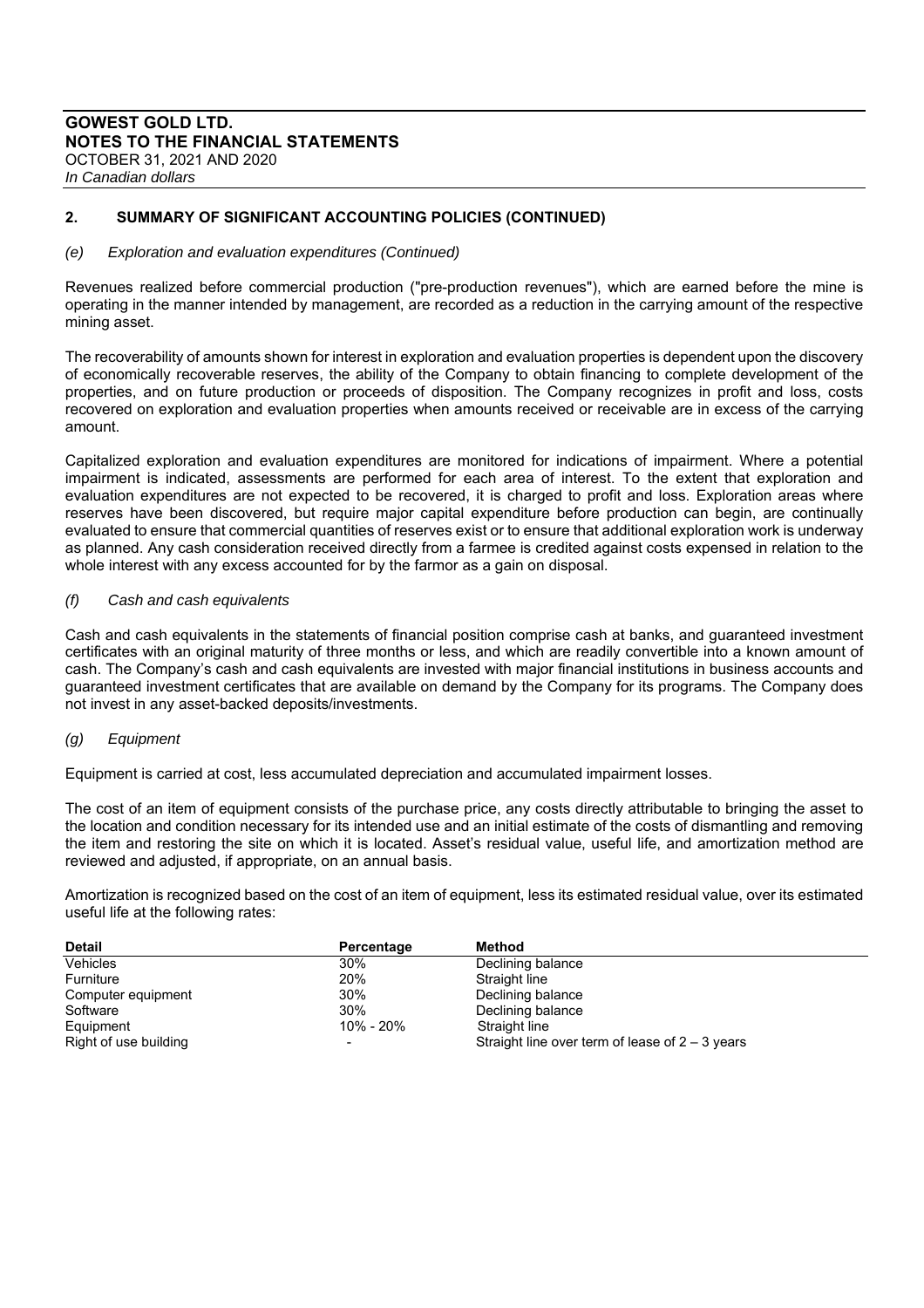# **2. SUMMARY OF SIGNIFICANT ACCOUNTING POLICIES (CONTINUED)**

#### *(h) Provisions*

A provision is recognized when the Company has a present legal or constructive obligation as a result of a past event, it is probable that an outflow of economic benefits will be required to settle the obligation, and the amount of the obligation can be reliably estimated. If the effect is material, provisions are determined by discounting the expected future cash flows at a pre-tax rate that reflects current market assessments of the time value of money and, where appropriate, the risks specific to the liability.

A provision for onerous contracts is recognized when the expected benefits to be derived by the Company from a contract are lower than the unavoidable cost of meeting its obligations under the contract.

*(i) Share based payment transactions* 

The fair value of share based payments to employees and non-employees is recognized as an expense over the vesting period using the graded vesting method with a corresponding increase in equity. An individual is classified as an employee when the individual is an employee for legal or tax purposes (direct employee) or provides services similar to those performed by a direct employee, including directors of the Company.

The fair value of employee share based payments is measured at the grant date and recognized over the period during which the options vest. The fair value of the options granted is measured using the Black-Scholes option-pricing model, taking into account the terms and conditions upon which the options were granted. At each reporting date, the amount recognized as an expense is adjusted to reflect the actual number of share options that are expected to vest based on an estimate of the forfeiture rate.

Share-based payments granted to non-employees are measured at the fair value of goods received unless that cannot be reasonably estimated in which case the fair value of the share-based payments are used. The measurement date is generally the date the goods or services are received.

#### *(j) Income taxes*

Income tax on the profit or loss for the periods presented comprises current and deferred tax. Income tax is recognized in the statement of loss and comprehensive loss except to the extent that it relates to items recognized directly in equity, in which case it is recognized in equity.

Current tax expense is the expected tax payable on the taxable income for the year, using tax rates enacted or substantively enacted at period end, adjusted for amendments to tax payable with regards to previous years.

In general, deferred tax is recognized in respect of temporary differences arising between the tax bases of assets and liabilities and their carrying amounts in the financial statements unless such differences arise from goodwill or the initial recognition (other than in a business combination) of other assets or liabilities in a transaction that affects neither the taxable profit nor the accounting profit or loss. Deferred income tax is determined on a non-discounted basis using tax rates and laws that have been enacted or substantively enacted at the statement of financial position date and are expected to apply when the deferred tax asset or liability is settled. Deferred tax assets are recognized to the extent that it is probable that the assets can be recovered.

Deferred income tax is provided on temporary differences arising on investments in subsidiaries and associates, except, in the case of subsidiaries, where the timing of the reversal of the temporary difference is controlled by the Company and it is probable that the temporary difference will not reverse in the foreseeable future.

Deferred income tax assets and liabilities are presented as non-current. Deferred tax assets and liabilities are offset when there is a legally enforceable right to do so, when they relate to income taxes levied by the same taxation authority and the Company intends to settle its current tax assets and liabilities on a net basis.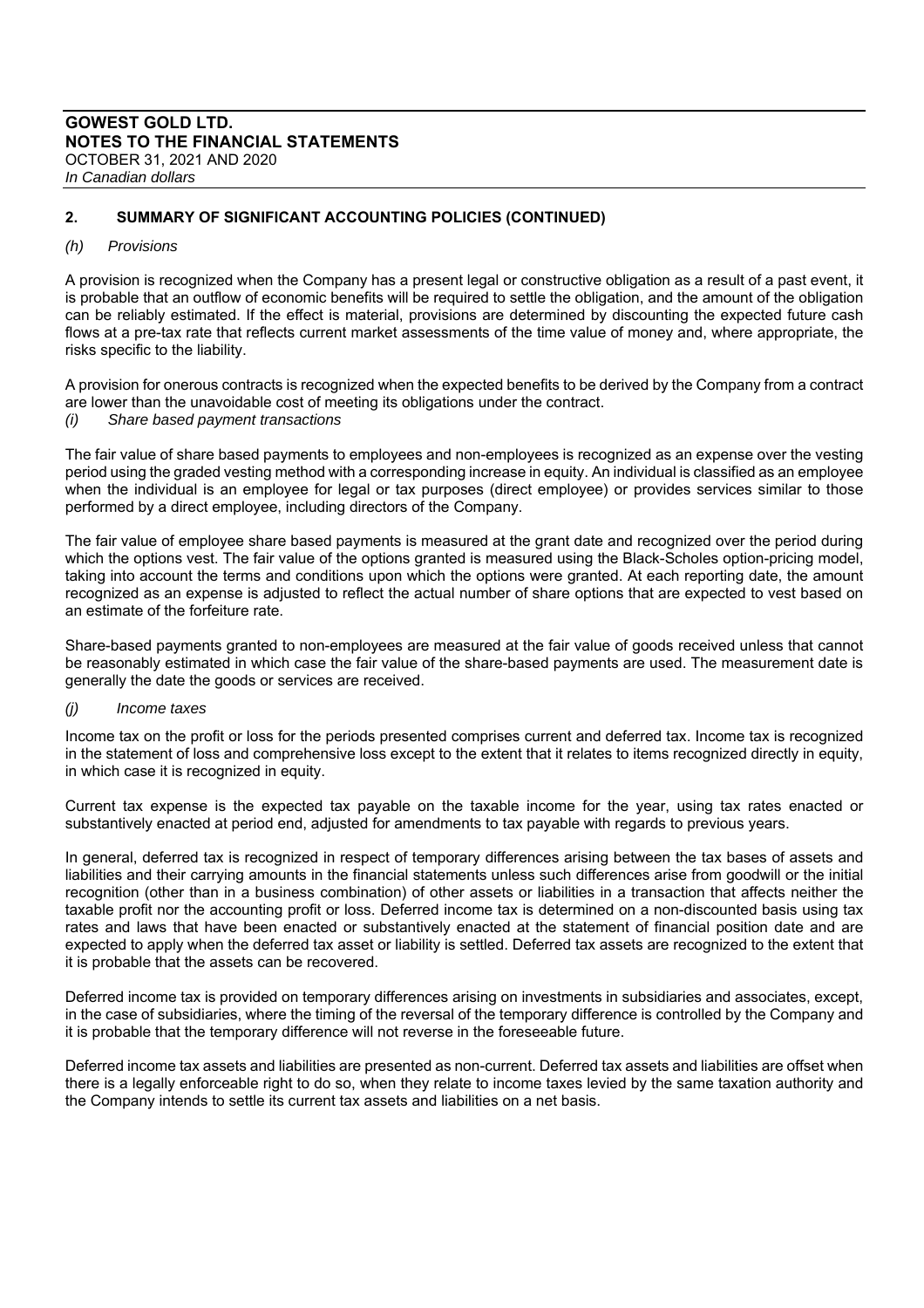# **GOWEST GOLD LTD. NOTES TO THE FINANCIAL STATEMENTS**  OCTOBER 31, 2021 AND 2020

*In Canadian dollars*

# **2. SUMMARY OF SIGNIFICANT ACCOUNTING POLICIES (CONTINUED)**

#### *(k) Restoration, rehabilitation and environmental obligations*

A legal or constructive obligation to incur restoration, rehabilitation and environmental costs may arise when environmental disturbance is caused by the exploration and evaluation of a property interest. Such costs are discounted to their net present value using a risk-free rate and are provided for and expensed as soon as the obligation to incur such costs arises. Discount rates using a pre-tax rate that reflects the time value of money are used to calculate the net present value. The related liability is adjusted for each period for the unwinding of the discount rate and for changes to the current market-based discount rate and the amount or timing of the underlying cash flows needed to settle the obligation.

See Note 10 for details of the reclamation and closure cost as at October 31, 2021 and 2020.

# *(l) Leases*

The Company assesses whether a contract is, or contains, a lease at the inception of a contract. A contract contains a lease if the contract conveys the right to control the use of an identified asset for a period of time in exchange for consideration. The Company assesses whether:

- the contract involves the use of an explicitly or implicitly identified asset;
- the Company has the right to obtain substantially all of the economic benefits from the use of the asset throughout the contract term;
- the Company has the right to direct the use of the asset.

The Company recognizes a right-of-use asset and a lease liability at the commencement date of the lease (i.e., the date the underlying asset is available for use). Right-of-use assets are measured at cost, less any accumulated depreciation and impairment losses, and adjusted for any remeasurement of lease liabilities. The cost of right-of-use assets includes the initial amount of lease liabilities recognized, initial direct costs incurred, and lease payments made at or before the commencement date less any lease incentives received.

Unless the Company is reasonably certain to obtain ownership of the leased asset at the end of the lease term, the rightof-use assets are depreciated on a straight-line basis over the shorter of the estimated useful life and the lease term. Right-of-use assets are subject to impairment.

At the commencement date of the lease, the Company recognizes lease liabilities measured at the present value of lease payments to be made over the lease term, discounted using the interest rate implicit in the lease or, if that rate cannot be readily determined, the Company's incremental borrowing rate. The lease payments include fixed payments, variable lease payments that depend on an index or a rate, amounts expected to be paid under residual value guarantees and the exercise price of a purchase option reasonably certain to be exercised by the Company. After the commencement date, the amount of lease liabilities is increased to reflect the accretion of interest and reduced for the lease payments made. In addition, the carrying amount of lease liabilities is remeasured if there is a modification, a change in the lease term, a change in the fixed lease payments or a change in the assessment to purchase the underlying asset.

The Company presents right-of-use assets in the property and equipment line item on the statement of financial position and lease liabilities in the lease payable line item on the statement of financial position. The Company has elected not to recognize right-of-use assets and lease liabilities for leases that have a lease term of 12 months or less and do not contain a purchase option or for leases related to low value assets. Lease payments on short-term leases and leases of low value assets are recognized as an expense in the statement of loss.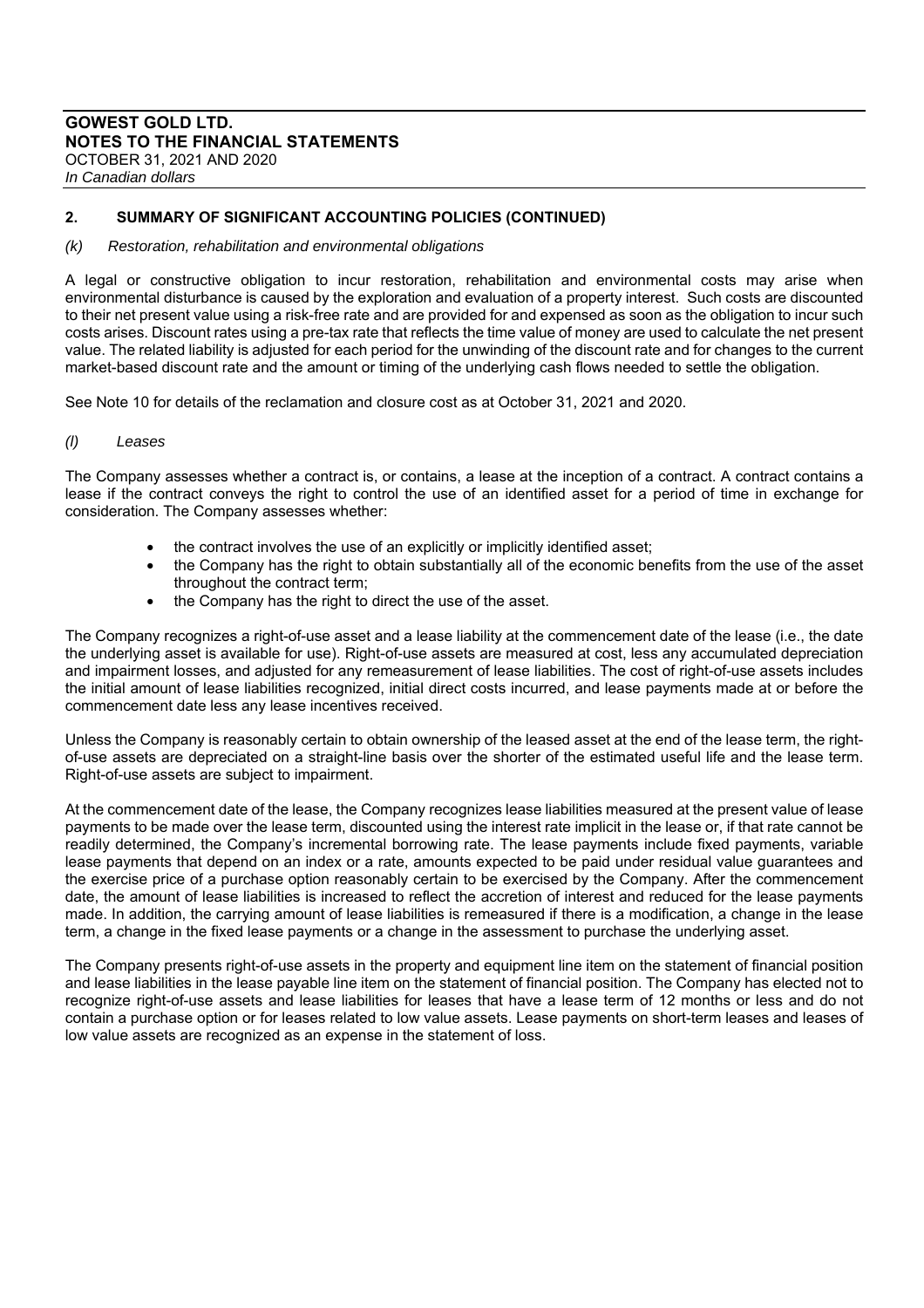# **2. SUMMARY OF SIGNIFICANT ACCOUNTING POLICIES (CONTINUED)**

#### *(m) Loss per share*

The Company presents basic and diluted loss per share data for its common shares, calculated by dividing the loss attributable to common shareholders of the Company by the weighted average number of common shares outstanding during the period. Diluted loss per share is determined by adjusting the loss attributable to common shareholders and the weighted average number of common shares outstanding for the effects of all warrants and options outstanding that may add to the total number of common shares. The Company's diluted loss per share does not include the effect of stock options and warrants as they are anti-dilutive.

#### *(n) Significant accounting judgments and estimates*

The preparation of these financial statements requires management to make certain estimates, judgments and assumptions that affect the reported amounts of assets and liabilities at the date of the financial statements and reported amounts of expenses during the reporting period. Actual outcomes could differ from these estimates. These financial statements include estimates that, by their nature, are uncertain. The impacts of such estimates are pervasive throughout the financial statements, and may require accounting adjustments based on future occurrences. Revisions to accounting estimates are recognized in the period in which the estimate is revised and future periods if the revision affects both current and future periods. These estimates are based on historical experience, current and future economic conditions and other factors, including expectations of future events that are believed to be reasonable under the circumstances. The key sources of estimation uncertainty that have a significant risk of causing material adjustment to the amounts recognized in the financial statements are:

Capitalization of exploration and evaluation expenditures

Management has determined that exploration and evaluation expenditures incurred during the year have future economic benefits and are economically recoverable. In making this judgment, management has assessed various sources of information including but not limited to the geologic and metallurgic information, history of conversion of mineral deposits to proven and probable mineral reserves, scoping and feasibility studies, proximity of operating facilities, operating management expertise and existing permits.

#### Impairment of exploration and evaluation properties and equipment

While assessing whether any indications of impairment exist for exploration and evaluation properties and equipment, consideration is given to both external and internal sources of information. Information the Company considers include changes in the market, economic and legal environment in which the Company operates that are not within its control that could affect the recoverable amount of exploration and evaluation properties and equipment. Internal sources of information include the manner in which exploration and evaluation properties and equipment are being used or are expected to be used and indications of expected economic performance of the assets. Estimates may include but are not limited to estimates of the discounted future pre-tax cash flows expected to be derived from the Company's exploration and evaluation properties and equipment, costs to sell the properties and equipment and the appropriate discount rate. Reductions in metal price forecasts, increases in estimated future costs of production, increases in estimated future capital costs, reductions in the amount of recoverable mineral reserves and mineral resources and/or adverse current economics can result in a write-down of the carrying amounts of the Company's exploration and evaluation properties and equipment.

#### Estimation of reclamation and closure cost obligation

The reclamation and closure cost estimates are updated annually to reflect known developments, (e.g. revisions to cost estimates and to the estimated lives of operations), and are subject to review at regular intervals. Reclamation costs, including decommissioning, restoration and similar liabilities, are estimated based on the Company's interpretation of current regulatory requirements, constructive obligations and are measured at fair value. Fair value is determined based on the net present value of estimated future cash expenditures for the settlement of reclamation, restoration or similar liabilities that may occur upon decommissioning of the mine. Such estimates are subject to change based on changes in laws and regulations and negotiations with regulatory authorities. Refer to Note 10.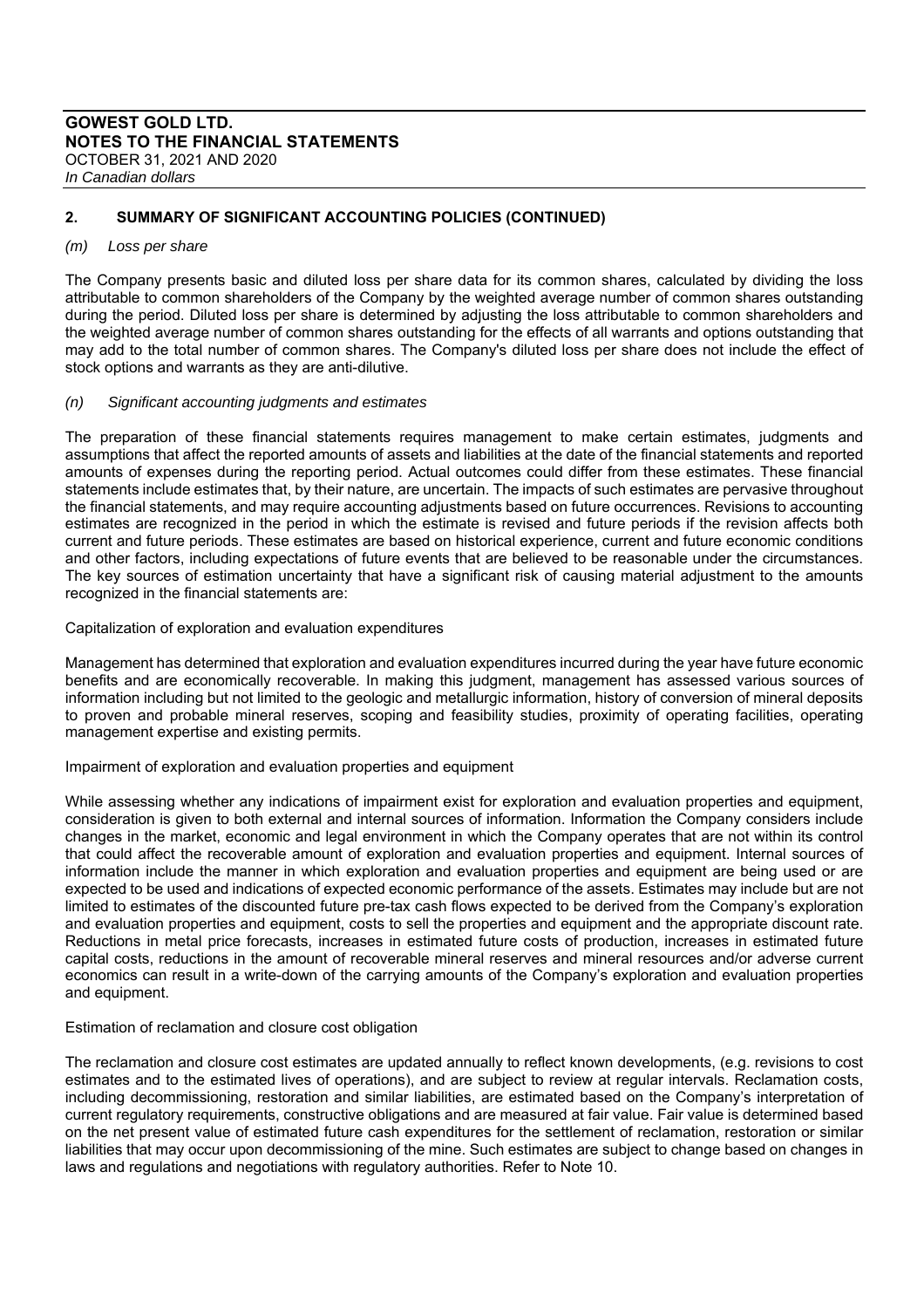# **2. SUMMARY OF SIGNIFICANT ACCOUNTING POLICIES (CONTINUED)**

*(n) Significant accounting judgments and estimates (Continued)* 

#### Long term debt

The classification of the Company's long term debt required management to analyze the terms and conditions of the long term debt and use judgment to assess whether the instrument is a liability, equity or a combination of the two. Factors considered include, but are not limited to, whether the Company has a future obligation to settle the instrument in cash or exchange other assets or liabilities, and if the settlement is already known to be equity, the amount will not vary based on the Company's future share price, future foreign exchange rates or some other factor that results in a variable number of equity instruments being issued.

The Company was required to make certain estimates when determining the value of the liability and equity components of the long term debt. The discount rate used to measure the liability component on initial recognition is subject to management estimation and has a significant impact on the allocation of the debt and equity components of the facility.

#### Share-based payments

Management determines costs for share-based payments using market-based valuation techniques. The fair value of the market-based and performance-based share awards are determined at the date of grant using generally accepted valuation techniques. Assumptions are made and judgment used in applying valuation techniques. These assumptions and judgments include estimating the future volatility of the stock price, expected dividend yield, future employee turnover rates and future employee stock option exercise behaviours and corporate performance. Such judgments and assumptions are inherently uncertain. Changes in these assumptions affect the fair value estimates.

#### Income, value added, withholding and other taxes

The Company is subject to income, value added, withholding and other taxes. Significant judgment is required in determining the Company's provisions for taxes. There are many transactions and calculations for which the ultimate tax determination is uncertain during the ordinary course of business. The Company recognizes liabilities for anticipated tax audit issues based on estimates of whether additional taxes will be due. The determination of the Company's income, value added, withholding and other tax liabilities requires interpretation of complex laws and regulations. The Company's interpretation of taxation law as applied to transactions and activities may not coincide with the interpretation of the tax authorities. All tax related filings are subject to government audit and potential reassessment subsequent to the financial statement reporting period. Where the final tax outcome of these matters is different from the amounts that were initially recorded, such differences will impact the tax related accruals and deferred income tax provisions in the period in which such determination is made.

Contingencies – Refer to Note 16 Going concern – Refer to Note 1

#### *(o) Flow-through shares*

The Company periodically finances a portion of its exploration and evaluation activities through the issue of flow through shares, which transfers the tax deductibility of exploration expenditures to the investor (referred to as renunciation). Proceeds received on the issuance of such shares up to the value of similar non-flow through shares are credited to share capital and any difference between that amount and the issue price is recognized as a flow through share premium and recognized as a liability in the statement of financial position. Upon renunciation to the investor of the tax benefits associated with the related expenditures, a deferred tax liability is recognized and the liability previously recorded is reversed with any difference being recorded as a deferred tax recovery (expense). To the extent that suitable deferred tax assets are available, the Company will reduce the deferred tax liability and record a recovery on the statement of loss. The related exploration costs are charged to exploration and evaluation properties.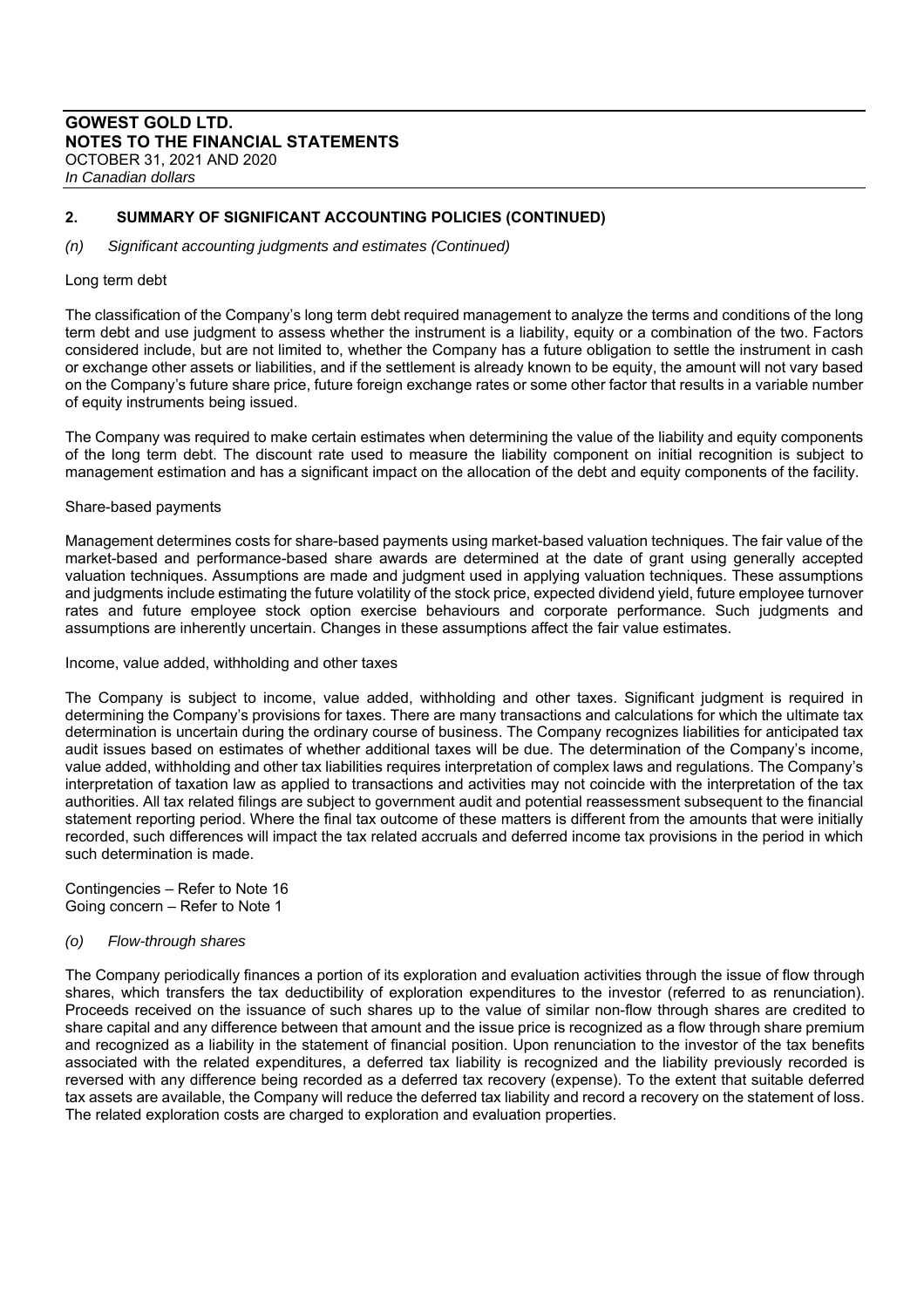# **2. SUMMARY OF SIGNIFICANT ACCOUNTING POLICIES (CONTINUED)**

#### *(p) Accounting changes*

*New accounting standards and interpretations effective in future periods* 

Certain pronouncements were issued by the IASB or the IFRIC that are mandatory for accounting periods commencing on or after November 1, 2021. Many are not applicable or do not have a significant impact to the Company and have been excluded. The following have not yet been adopted and are being evaluated to determine their impact on the Company.

IAS 1 – Presentation of Financial Statements ("IAS 1") was amended in January 2020 to provide a more general approach to the classification of liabilities under IAS 1 based on the contractual arrangements in place at the reporting date. The amendments clarify that the classification of liabilities as current or noncurrent is based solely on a company's right to defer settlement at the reporting date. The right needs to be unconditional and must have substance. The amendments also clarify that the transfer of a company's own equity instruments is regarded as settlement of a liability, unless it results from the exercise of a conversion option meeting the definition of an equity instrument. The amendments are effective for annual periods beginning on November 1, 2023.

IAS 37 – Provisions, Contingent Liabilities, and Contingent Assets ("IAS 37") was amended. The amendments clarify that when assessing if a contract is onerous, the cost of fulfilling the contract includes all costs that relate directly to the contract – i.e. a full-cost approach. Such costs include both the incremental costs of the contract (i.e. costs a company would avoid if it did not have the contract) and an allocation of other direct costs incurred on activities required to fulfill the contract – e.g. contract management and supervision, or depreciation of equipment used in fulfilling the contract. The amendments are effective for annual periods beginning on November 1, 2022.

IAS 16 – Property, Plant and Equipment ("IAS 16") was amended. The amendments introduce new guidance, such that the proceeds from selling items before the related property, plant and equipment is available for its intended use can no longer be deducted from the cost. Instead, such proceeds are to be recognized in profit or loss, together with the costs of producing those items. The amendments are effective for annual periods beginning on November 1, 2022.

#### **3. CAPITAL MANAGEMENT**

When managing capital, the Company's objective is to ensure the entity continues as a going concern as well as to achieve optimal returns to shareholders and benefits for other stakeholders. Management adjusts the capital structure as necessary in order to support the acquisition, exploration and evaluation of its properties. The Board of Directors does not establish quantitative return on capital criteria for management, but rather relies on the expertise of the Company's management team to sustain the future development of the business. The Company considers its capital to be shareholders' equity, which comprises share capital, reserves, accumulated deficit and accumulated other comprehensive income, which at October 31, 2021, totalled \$43,999,740 (October 31, 2020 - \$29,301,194).

The properties in which the Company currently has an interest are in the exploration and evaluation stage. As such, the Company is dependent on external financing to fund its activities. In order to carry out its planned exploration programs and pay for administrative costs, the Company will spend its existing working capital and raise additional amounts when economic conditions permit it to do so.

Management has chosen to mitigate the risk and uncertainty associated with raising additional capital in current economic conditions by:

- (i) minimizing discretionary disbursements;
- (ii) reducing or eliminating exploration expenditures that are of limited strategic value; and
- (iii) exploring alternative sources of liquidity.

In light of the above, the Company will attempt to explore and evaluate its properties, assess new properties and seek to acquire an interest in additional properties if the Company believes there is sufficient potential and if it has adequate financial resources to do so.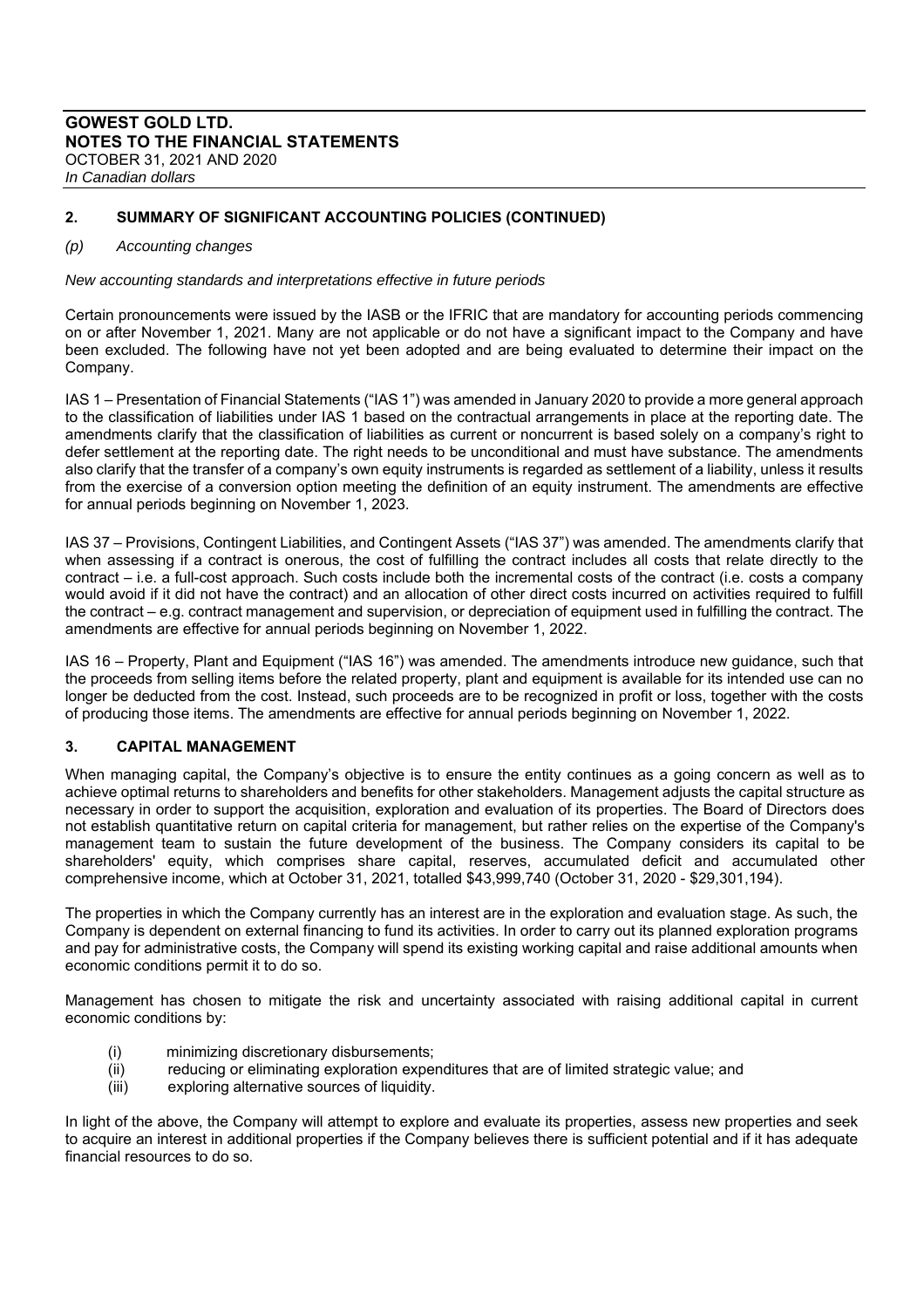# **GOWEST GOLD LTD. NOTES TO THE FINANCIAL STATEMENTS**  OCTOBER 31, 2021 AND 2020

*In Canadian dollars*

# **3. CAPITAL MANAGEMENT (CONTINUED)**

Management reviews its capital management approach on an ongoing basis and believes that this approach, given the relative size of the Company, is appropriate. There were no changes in the Company's approach to capital management during the years ended October 31, 2021 and 2020.

The Company is not subject to any capital requirements imposed by a lending institution or regulatory body, other than by the TSX Venture Exchange ("TSXV") who requires adequate working capital or financial resources of the greater of (i) \$50,000 and (ii) an amount required in order to maintain operations and cover general and administrative expenses for a period of 6 months. As of October 31, 2021 and October 31, 2020, the Company may not be compliant with the policies of the TSXV. The impact of this violation is not known and is ultimately dependent on the direction of the TSXV.

# **4. FINANCIAL RISK FACTORS**

The Company's activities expose it to a variety of financial risks: credit risk, liquidity risk, and market risk (including interest rate risk, foreign currency risk and commodity and equity price risk). Financial risk management is carried out by the Company's management team with guidance from the Board of Directors.

(i) Credit risk

The Company's credit risk is primarily attributable to cash and cash equivalents and long-term deposits. Cash and cash equivalents consist of cash, high interest savings accounts and certificates of deposit at select Canadian financial institutions, from which management believes the risk of loss to be remote. The long-term deposits are held by the Ontario Ministry of Energy, Northern Development and Mines. Management believes that the credit risk with respect to these financial instruments is remote.

#### (ii) Liquidity risk

Liquidity risk is the risk that the Company will not have sufficient cash resources to meet its financial obligations as they come due. The Company's liquidity and operating results may be adversely affected if its access to the capital market is hindered, whether as a result of a downturn in stock market conditions generally or matters specific to the Company. The Company generates cash flow primarily from its financing activities. As at October 31, 2021, the Company had cash, cash equivalents, amounts receivable and other current assets of \$359,792 (October 31, 2020 - \$868,965) to settle current liabilities of \$14,840,495 (October 31, 2020 - \$21,610,139). All of the Company's accounts payable have contractual maturities of less than 30 days and are subject to normal trade terms. As at October 31, 2021, included in accrued liabilities are liabilities of approximately \$1,381,076 (October 31, 2020 - \$1,476,403) for contractor internal equipment rentals and charges that are subject to extended payment terms. The Company regularly evaluates its cash position to ensure preservation and security of capital as well as liquidity.

As discussed in Note 1, the Company's ability to continually meet its obligations and carry out its planned exploration and evaluation activities is uncertain and dependent upon the continued financial support of its shareholders and securing additional financing**.** 

In addition to the commitments disclosed in Note 16, the Company is obligated to the following undiscounted contractual maturities as at October 31, 2021:

|                                          | Contractual |                          |            |           |
|------------------------------------------|-------------|--------------------------|------------|-----------|
|                                          | Cash Flows  | Year 1                   | Year $2-3$ | Year 4-5  |
|                                          |             |                          |            |           |
| Accounts payable and accured liabilities | 13,057,535  | 13,057,535               |            |           |
| Lease payable                            | 236,488     | 83.276                   | 128,166    | 25,046    |
| Reclamation and closure cost obligation  | 1,280,329   | $\overline{\phantom{a}}$ |            | 1,280,329 |
| Debt and amounts due to related party    | 10,336,367  | 1,699,684                | 7,150,749  | 1,493,331 |
|                                          | 24,910,719  | 14,840,495               | 7,278,915  | 2,798,706 |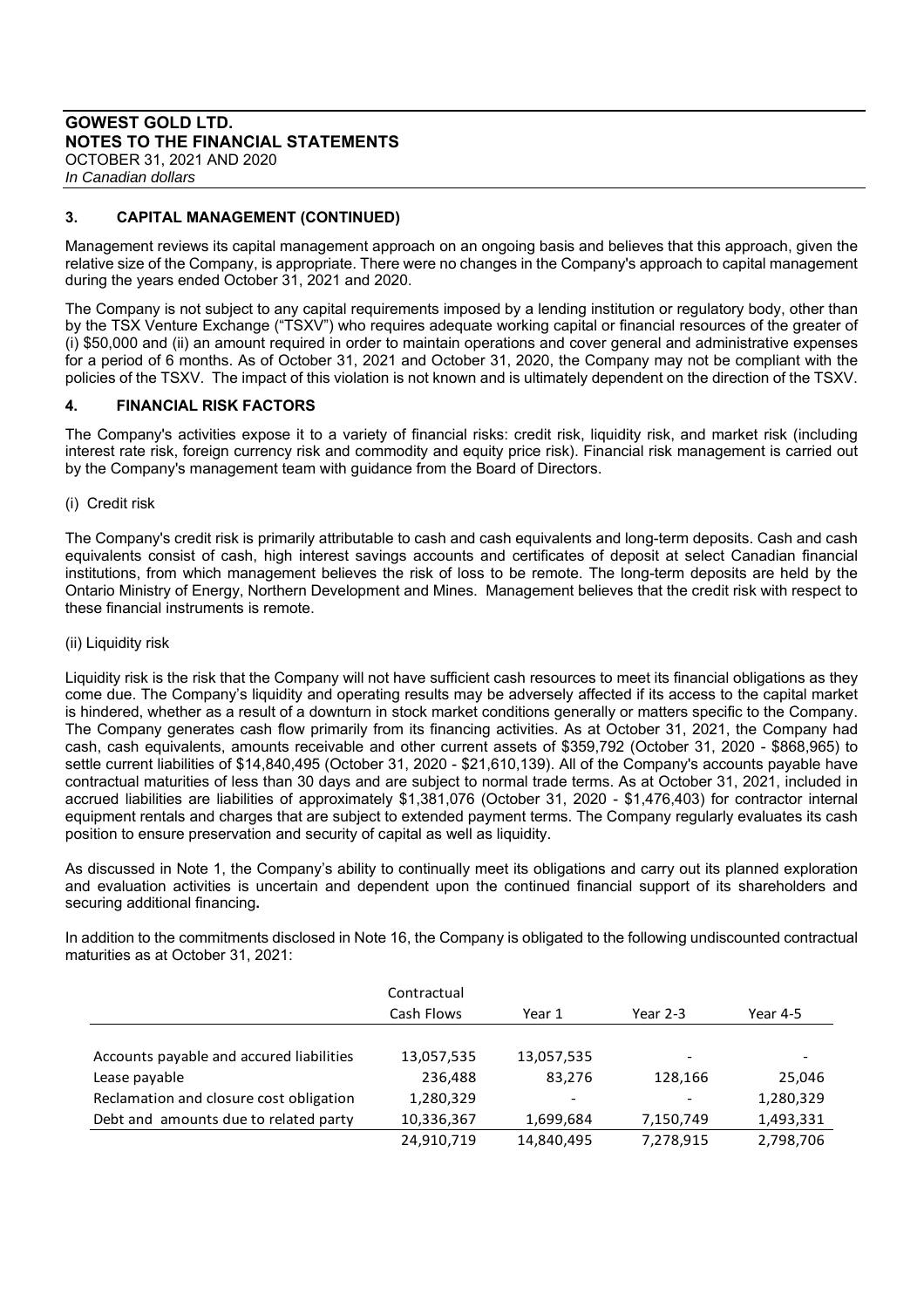# **4. FINANCIAL RISK FACTORS (CONTINUED)**

(iii) Market risk

Market risk is the risk of loss that may arise from changes in market factors such as interest rates, foreign exchange rates and commodity and equity prices.

(a) Interest rate risk

The Company has cash and cash equivalents. The Company's current policy is to invest excess cash in high interest savings accounts and investment-grade certificates of deposit issued by its Canadian financial institutions. The Company periodically monitors the investments it makes and is satisfied with the credit ratings of its Canadian financial institutions. The Company's long-term debt effectively bears interest at a fixed rate. Currently, the Company does not hedge against interest rate risk.

(b) Foreign currency risk

Currency risk is the risk that the fair value of, or future cash flows from, the Company's financial instruments will fluctuate because of changes in foreign exchange rates. The Company's functional currency is the Canadian dollar and major purchases are transacted in Canadian dollars. The Company's foreign currency risk arises primarily with respect to the U.S. Dollar as its long-term debt is denominated in U.S. Dollars. Fluctuations in the exchange rates between the U.S. Dollar and the Canadian dollar could have a material effect on the Company's business, financial condition and results of operations. The Company does not currently engage in any hedging activity to mitigate this risk.

(c) Price risk

The Company is exposed to price risk with respect to commodity and equity prices. Equity price risk is defined as the potential adverse impact on the Company's earnings due to movements in individual equity prices or general movements in the level of the stock market. Commodity price risk is defined as the potential adverse impact on earnings and economic value due to commodity price movements and volatilities. The Company closely monitors commodity prices, as they relate to gold, individual equity movements, and the stock market to determine the appropriate course of action to be taken by the Company. As the Company's mineral properties are in the exploration stage, the Company does not hedge against commodity price risk. The Company's long-term investment in US Copper Corp. (formerly Crown Mining Corp., "US Copper") is subject to fair value fluctuations arising from changes in the equity and commodity markets.

#### **Sensitivity analysis**

Based on management's knowledge and experience of the financial markets, the Company believes the following movements are reasonably possible over a twelve month period:

(i) Cash equivalents are subject to floating interest rates. As at October 31, 2021, if interest rates had decreased/increased by 1% with all other variables held constant, the loss for the period ended October 31, 2021 would have not had been significantly impacted.

(ii) The Company's investment in the common shares of US Copper is subject to fair value fluctuations. As at October 31, 2021, if the bid price of the common shares of US Copper had changed by 10% with all other variables held constant, the other comprehensive income for the period ended October 31, 2021, before tax, would not have been significantly impacted.

(iii) The Company's long-term debt is denominated in U.S. Dollars. As at October 31, 2021, if the exchange rate had decreased/increased by 10% with all other variables held constant, the loss for the year ended October 31, 2021 would increase/decrease by approximately \$657,850.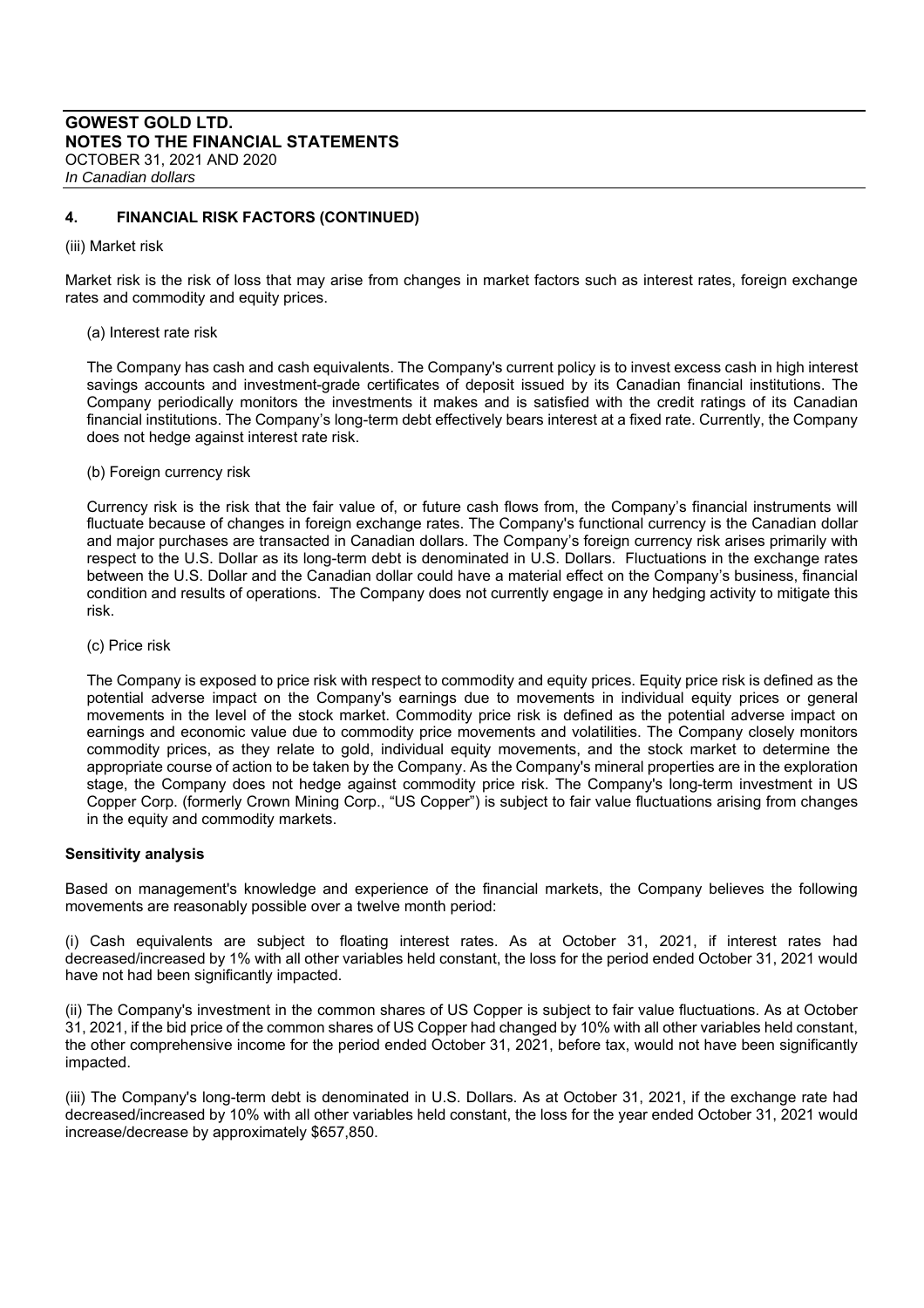# **4. FINANCIAL RISK FACTORS (CONTINUED)**

Sensitivity analysis (Continued)

The following table illustrates the classification of the Company's financial instruments within the fair value hierarchy as at October 31, 2021 and 2020:

| October 31, 2021                 | Level 1 | Level 2 | Level 3 | <b>Total</b> |
|----------------------------------|---------|---------|---------|--------------|
|                                  |         |         |         |              |
| <b>Cash equivalents</b>          | -       | 25,266  |         | 25,266       |
| Long-term investments:           |         |         |         |              |
| - Investment in a public company | 6,750   |         |         | 6,750        |
|                                  | 6,750   | 25,266  |         | 32,016       |
|                                  |         |         |         |              |
| October 31, 2020                 | Level 1 | Level 2 | Level 3 | Total        |
|                                  |         |         |         |              |
| Cash equivalents                 |         | 25,129  |         | 25,129       |
| Long-term investments:           |         |         |         |              |
| - Investment in a public company | 3,000   |         |         | 3,000        |
|                                  | 3,000   | 25,129  |         | 28,129       |

# **5. CATEGORIES OF FINANCIAL INSTRUMENTS**

|                                          | October 31, 2021 | October 31, 2020 |
|------------------------------------------|------------------|------------------|
| <b>Financial assets:</b>                 |                  |                  |
| <b>FVTPI</b>                             | 25,266           | 25,129           |
| Cash equivalents                         |                  |                  |
| Amortized cost                           |                  |                  |
| Cash                                     | 253,247          | 434,360          |
| Long term deposit                        | 1,248,939        | 1,248,939        |
| <b>FVOCI</b>                             |                  |                  |
| Long term investment                     | 6,750            | 3,000            |
| <b>Financial liabilities:</b>            |                  |                  |
| Amortized cost                           |                  |                  |
| Accounts payable and accrued liabilities | 13,057,535       | 12,051,125       |
| Amounts due to related party             | 507,397          | 100,000          |
| Current portion of debt                  | 1,192,287        | 9,383,378        |
| Long-term debt                           | 5,386,247        | 9.949.222        |

As at October 31, 2021 and 2020, the fair value of the Company's loans and receivables, accounts payable and accrued liabilities, amounts due to related party and current portion of debt approximate their estimated carrying values, due to their short-term nature. The fair value of the long-term debt approximates its carrying value due to the short amount of time that has passed since its term were modified. Refer to Note 11 for details.

This estimate is based on discounted future principal and interest payments using estimated interest rates which are Level 3 inputs.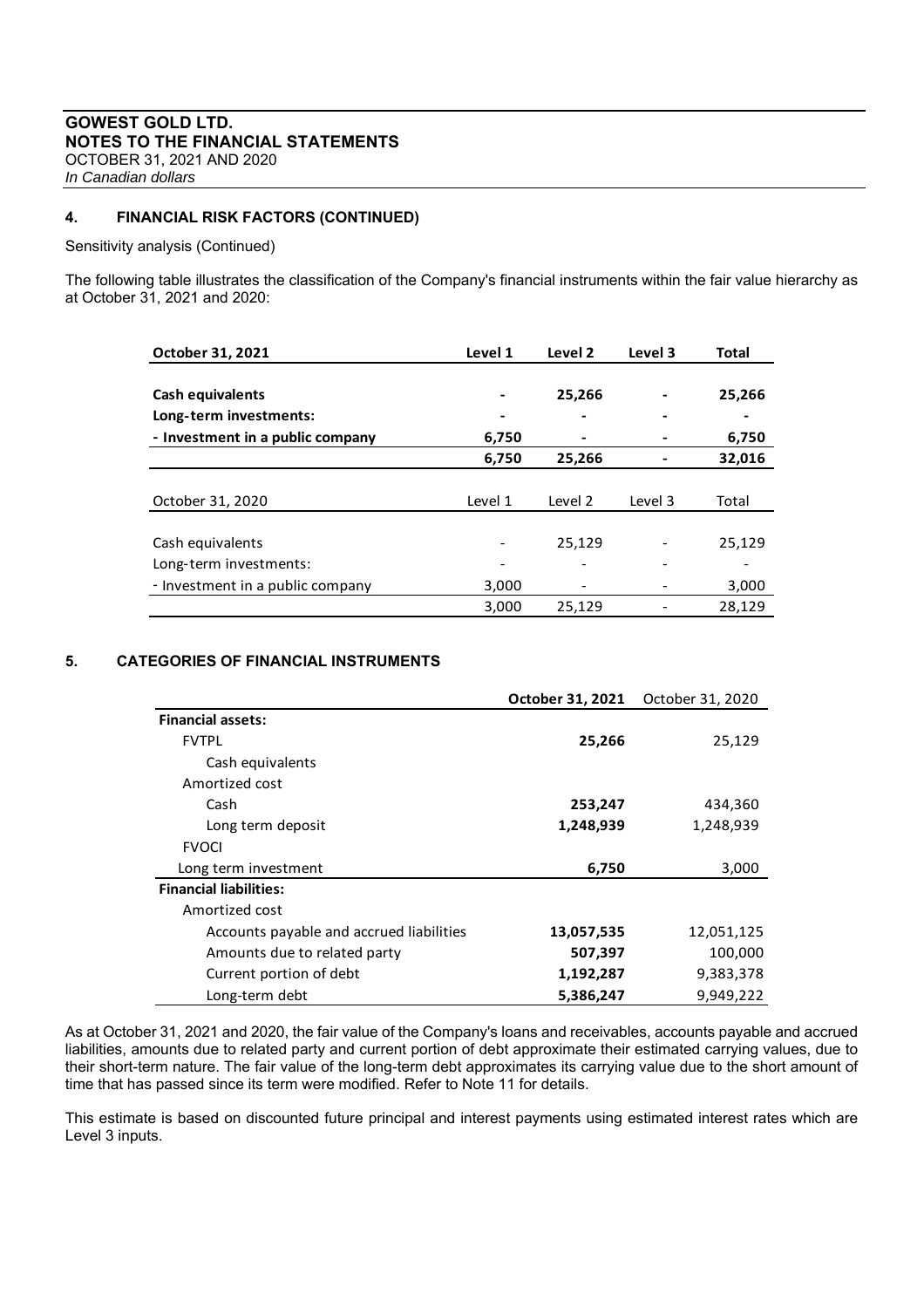# **GOWEST GOLD LTD. NOTES TO THE FINANCIAL STATEMENTS**  OCTOBER 31, 2021 AND 2020

*In Canadian dollars*

# **6. AMOUNTS RECEIVABLE AND OTHER ASSETS**

|                       | As at            | As at            |  |  |
|-----------------------|------------------|------------------|--|--|
|                       | October 31, 2021 | October 31, 2020 |  |  |
|                       |                  |                  |  |  |
| <b>HST</b> receivable | 54,900           | 379,428          |  |  |
| Prepaid expense       | 26,379           | 30,048           |  |  |
|                       | 81,279           | 409,476          |  |  |

# **7. EQUIPMENT**

|                                 | Computer                 |                  |                 |          |           | <b>Right of Use</b> |              |
|---------------------------------|--------------------------|------------------|-----------------|----------|-----------|---------------------|--------------|
| Cost                            | Equipment                | <b>Furniture</b> | <b>Vehicles</b> | Software | Equipment | <b>Building</b>     | <b>Total</b> |
|                                 |                          |                  |                 |          |           |                     |              |
| Balance, October 31, 2019       | 13,358                   | 49,241           | 53,177          | 66,503   | 1,977,957 |                     | 2,160,236    |
| Additions                       |                          |                  |                 |          | 225,309   | 363,159             | 588,468      |
| Balance, October 31, 2020       | 13,358                   | 49,241           | 53,177          | 66,503   | 2,203,266 | 363,159             | 2,748,704    |
| Additions                       |                          |                  |                 |          | 77,291    |                     | 77,291       |
| Disposal                        | $\overline{\phantom{a}}$ | ٠                | (24,178)        |          |           |                     | (24,178)     |
| Balance, October 31, 2021       | 13,358                   | 49,241           | 28,999          | 66,503   | 2,280,557 | 363,159             | 2,801,817    |
|                                 |                          |                  |                 |          |           |                     |              |
| <b>Accumulated amortization</b> |                          |                  |                 |          |           |                     |              |
|                                 |                          |                  |                 |          |           |                     |              |
| Balance, October 31, 2019       | 10,402                   | 37,200           | 38,800          | 60,724   | 165,346   |                     | 312,471      |
| Additions                       | 807                      | 4,560            | 3,922           | 1,575    | 69,634    | 62,229              | 142,727      |
| Balance, October 31, 2020       | 11,209                   | 41,760           | 42,721          | 62,299   | 234,980   | 62,229              | 455,198      |
| Additions                       | 576                      | 4,560            | 2,800           | 1,127    | 59,957    | 82,787              | 151,807      |
| Disposal                        | -                        |                  | (24,178)        |          |           |                     | (24, 178)    |
| Balance, October 31, 2021       | 11,785                   | 46,320           | 21,343          | 63,426   | 294,937   | 145,016             | 582,827      |
|                                 |                          |                  |                 |          |           |                     |              |
| Carrying value                  |                          |                  |                 |          |           |                     |              |
|                                 |                          |                  |                 |          |           |                     |              |
| Balance, October 31, 2019       | 2,956                    | 12,041           | 14,378          | 5,779    | 1,812,611 |                     | 1,847,765    |
| Balance, October 31, 2020       | 2,150                    | 7,481            | 10,456          | 4,204    | 1,968,286 | 300,930             | 2,293,507    |
| Balance, October 31, 2021       | 1,574                    | 2,921            | 7,656           | 3,077    | 1,985,620 | 218,143             | 2,218,991    |

During the year ended October 31, 2019, a piece of equipment was not working as intended and the Company booked an impairment of \$288,080. During the year ended October 31, 2020, the Company received an insurance settlement and booked a recovery of \$170,288 as related to this equipment.

# **8. LONG-TERM INVESTMENT**

|                                                                    |      |                                     | <b>Accumulated</b><br>other<br>comprehensive<br>income |       | <b>October 31, 2021</b><br>estimated | October 31, 2020<br>estimated |
|--------------------------------------------------------------------|------|-------------------------------------|--------------------------------------------------------|-------|--------------------------------------|-------------------------------|
| Long term Investment                                               | Cost | <b>Impairment</b>                   | adjustment                                             |       | fair value                           | fair value                    |
| US Copper Corp.<br>(formerly Crown Mining Corp)<br>- common shares |      | $$115,500 \quad $(111,375) \quad $$ |                                                        | 2,625 | \$6,750                              | 3.000                         |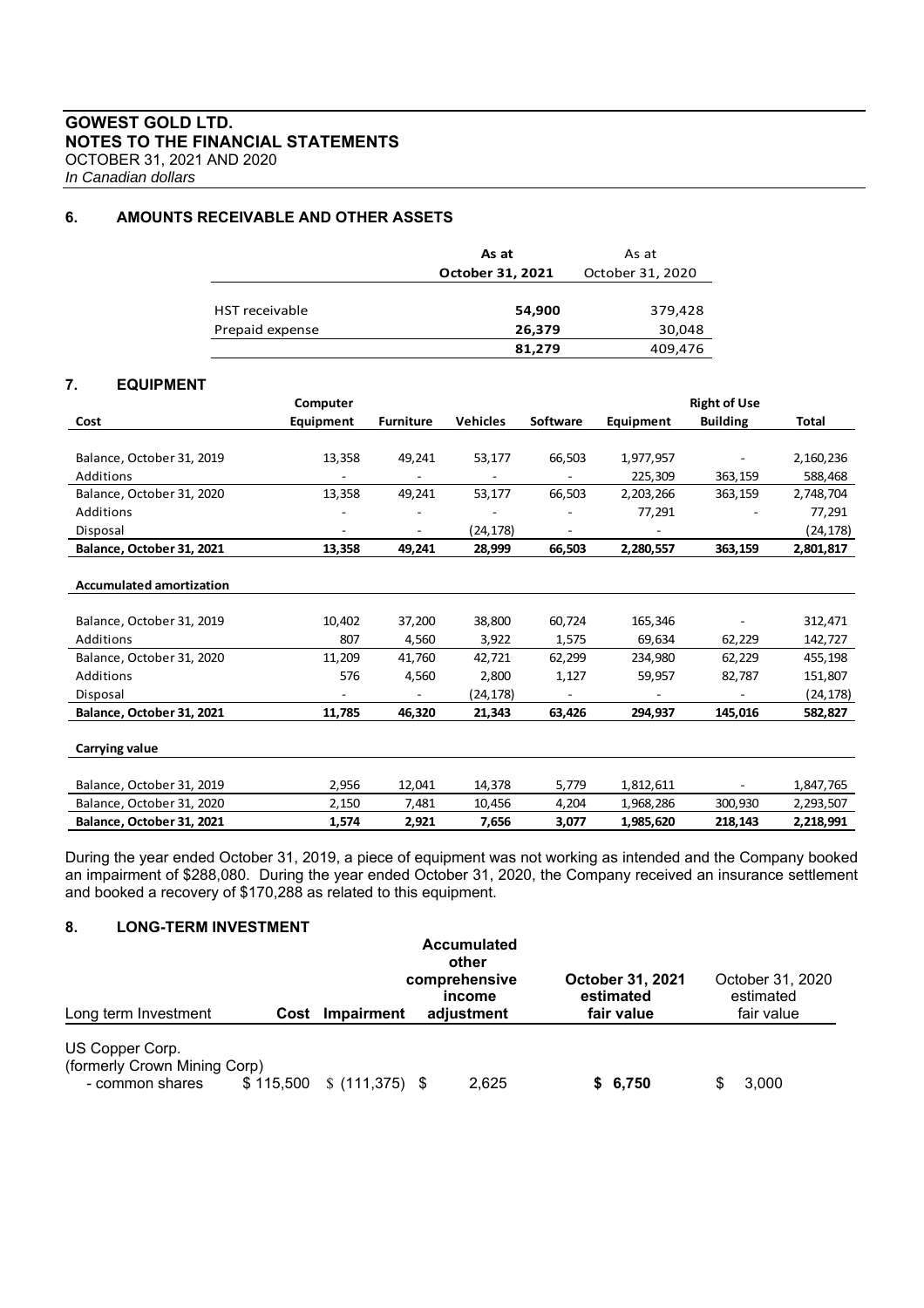|                         |                         |               | Option                   |            |
|-------------------------|-------------------------|---------------|--------------------------|------------|
|                         |                         | Exploration & | Payments                 |            |
| October 31, 2021        | <b>Acquisition Cost</b> | Evaluation    | Received                 | Total      |
|                         |                         |               |                          |            |
| Frankfield Property (i) | 1,263,575               | 57,567,957    |                          | 58,831,532 |
| Pipestone Property(ii)  | 201,500                 | 1,739,065     |                          | 1,940,565  |
| Tully Property (iii)    | 69,458                  | 845,782       | $\overline{\phantom{a}}$ | 915,240    |
| Whitney Property (iv)   | 126,059                 | 65,984        | (77, 568)                | 114,475    |
|                         | 1,660,592               | 60,218,788    | (77, 568)                | 61,801,812 |
|                         |                         |               |                          |            |
|                         |                         |               | Option                   |            |
|                         |                         | Exploration & | Payments                 |            |
| October 31, 2020        | <b>Acquisition Cost</b> | Evaluation    | Received                 | Total      |
|                         |                         |               |                          |            |
| Frankfield Property (i) | 1,263,575               | 53,789,645    |                          | 55,053,220 |
| Pipestone Property(ii)  | 201,500                 | 1,736,815     |                          | 1,938,315  |
| Tully Property (iii)    | 69,458                  | 845,588       | $\overline{\phantom{a}}$ | 915,046    |
| Whitney Property (iv)   | 126,059                 | 65,984        | (77, 568)                | 114,475    |
|                         | 1,660,592               | 56,438,032    | (77, 568)                | 58,021,056 |

# **9. EXPLORATION AND EVALUATION PROPERTIES**

#### (i) Frankfield Property

The Bradshaw Project is located in the Frankfield Property.

In March 2009, Gowest acquired a 100% interest in the Frankfield project in Ontario. In consideration for New Texmont Exploration Ltd's ("New Texmont") 50% interest in the Frankfield project, the Company issued 1,500,000 common shares to New Texmont and also granted New Texmont a sliding scale net smelter royalty (the "NSR"). In December 2015, the Company purchased the NSR from New Texmont with a one-time payment of the issuance of 1,000,000 common shares (estimated grant date fair value of \$800,000 based on the quoted market price of the Company's shares) at an estimated price of \$0.10.

In February, 2010, the Company completed an agreement with Goldcorp Canada Ltd. and Goldcorp Inc. (collectively "Goldcorp"), for the purchase of Goldcorp's properties in Tully Township adjacent to the Company's 100% owned Frankfield Project. Consideration for this acquisition included a 2% NSR derived from future production specifically from the Goldcorp leased claims, a 1% NSR derived from future production specifically from the Goldcorp unpatented claims and \$100,000 in cash (paid). The Company will maintain an NSR buyout option for both the Goldcorp leased claims and Goldcorp unpatented claims valued at \$500,000 for each 0.5% of the desired NSR. Goldcorp may elect not to sell the final 0.5% portion of its NSR.

In December, 2010, the Company completed its acquisition of a 100% interest of the Dowe property in Tully Township, Ontario adjacent to the Company's 100% owned Frankfield Gold Property. In consideration for this acquisition, the Company paid \$16,000 in cash, issued 7,000 common shares (estimated grant date fair value of \$18,200 based on the quoted market price of the Company's shares) of the Company and agreed to a 0.5% NSR at gold prices of less than US\$950 per ounce or 0.75% NSR at gold prices equal to or greater than US\$950 per ounce. The Company maintains an NSR buyout option valued at \$125,000 for each 0.25% of the NSR.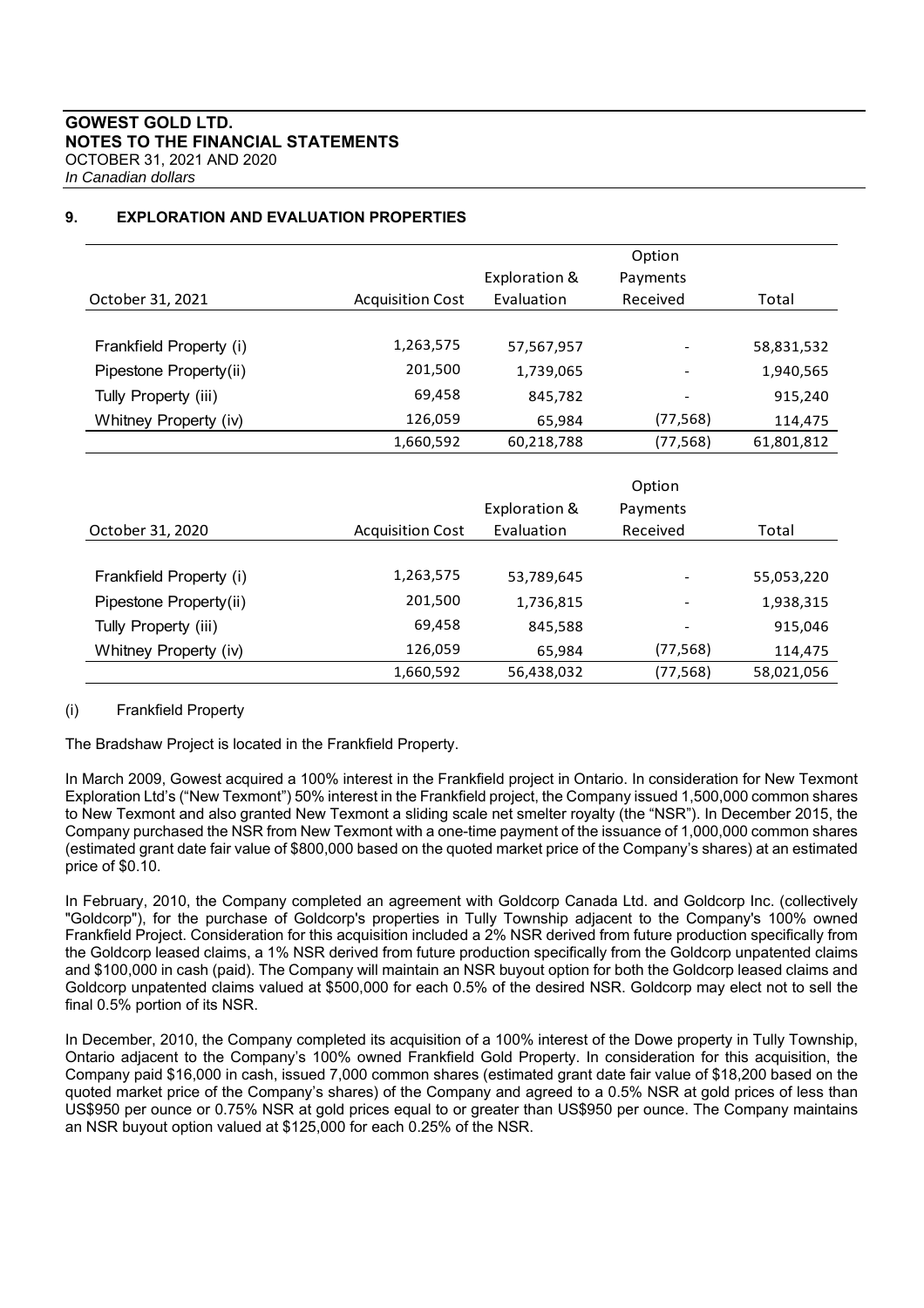# **9. EXPLORATION AND EVALUATION PROPERTIES**

#### (i) Frankfield Property (Continued)

The Company entered into an advanced exploration bulk sample program on the Bradshaw project during the year ended October 31, 2017. During the year ended October 31, 2017, the Company increased its previously placed financial assurance bond by \$773,877 and during the year ended October 31, 2020 by \$394,941 for a total of \$1,248,939 with the Ministry of Northern Development and Mines for the Bradshaw project production closure plan, which is refundable once certain conditions are met. The bond is included in long term deposits as at October 31, 2021 and 2020. On October 30, 2019 the Company announced that it had signed a binding term sheet with Northern Sun to process the Bradshaw material. The material was processed during 2021 and the below net processing cost is net of pre-production revenue of \$853,179.

The following costs have been capitalized during the year ended October 31, 2021 and 2020 to exploration and evaluation expenditures in respect of the Frankfield Property:

|                                              | <b>Year Ended</b> | Year Ended       |
|----------------------------------------------|-------------------|------------------|
|                                              | October 31, 2021  | October 31, 2020 |
| <b>Opening Balance</b>                       | 55,053,220        | 51,115,403       |
| Addtions during the year:                    |                   |                  |
| Engineering, Permitting, Overhead            | 1,298,458         | 3,048,910        |
| Asset Retirement Provision (Note 10)         | ۰                 | 426,990          |
| Site access, development and maintenance     | 1,133,584         | 333,233          |
| Net Processing cost                          | 1,331,577         |                  |
| Exploration, geophysics, drilling and assays | 14,693            | 128,684          |
| Total additions for the year                 | 3,778,312         | 3,937,817        |
| Closing Balance                              | 58,831,532        | 55,053,220       |

#### (ii) Pipestone Property

On April 26, 2011, the Company entered into an option and joint venture agreement (the "Option Agreement") with Transition Metals Corp. ("TMC") to explore and earn an interest in certain claims in the Porcupine mining district in Ontario (the "Pipestone Property"). The Company completed its earn in option for a 60% interest in the properties on April 26, 2016. Upon earning the 60% interest, as applicable, a joint venture automatically formed between Gowest and TMC, pursuant to which the companies will continue to explore and develop the Pipestone Property as warranted. Should either party's joint venture interest be diluted below 10%, its interest will be converted to a 2% NSR. As of April, 2018, the Company's interest had increased to 67.7% by spending \$400,000 on the property.

#### (iii) Tully Property

The Company owns 100% of certain claim blocks in Tully Township.

#### (iv) Whitney Property

The Company has a 100% interest in certain claims in Whitney Township, Ontario.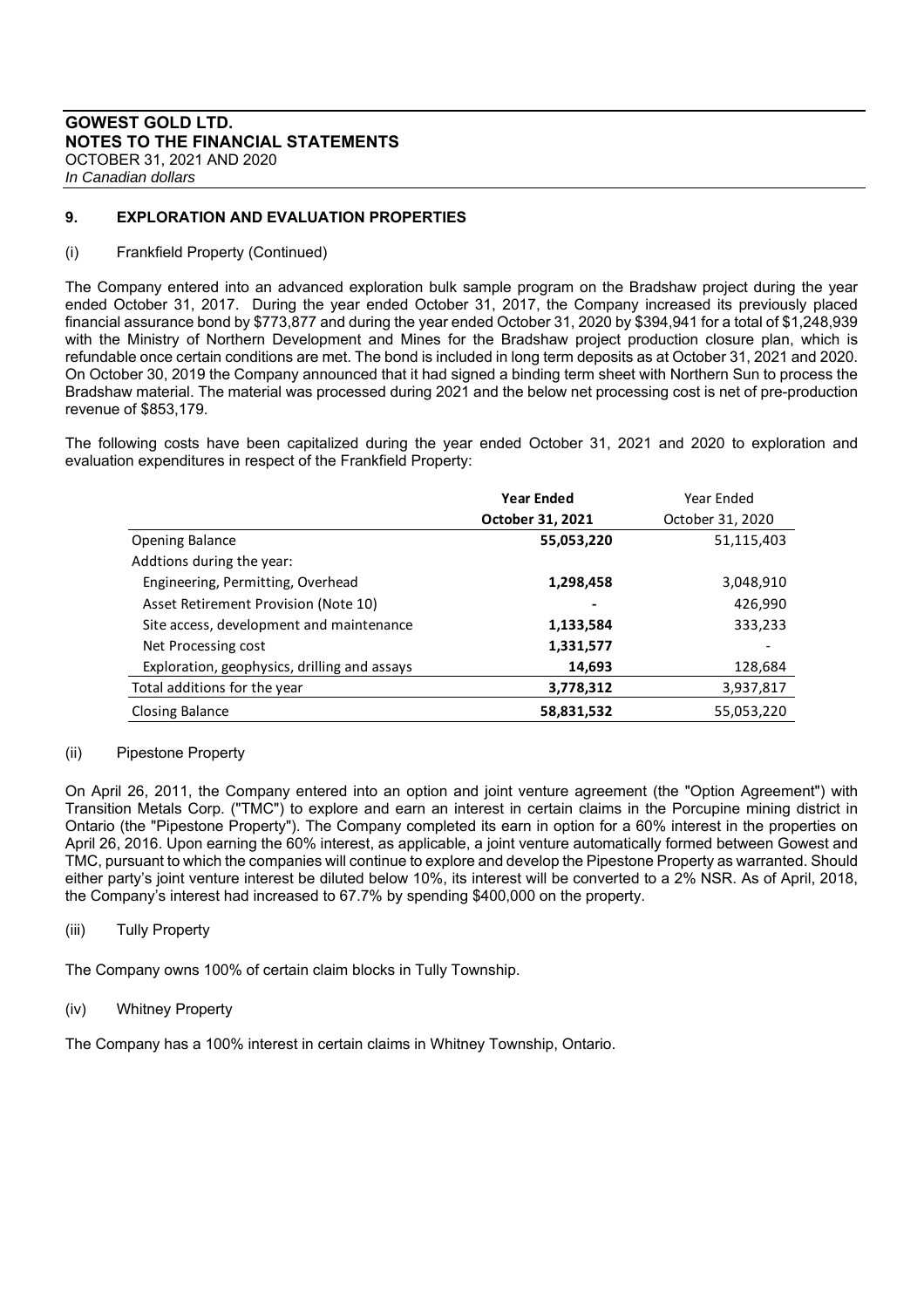# **GOWEST GOLD LTD. NOTES TO THE FINANCIAL STATEMENTS**  OCTOBER 31, 2021 AND 2020

*In Canadian dollars*

# **10. RECLAMATION AND CLOSURE COST OBLIGATIONS**

Pursuant to the Bradshaw Project Closure Plan, the Company is obligated to rehabilitate the Bradshaw site. Each period the Company reviews cost estimates and other assumptions used in the valuation of the obligations at each of its mining properties and development properties to reflect events, changes in circumstances and new information available. Changes in these cost estimates and assumptions have a corresponding impact on the fair value of the obligation. The fair values of the obligations are measured by discounting the expected cash flows using a discount factor that reflects the risk-free rate of interest. The Company prepares estimates of the timing and amount of expected cash flows when an obligation is incurred. Expected cash flows are updated to reflect changes in facts and circumstances. The principal factors that can cause expected cash flows to change are: the construction of new processing facilities; obligations realized through additional ore bodies mined; changes in the quantities of material in reserves and a corresponding change in the life of mine; changing ore characteristics that impact required environmental protection measures and related costs; changes in water quality that impact the extent of water treatment required; and changes in laws and regulations governing the protection of the environment. The present value of the future estimated obligation is recorded when it is incurred. Assumptions including an inflation rate of 1.12 % (2020 -1.11%) and a discount rate of 1.65% (2020 – 0.56%) and an expected time to completion of 7 years (2020 – 7 years) have been made which management believes are a reasonable basis upon which to estimate the future liability.

During the year ended October 31, 2021, accretion expense was recorded of \$7,026 (October 31, 2020 - \$12,764). The present value of the future rehabilitation liability was estimated at \$1,256,590 as at October 31, 2021 (October 31, 2020 - \$1,338,423) due to increased discount rate from 0.56% to 1.65% in 2021.

|                                                     | <b>Year Ended</b><br>October 31, 2021 | Year Ended<br>October 31, 2020 |
|-----------------------------------------------------|---------------------------------------|--------------------------------|
| Balance, as at beginning of year                    | 1,338,423                             | 898,669                        |
| Accretion                                           | 7.026                                 | 12,764                         |
| Change in estimate                                  | (88, 859)                             | 426,990                        |
| Reclamation and closure cost balance at end of year | 1,256,590                             | 1,338,423                      |

# **11. SHORT TERM AND LONG TERM DEBT**

The following table reflects the continuity of the short and long term debt as of October 31, 2021 and 2020:

|                                                  | (i)           | (ii)            | (iii)                   |                |
|--------------------------------------------------|---------------|-----------------|-------------------------|----------------|
|                                                  | Greenwater    | Prepayment Gold | Lush Land               |                |
|                                                  | Investment    | Concentrate     | Investment <sup>2</sup> | Total          |
| Opening Balance, October 31, 2019                | 9,212,000     | 5,027,120       |                         | 14,239,120     |
| Debt issued                                      |               |                 | 3,800,000               | 3,800,000      |
| Interest accrued                                 | 2,214,600     | 633,532         | 115,014                 | 2,963,146      |
| Foreign exchange adjustment                      | 110,600       | 47,400          |                         | 158,000        |
| Balance, October 31, 2020                        | 11,537,200    | 5,708,052       | 3,915,014               | 21,160,266     |
| Less: Current Portion                            | 1,587,978     | 5,708,052       | 3,915,014               | 11,211,044     |
| Balance Long term liabilitites, October 31, 2020 | 9,949,222     |                 |                         | 9,949,222      |
| Debt issued                                      |               |                 | 1,350,000               | 1,350,000      |
| Interest accrued                                 | 1,931,595     | 452,592         | 303,191                 | 2,687,378      |
| Foreign exchange adjustment                      | (605,067)     | (302,092)       |                         | (907, 159)     |
| Debt conversion on October 15, 2021              | (6, 285, 194) | (5,858,552)     | (5,568,205)             | (17, 711, 951) |
| Balance, October 31, 2021                        | 6,578,534     |                 |                         | 6,578,534      |
| Less: Current Portion                            | 1,192,287     |                 |                         | 1,192,287      |
| Balance Long term liabilitites, October 31, 2021 | 5,386,247     |                 |                         | 5,386,247      |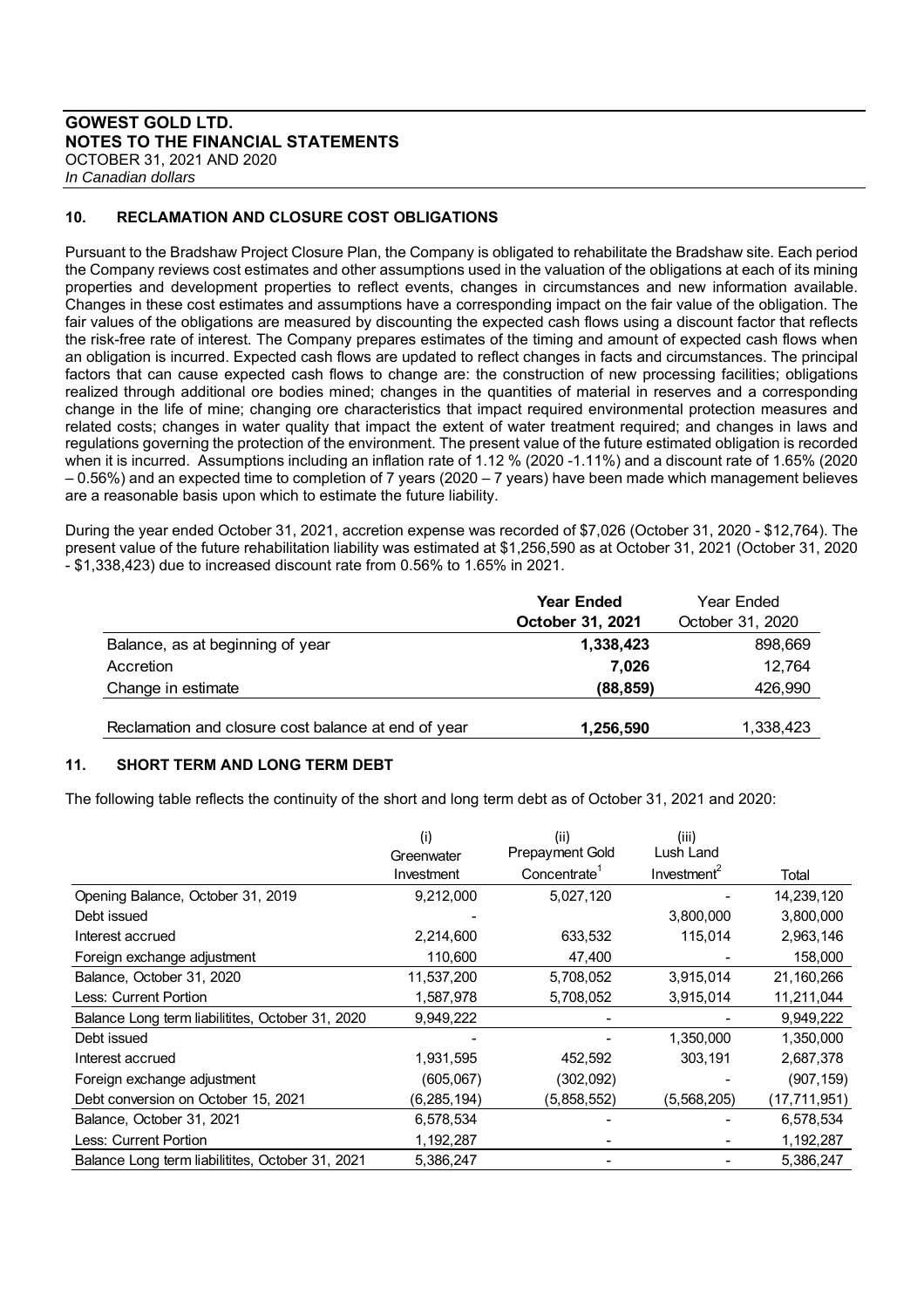# **11. SHORT TERM AND LONG TERM DEBT (CONTINUED)**

#### (i) Pre-Paid Forward Gold Purchase Agreement

On December 16, 2016, the Company entered into a definitive Pre-Paid Forward Gold Purchase Agreement (the "PPF Agreement") with PGB Timmins Holdings LP ("PGB"), an investment vehicle controlled by Pandion Mine Finance, LP (the "Agreement") finance the development of its Bradshaw project.

Pursuant to the Agreement, the Company may be advanced up to an aggregate of US\$17,600,000 (the "Gold Prepayment Amount"), in four tranches over a period of approximately 12 months, as partial consideration for the purchase of up to an aggregate of 65,805 ounces of gold to be produced from Bradshaw. The full funding of the Gold Prepayment Amount was subject to the satisfaction of certain conditions precedent applicable in respect of each tranche, as specified in the Agreement.

The obligations of the Company under the Agreement will be secured by a first lien (subject to permitted liens) over all of the Company's properties and assets, other than certain excluded properties or assets specified in the Agreement.

On February 1, 2017, the Company received payment of only the initial tranche in the amount of US\$5,600,000 less the costs of issuance of the debt. The Company has recognized \$771,440 as deferred financing cost and allocated \$259,388 of these costs against the initial tranche and allocated \$47,000 of costs to the conversion feature as at October 31, 2018 and 2017.

On August 19, 2019, the Company announced that it has entered into minutes of settlement (the "Settlement Agreement") with PGB with respect to certain alleged defaults by Gowest of its obligations under the PPF Agreement. As at August 16, 2019, the Company had recorded debt of \$10,089,223.

Gowest was obligated to pay to PGB an aggregate of US\$9 million in cash as follows (i) US\$1,500,000, as a nonrefundable deposit, on or prior to August 20, 2019 *(paid)*, and (ii) US\$7.5 million on or before October 16, 2019 *(paid) (*collectively, the "Cash Settlement Amount"); Gowest shall be further obligated to pay an aggregate of 3,500 ounces of gold produced from Bradshaw, at a rate of 15% of gold as produced. The parties are now fully and finally released in respect of any and all claims and other matters arising in respect of the PPF Agreement.

In connection with the completion of the settlement with PGB, Gowest has entered into a credit agreement ("Credit Agreement"), dated as of October 16, 2019, with Greenwater Investment Hong Kong Limited ("Greenwater"), pursuant to which Greenwater advanced US\$7.0 million (CDN \$9,212,000) to Gowest. The proceeds advanced under the Credit Agreement were used by Gowest, together with cash on hand, to fund the final cash payment obligation owed to PGB under the Agreement of Settlement. The Credit Agreement amends and restates the PPF Agreement, which was assigned to Greenwater (together with all security granted in favour of PGB under the PPF Agreement), as part of the settlement with PGB.

Pursuant to the Credit Agreement, the obligations thereunder are to be repaid in 33 equal consecutive monthly payments of blended principal and interest of 20.54%, each such payment totalling US\$376,080 (CDN\$504,098), commencing as of May 2021. No payments of principal or interest are required to be paid by Gowest under the Credit Agreement until May 2021. All payments of principal and interest under the Credit Agreement are payable in cash and the Company has no future gold sale or delivery obligations under the Credit Agreement.

Subject to the terms of the Credit Agreement, at the option of the Company, the payment obligations under the Credit Agreement may be postponed for a period of up to six months such that the first payment would not be due until November 2021. In respect of each month the first payment date is postponed the Company will be obligated to make an additional payment to the Lender in the amount of US\$191,330 (CDN\$254,813) on the date that is 33 months following the date on which any postponed payment was originally due. The obligations of the Company under the Credit Agreement are secured by a first lien (subject to permitted liens) over all of the Company's properties and assets, other than certain excluded properties or assets specified in the Credit Agreement. See Note 15.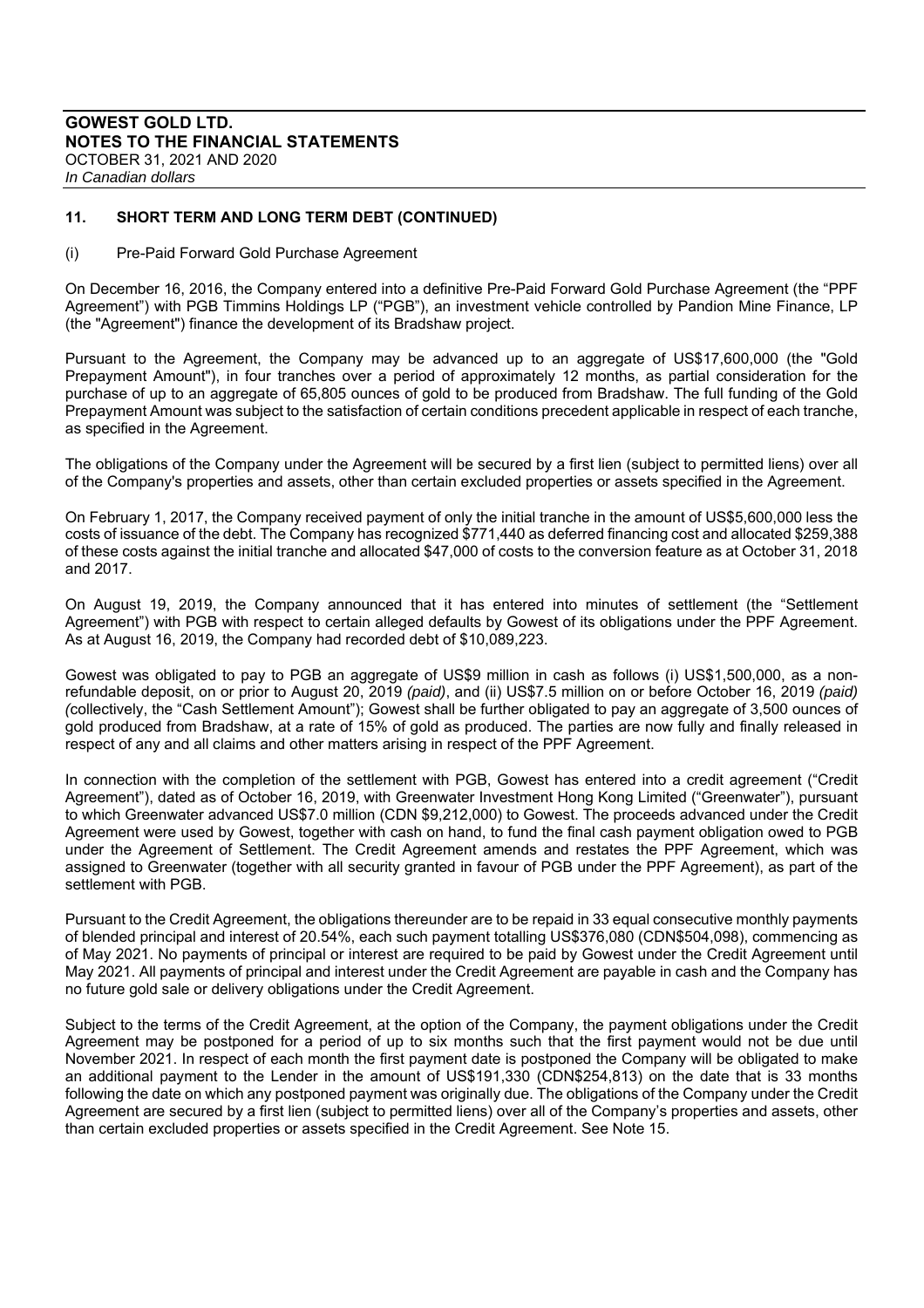# **11. SHORT TERM AND LONG TERM DEBT (CONTINUED)**

#### (i) Pre-Paid Forward Gold Purchase Agreement (Continued)

Should any payments be postponed, Greenwater would become entitled to an upside participation amount as additional compensation. The calculation of the compensation is based on monthly gold sales and the gold price.

On July 22, 2021, the Company entered into a debt conversion agreement with Greenwater, pursuant to which Greenwater agreed to convert fifty percent (50%) of the aggregate outstanding principal amount of US\$7,000,000 (\$8,800,400), together with fifty percent (50%) of accrued and unpaid interest of US\$2,998,717 (\$3,769,987) as of July 15, 2021, into 25,140,774 Gowest Shares at \$0.25 per share. The portion of debt was settled on October 15, 2021 with the issuance of 25,140,774 shares to Greenwater, representing approximately 16.3% of the issued and outstanding common shares of Gowest following the issuance. The remaining portion of the debt owed to Greenwater, being a principal amount of US\$3,500,000 and unpaid interest, has repayment obligations extended by 12 months. The obligations thereunder are to be repaid in 33 equal consecutive monthly payments of blended principal and interest totalling US\$240,691 (\$299,949), commencing as of August 1, 2022. The effective interest rate is 20.98%.

#### (ii) Prepayment for Gold Concentrate

On February 14, 2018, the Company received from Shandong Humon Smelting ("Humon"), an arm's length party CDN\$3,764,700 (US\$3,000,000) in connection with entering into an agreement to sell gold concentrate produced from it's wholly-owned Bradshaw Gold Deposit ("Bradshaw"). Humon has advanced the funds as pre-payment for the planned delivery and sale of gold concentrate to be produced as part of Gowest's ongoing bulk sample program. The Company promised to complete the repayment to Humon of the amount on or prior to June 30, 2019. Subject to the prior approval of the TSX Venture Exchange, the amount that remains outstanding, from time to time, was convertible prior to June 30, 2019, at the option of the Company, into common shares of the Company (which common shares would be listed and posted for trading on the TSX Venture Exchange). The conversion price per common share would be equal to the "market price" of the Company's common shares on the TSX Venture Exchange determined as of the date that the conversion of option is exercised by the Company. Humon will be paid a monthly arrangement fee in respect of the prepayment.

On December 13, 2019, the Company entered into an amendment to the gold concentrate purchase and sale agreement which extends the initial term of the Purchase and Sale Agreement to December 31, 2020 and permits Gowest to extend such term for an additional period of 36 months from the Initial Term Expiry Date provided it provides at least 60 days written notice to Humon.

On June 4, 2021, Humon transferred its interest of the loan US\$3,000,000 plus unpaid arrangement fees to Inner Mongolia Jinshengda Investment Co. Ltd. ("Jinshengda").

On July 22, 2021, the Company entered into a debt conversion agreement with Jinshengda, pursuant to which Jinshengda agreed to convert the \$5,858,552 (US\$4,660,000) of principal and accumulated arrangement fee into 23,434,208 Gowest shares at \$0.25 per share. The debt was settled on October 15, 2021 with the issuance of 23,434,208 shares to Jinshengda, representing approximately 15.2% of the issued and outstanding common shares of Gowest following the issuance.

#### (iii) Lush Land Investment Loan Agreements

On March 31, 2020, the Company entered into an unsecured loan agreement with Lush Land Investment Canada Inc. ("Lush Land") for a principal amount of \$1,600,000 dollars for a term of one year and interest rate of ten percent (10%). Subject to the terms of the loan agreement, the outstanding principal balance, together with accrued and unpaid interest thereon, shall be due and payable on March 31, 2021. Interest on the daily outstanding principal balance shall accrue daily and be calculated and payable quarterly, in arrears.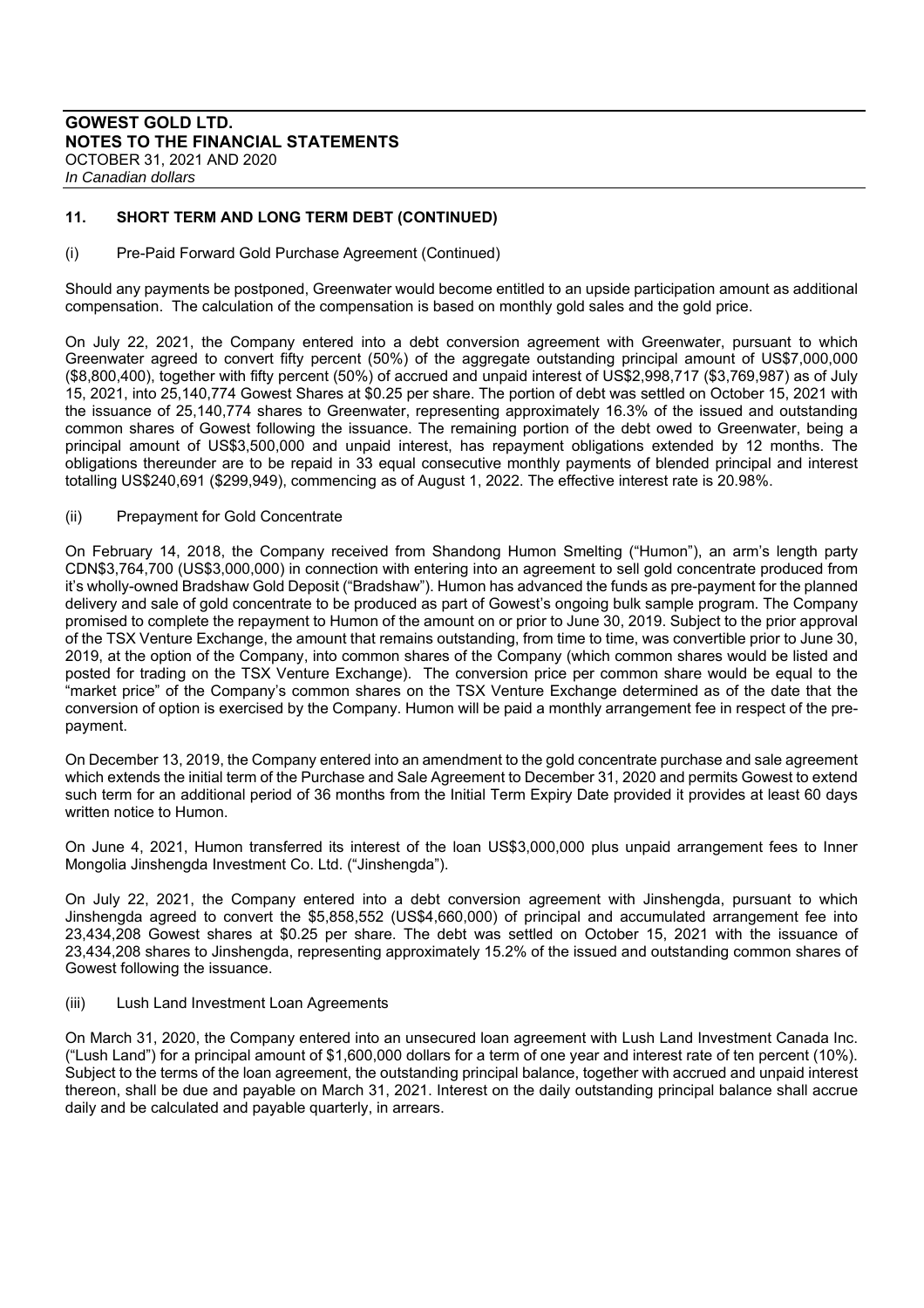# **11. SHORT TERM AND LONG TERM DEBT (CONTINUED)**

(iii) Lush Land Investment Loan Agreements (Continued)

On June 30, 2020, the Company entered into an additional unsecured loan agreement with Lush Land for an additional principal amount of \$2,500,000 for a term of one year and interest rate of ten percent (10%). Subject to the terms of the loan agreement, the outstanding principal balance, together with accrued and unpaid interest thereon, shall be due and payable on June 30, 2021. Interest on the daily outstanding principal balance shall accrue daily and be calculated and payable periodically on each of September 15, 2020, December 15, 2020, March 15, 2021 and June 15, 2021, in arrears. As of October 31, 2020, the Company received \$2,000,000 of the \$2,500,000 loan.

On October 21, 2020, the Company signed a Promissory Note with Lush Land for an unsecured \$200,000 loan with an interest rate of 10% and a term of one year.

On December 15 and December 18, 2020, the Company received a total of \$350,000 for an unsecured note with an interest rate of 10% and a term of one year from Lush Land.

On June 16, 2021, the Company entered into a loan agreement with Lush Land Investment Canada Inc. for a bridge loan in the amount of \$1,000,000. The loan matures on June 30, 2022, shall accrue interest daily and be calculated and payable periodically on each of September 15, 2021, December 15, 2021, March 15, 2022 and June 30, 2022, in arrears, at the rate of 18% per annum. The bridge loan may be repaid at any time prior to maturity without penalty.

On July 22, 2021, the Company has entered into a debt conversion agreement with Lush Land, pursuant to which Lush Land agreed to convert \$5,568,205 of principal and accumulated interest into 22,272,820 Gowest shares at \$0.25 per share. The debt was settled on October 15, 2021 with issuance of 22,272,820 shares to Lush Land, representing approximately 14.4% of the issued and outstanding common shares of Gowest following the issuance.

#### **12. LEASE LIABILITY**

The Company is committed to minimum amounts under lease agreements for office space, which expire on November 30, 2023 and July 31, 2025, respectively.

The following table reflects the lease activity for the years ended October 31, 2021 and 2020:

|                             | Year Ended               | Year Ended       |
|-----------------------------|--------------------------|------------------|
|                             | October 31, 2021         | October 31, 2020 |
| Balance, beginning of year: | 312,125                  |                  |
| Adoption of IFRS 16         |                          | 226,123          |
| Net investment in new lease | $\overline{\phantom{0}}$ | 137,036          |
| Interest expense            | 25,782                   | 22,400           |
| Lease payments for the year | (101, 419)               | (73, 434)        |
| Total lease liabilities     | 236,488                  | 312,125          |
| Less: Current year          | (83,276)                 | (75, 636)        |
| Balance, end of year        | 153,212                  | 236,489          |

#### **13. SHARE CAPITAL**

#### (a) Authorized capital

Unlimited number of common shares, and 2,000,000 special shares, redeemable, voting, non-participating.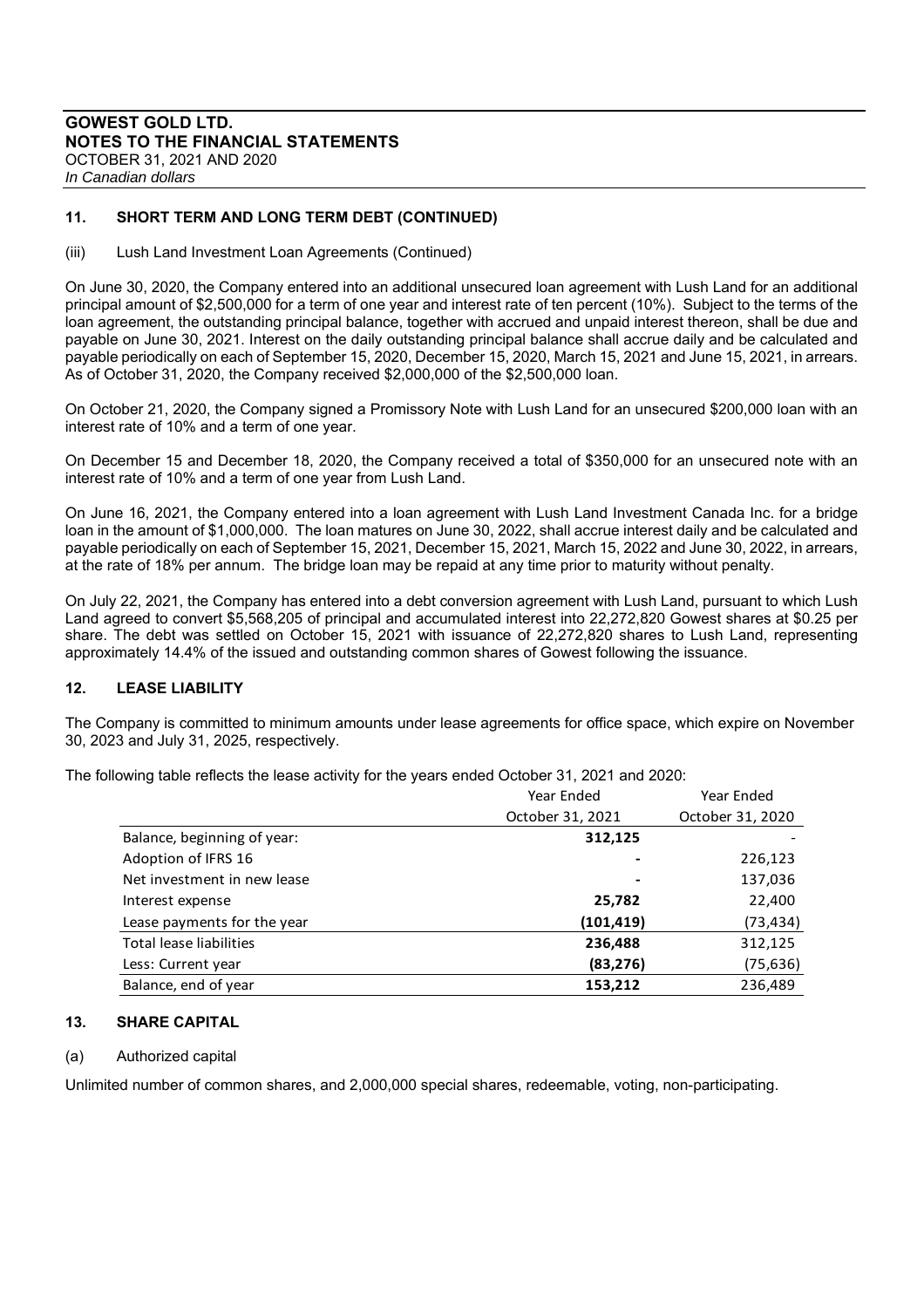# **13. SHARE CAPITAL (CONTINUED)**

#### (b) Issued common shares

|                                         | No. of shares | <b>Amount</b> |
|-----------------------------------------|---------------|---------------|
| Balance, October 31, 2019               | 60,634,886    | 49,155,621    |
| Private placements (i)(iii)             | 14,741,130    | 2,640,326     |
| Shares issued for debt settlement (ii)  | 2,725,000     | 545,000       |
| Share issue costs                       |               | (53, 967)     |
| Flow through premium                    |               | (94, 823)     |
| Balance, October 31, 2020               | 78,101,016    | 52,192,157    |
| Share issue for warrants exercise (iv)  | 1,079,545     | 388,917       |
| Private placements (v)(vi)              | 3,000,326     | 898,502       |
| Share issue costs                       |               | (119,616)     |
| Shares issued for debt settlement (vii) | 72,096,350    | 18,024,088    |
| Balance, October 31, 2021               | 154,277,237   | 71,384,048    |

(i) On December 20, 2019, the Company closed a private placement for aggregate proceeds of \$2,043,049. Pursuant to the offering the Company issued and sold 4,741,130 flow-through units of the Company at a price of \$0.22 per unit and 5,000,000 common share units of the Company at a price of \$0.20 per unit. Each unit is comprised of one common share and one-half of one common share purchase warrant exercisable at a price of \$0.30 per whole warrant until December 20, 2021. A flow-through premium of \$94,823 has been included in the statement of loss in relation to this flow-through financing. Two directors and a significant shareholder subscribed for proceeds of \$1,490,000. In connection with the offering the Company paid finders fees of \$25,774.

The grant date fair value of \$272,789 was assigned to 4,870,565 warrants issued as part of the offering was estimated by using the Black-Scholes valuation model with the following assumptions: share price of \$0.17, expected dividend yield of 0%, expected volatility 87%; risk-free rate of return 1.65% and an expected life of 2 years

On January 16, 2020, the Company settled an aggregate of \$545,000 of indebtedness through the issuance of 2,725,000 common shares based on the market price of \$0.20 per share. 1,725,000 of these common shares were issued in satisfaction of directors' fees owing and outstanding.

(iii) On January 30, 2020, the Company closed a private placement for aggregate proceeds of \$1,000,000. Pursuant to the offering the Company issued and sold 5,000,000 common share units of the Company at a price of \$0.20 per unit. Each unit is comprised of one common share and one-half of one common share purchase warrant exercisable at a price of \$0.30 per whole warrant until January 31, 2022.

The grant date fair value of \$129,943 was assigned to 2,500,000 warrants issued as part of the offering was estimated by using the Black-Scholes valuation model with the following assumptions: share price of \$0.17, expected dividend yield of 0%, expected volatility 88%; risk-free rate of return 1.47% and an expected life of 2 years.

(iv) On November 16, 2020, December 9, 2020 and December 11, 2020 a total of 1,079,545 common shares were issued for aggregate proceeds of \$323,864 for warrants exercised at a price of \$0.30 per share.

(v) On December 21, 2020, the Company closed a private placement for aggregate proceeds of \$1,040,092. Pursuant to the offering the Company issued and sold 2,666,903 flow-through units of the Company at a price of \$0.39 per unit. Each unit is comprised of one flow-through common share and one-half of one common share purchase warrant exercisable at a price of \$0.45 per warrant until December 31, 2022. In connection with the offering, the Company paid finder's fees in an aggregate amount of \$68,056 in cash and issued compensation warrants exercisable to acquire an aggregate of 128,350 common shares of the Company, at a price of \$0.39 per share, until December 31, 2022.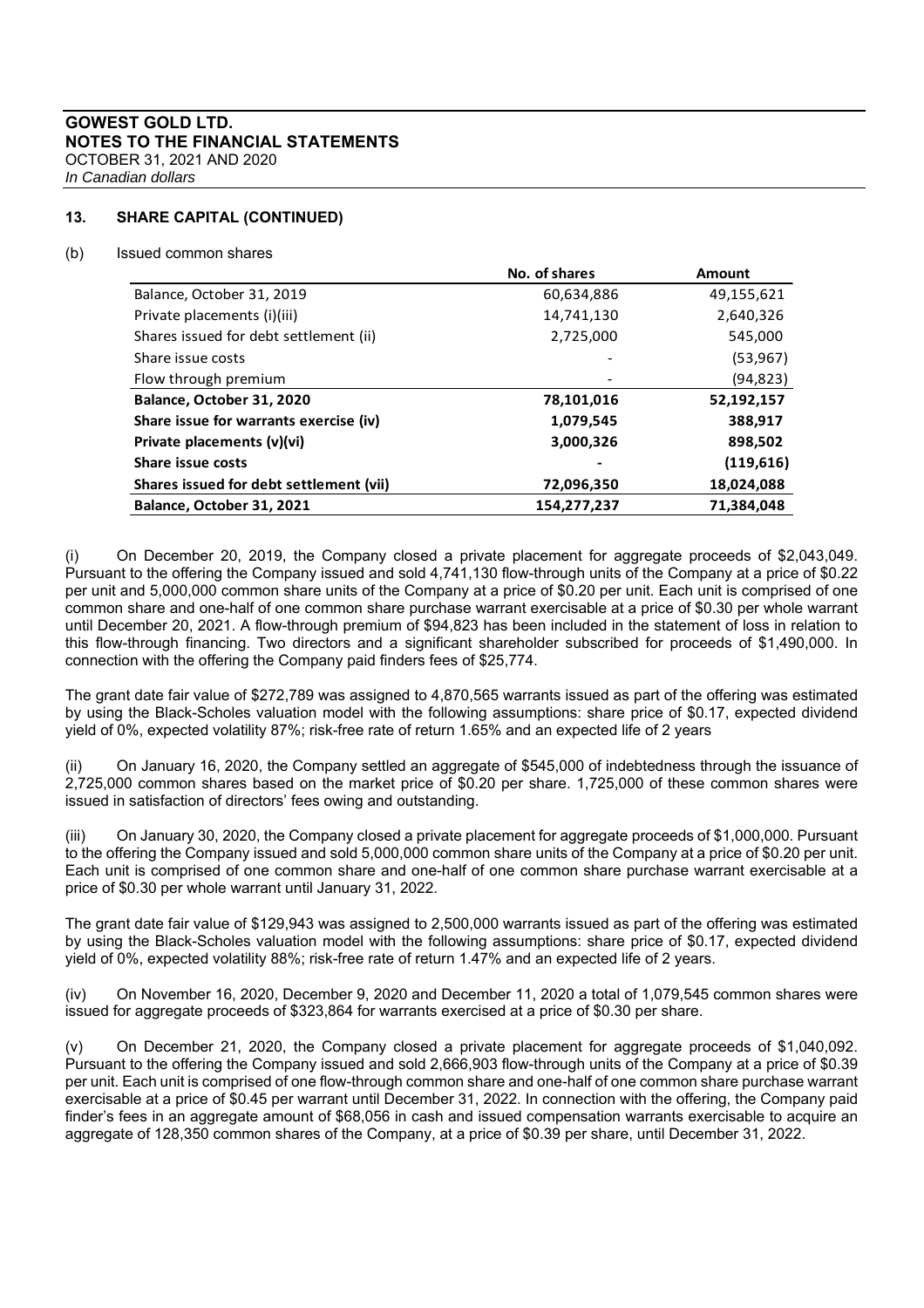# **13. SHARE CAPITAL (CONTINUED)**

#### (b) Issued common shares (Continued)

The grant date fair value of \$241,440 was assigned to 1,333,452 warrants issued as part of the offering was estimated by using the Black-Scholes valuation model with the following assumptions: share price of \$0.45, expected dividend yield of 0%, expected volatility 147%; risk-free rate of return 0.23% and an expected life of 2 years, The grant date fair value of \$18,867 was assigned to 128,350 compensation warrants issued as part of the offering was estimated by using the Black-Scholes valuation model with the following assumptions: share price of \$0.39, expected dividend yield of 0%, expected volatility 147%; risk-free rate of return 0.23% and an expected life of 2 years.

(vi) On December 23, 2020, the Company closed a private placement for aggregate proceeds of \$130,035. Pursuant to the offering the Company issued and sold 333,423 flow-through units of the Company at a price of \$0.39 per unit. Each unit is comprised of one flow-through common share and one-half of one common share purchase warrant exercisable at a price of \$0.45 per warrant until December 31, 2022. In connection with the offering, the Company paid finder's fees in an aggregate amount of \$8,802 in cash and issued compensation warrants exercisable to acquire an aggregate of 17,955 common shares of the Company, at a price of \$0.39 per share, until December 31, 2022.

The grant date fair value of \$30,185 was assigned to 166,712 warrants issued as part of the offering was estimated by using the Black-Scholes valuation model with the following assumptions: share price of \$0.45, expected dividend yield of 0%, expected volatility 147%; risk-free rate of return 0.23% and an expected life of 2 years, The grant date fair value of \$2,639 was assigned to 17,955 compensation warrants issued as part of the offering was estimated by using the Black-Scholes valuation model with the following assumptions: share price of \$0.39, expected dividend yield of 0%, expected volatility 147%; risk-free rate of return 0.23% and an expected life of 2 years.

Volatility was calculated based on the historical price of the Company's shares.

(vii) On October 15, 2021, the Company converted an aggregate of \$18,024,088 of debt owed to four separate creditors with issuance of an aggregate of 72,096,350 common share at a conversion price of \$0.25 per share. Please refer to Notes 11 and 15 for more details.

#### (c) Stock options

The Company has an incentive stock option plan that allows it to grant options to its employees, directors and consultants. The plan received shareholder re-approval on January 29, 2021. The plan allows the Company to grant options to acquire up to 10% of the issued and outstanding common shares. The plan provides that the exercise price of an option granted under the plan shall not be less than the market price at the time of granting the option. Options have a maximum term of 5 years, vest immediately upon issue, unless otherwise stated and terminate on the 90th day after the optionee ceases to be any of: an employee, director or consultant of the Company.

On May 5, 2020, the Company granted 200,000 options to purchase common shares at a price of \$0.25 per share for a period of five years, which vested immediately. The fair value of the 200,000 options was estimated to be \$35,400 using the Black-Scholes option pricing model with the following assumptions: share price of \$0.145, dividend yield of 0%; expected volatility of 93.92%; risk-free interest rate of 0.40% and an expected life of 5 years.

The following table reflects the continuity of options as of October 31, 2021:

|                           | Number of Options | <b>Weighted Average</b> |  |
|---------------------------|-------------------|-------------------------|--|
|                           |                   | Exercise Price (\$)     |  |
| Balance, October 31, 2019 | 972.500           | 1.17                    |  |
| <b>Issued</b>             | 200,000           | 0.25                    |  |
| Expired                   | (300,000)         | 0.81                    |  |
| Balance, October 31, 2020 | 872.500           | 1.08                    |  |
| Expired                   | (282, 500)        | 0.95                    |  |
| Balance, October 31, 2021 | 590,000           | 1.14                    |  |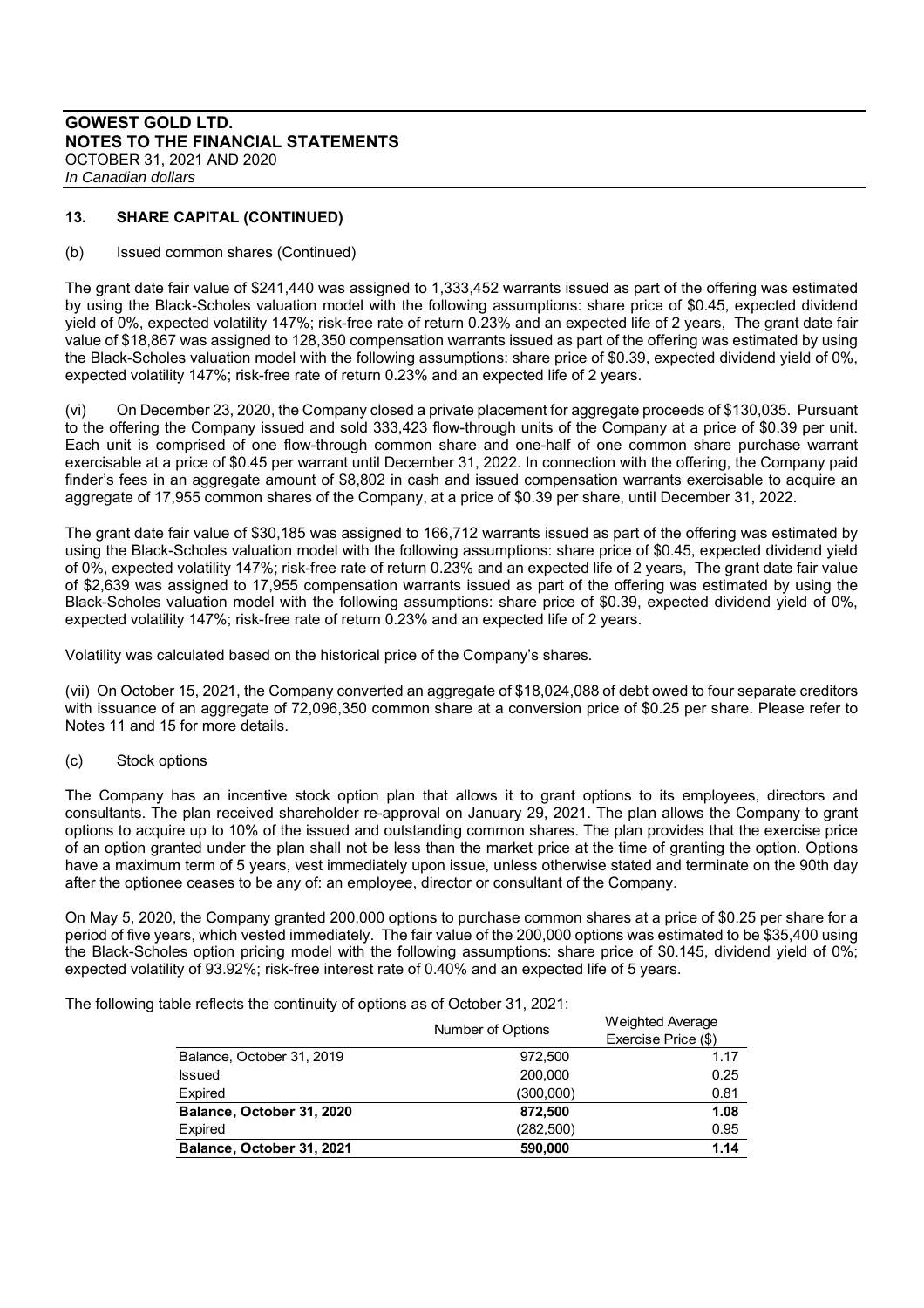**13. SHARE CAPITAL (CONTINUED)** 

During the year ended October 31, 2021, \$Nil (October 31, 2020 - \$35,400) was recorded as share-based payment in the statement of loss. The weighted average remaining contractual life of the options outstanding at October 31, 2021 was 1.52 years (October 31, 2020 – 1.91 years).

The estimated volatility used in the Black-Scholes valuation model is based on the historical volatility of the Company's shares.

The following table reflects the options issued and outstanding for the years ended October 31, 2021 and 2020:

| Expiry Date        | Number of Options<br>Exercise Price (\$)<br>Outstanding and |             | Remaining Life |  |
|--------------------|-------------------------------------------------------------|-------------|----------------|--|
|                    |                                                             | Exercisable | (years)        |  |
| March 28, 2022     | 1.60                                                        | 325,000     | 0.41           |  |
| September 24, 2022 | 1.60                                                        | 25,000      | 0.90           |  |
| October 31, 2022   | 1.60                                                        | 40,000      | 1.00           |  |
| May 5, 2025        | 0.25                                                        | 200,000     | 3.51           |  |
|                    | 1.14                                                        | 590,000     | 1.52           |  |

# (d) Warrants

The following table reflects the continuity of warrants for the years ended October 31, 2021 and 2020:

|                           | Number of Warrants | <b>Weighted Average</b> |
|---------------------------|--------------------|-------------------------|
|                           |                    | Exercise Price (\$)     |
| Balance, October 31, 2019 | 2,766,773          | 1.60                    |
| Issued                    | 7,370,565          | 0.30                    |
| <b>Expired</b>            | (1,772,973)        | 2.10                    |
| Balance, October 31, 2020 | 8,364,365          | 0.35                    |
| <b>Issued</b>             | 1,646,469          | 0.44                    |
| Exercised                 | (1,079,545)        | 0.30                    |
| <b>Expired</b>            | (993, 800)         | 0.70                    |
| Balance, October 31, 2021 | 7,937,489          | 0.33                    |
|                           |                    |                         |

The following table reflects the warrants issued and outstanding as of October 31, 2021:

| <b>Expiry Date</b> | Number of Warrants | <b>Exercise Price</b><br>(\$) | <b>Grant Date Fair Value</b><br>'\$) |
|--------------------|--------------------|-------------------------------|--------------------------------------|
| December 20, 2021  | 2,500,000          | 0.30                          | 129,943                              |
| December 20, 2021  | 1,291,020          | 0.30                          | 77.792                               |
| January 30, 2022   | 2,500,000          | 0.30                          | 129.943                              |
| December 31, 2022  | 1,500,164          | 0.45                          | 271,625                              |
| December 31, 2022  | 146,305            | 0.39                          | 21,507                               |
|                    | 7,937,489          | 0.33                          | 630,809                              |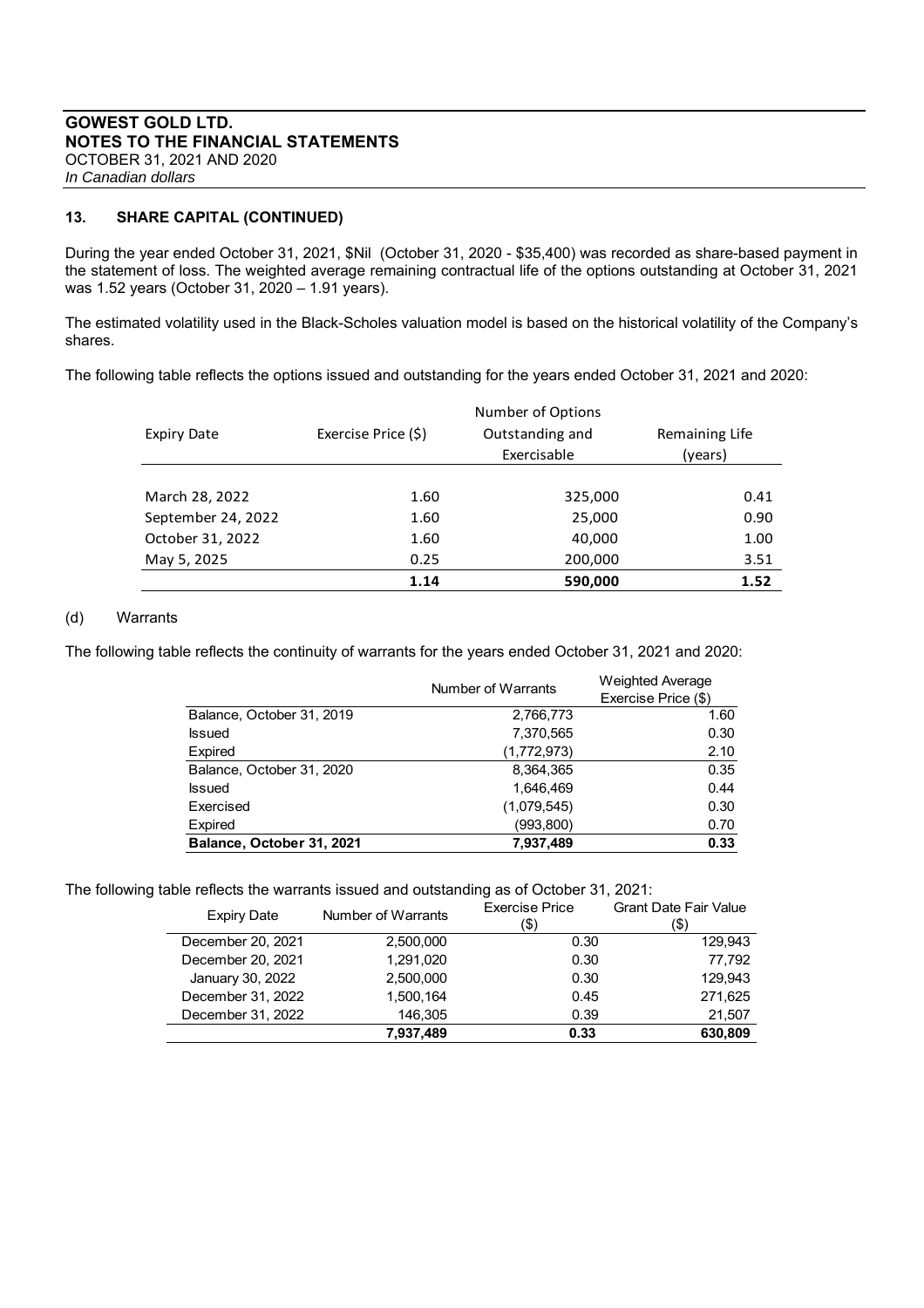#### **14. GENERAL AND ADMINISTRATIVE EXPENSES**

|                                                  | Year Ended       |                  |
|--------------------------------------------------|------------------|------------------|
|                                                  | October 31, 2021 | October 31, 2020 |
|                                                  |                  |                  |
| General administrative expenses                  | 1,695,486        | 1,037,745        |
| Professional fees                                | 95.448           | 156,283          |
| Investor relations                               | 34,370           | 39,574           |
| Shareholder communications                       | 24,685           | 6,774            |
| Share based payment                              |                  | 35,400           |
| Transfer agent and exchange fees                 | 50,160           | 26,042           |
| Amortization                                     | 69,021           | 142,727          |
| Mill stand by charge and capital costs (Note 16) | 687,660          | 3,125,960        |
|                                                  | 2,656,830        | 4.570.505        |

#### **15. RELATED PARTY TRANSACTIONS**

The remuneration for directors and key management of the Company for the years ended October 31, 2021 and 2020, is as follows:

|                          | Year Ended                           |         |
|--------------------------|--------------------------------------|---------|
|                          | October 31, 2021<br>October 31, 2020 |         |
| Aggregate compensation   | 589.322                              | 769,367 |
| Share based compensation | $\overline{\phantom{a}}$             | 35,400  |
|                          | 589.322                              | 804,767 |

In accordance with IAS 24, key management personnel are those persons having authority and responsibility for planning, directing and controlling the activities of the Company directly or indirectly, including any directors (executive and non-executive) of the Company.

Included in aggregate compensation during the year ended October 31, 2021, \$147,766 was recorded to Mr. Wu, a director who provided geological services to the Company and worked as interim CEO from June 16, 2021 to October 4, 2021 (October 31, 2020 - \$110,400) and \$115,000 was recorded to Mr. Yuan, a director who provided Corporate Development services to the Company (October 31, 2020 - \$150,967).

Included in accounts payable and accrued liabilities as at October 31, 2021 is \$240,583 (October 31, 2020 - \$126,000) owing to directors, payable in shares, of the Company of which the amount payable is unsecured, non-interest bearing, with no fixed terms of repayment.

During the year ended October 31, 2020, officers, directors and insiders subscribed for 2,227,273 units in the private placement for proceeds of \$490,000 and Fortune Future Holdings Limited, a significant shareholder of the Company with three nominated directors subscribed for 5,000,000 units in the private placement for proceeds of \$1,000,000.

A director of Gowest, Meirong Yuan, is a director and shareholder of Lush Land and Greenwater. See Note 11 for details of loans from these entities and the debt settled with shares. He is also a director of Northern Sun and the Company has an obligation to Northern Sun as disclosed in Note 16.

On July 22, 2021, the Company entered into a debt conversion agreement with the director to convert \$312,137 of principal and accumulated interest into 1,248,548 shares with the shares issued on October 15, 2021.

On September 15, 2021, the Company signed a promissory note with a director of the Company, for an unsecured \$500,000 (2020 - \$100,000) loan with an interest rate of 12% and a term of one year. The loan may be repaid at any time prior to maturity without penalty. The Company accrued \$7,397 (2020 – Nil) interest for the loan as of the year ended October 31, 2021.

Refer to Note 18.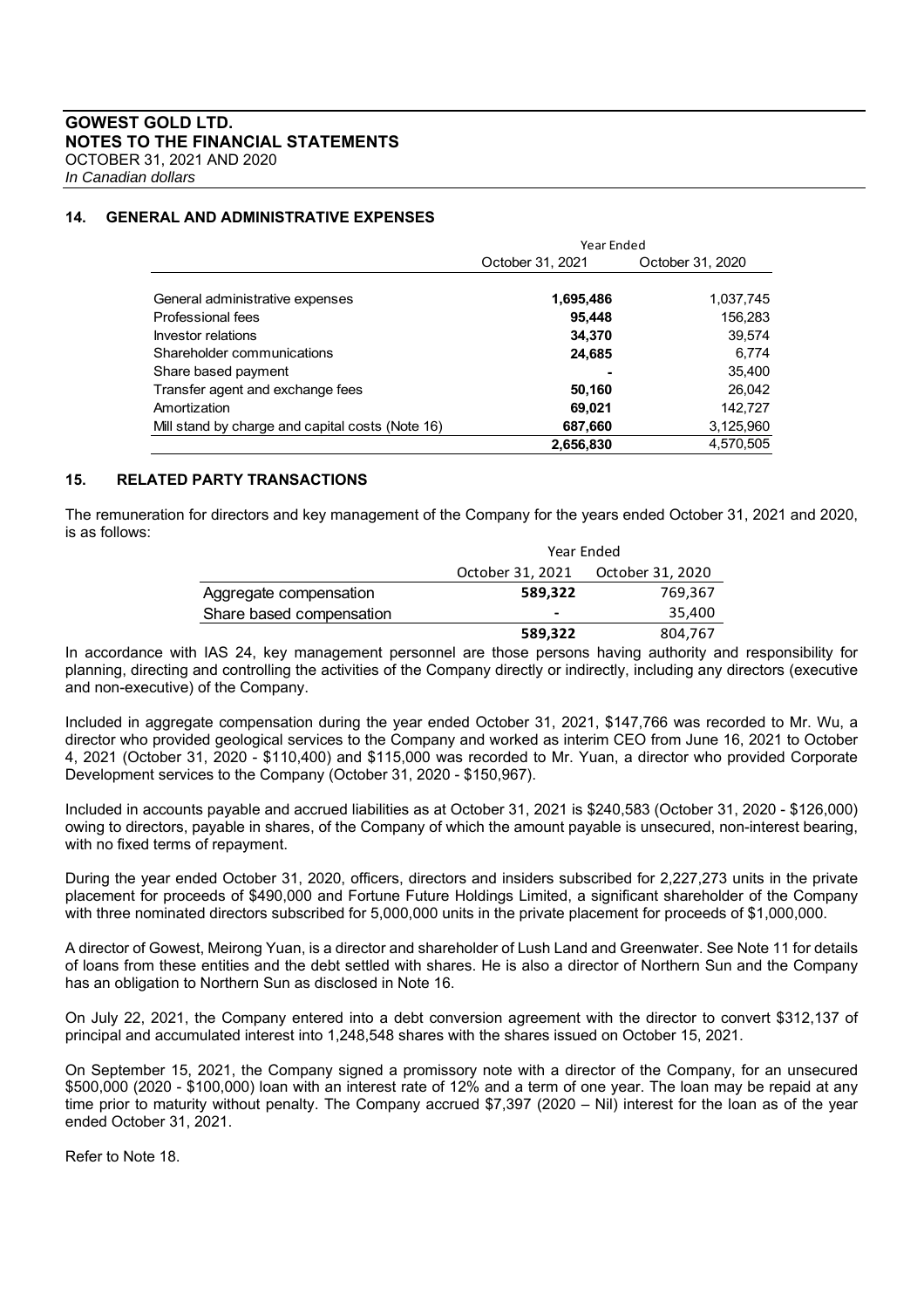# **16. COMMITMENTS AND CONTINGENCIES**

The Company is party to a management and consulting contract. The contract contains clauses requiring additional payments of up to \$727,000 to be made upon the occurrence of certain events such as a change of control or termination, and the contingent payment has not been reflected in these financial statements. As of October 31, 2021, the Company has recorded \$470,000 as accrued liability for the severance payment to the former President and CEO.

The Company's exploration and evaluation activities are subject to various laws and regulations governing the protection of the environment. These laws and regulations are continually changing and generally becoming more restrictive. The Company has made, and expects to make in the future, expenditures to comply with such laws and regulations.

On December 21 and 23, 2020, the Company issued \$1,170,127 in flow-through shares. As at October 31, 2021, the Company had expended \$1,170,127 of the related commitments to these flow-through funds. The Company has indemnified the subscribers of current and previous flow-through share offerings against any tax related amounts that become payable by the shareholder as a result of the Company not meeting its expenditure commitments.

On November 25, 2020, the Company signed an amendment to a binding term sheet with Northern Sun with respect to the processing at Northern Sun's Redstone Mill in Timmins, Ontario. Gowest is no longer responsible for any standby fees as of September 30, 2020 and is instead responsible for certain capital improvement costs required to process the Gowest material. Northern Sun charged standby fee of \$nil (2020 - \$1,977,500) during the year ended October 31, 2021. Northern Sun also charged capital costs of \$687,660 (2020 -\$nil) which were expensed and processing costs of \$1,652,000 (2020 - \$nil) which were capitalized to exploration and evaluation assets. As at October 31, 2021, there is \$5,245,161 (2020 - \$3,080,355) in accounts payable and accrued liabilities owing to Northern Sun, which will be partially offset by the value of the material of \$853,179 assigned to Northern Sun upon settlement with Humon. This offset is included in the accounts payable and accrued liabilities.

#### **17. INCOME TAXES**

# a) Provision for Income Taxes

The following table reflects the major items causing the Company's income tax recovery to differ from the Canadian combined federal and provincial statutory rate of 26.5% (2020 – 26.5%).

|                                                           | 2021<br>S     | 2020<br>S   |
|-----------------------------------------------------------|---------------|-------------|
| Loss before income taxes                                  | (4,722,922)   | (7,909,267) |
| Expected income tax (recovery) at statutory rates         | (1, 252, 000) | (2,096,000) |
| Adjustment to expected income tax benefit:                |               |             |
| Flow-through renunciation                                 | 310,000       | 276,000     |
| Non-deductible amounts for tax purposes                   | 17,000        | 2,000       |
| Tax effect of debt settled through the issuance of shares | 541,000       |             |
| Deferred tax assets not recognized                        | 338,000       | 791,000     |
| Other                                                     | 46,000        | (56,000)    |
| Deferred income tax (recovery) / expense                  |               | (1,083,000) |
| <b>Total taxation</b>                                     |               | (1,083,000) |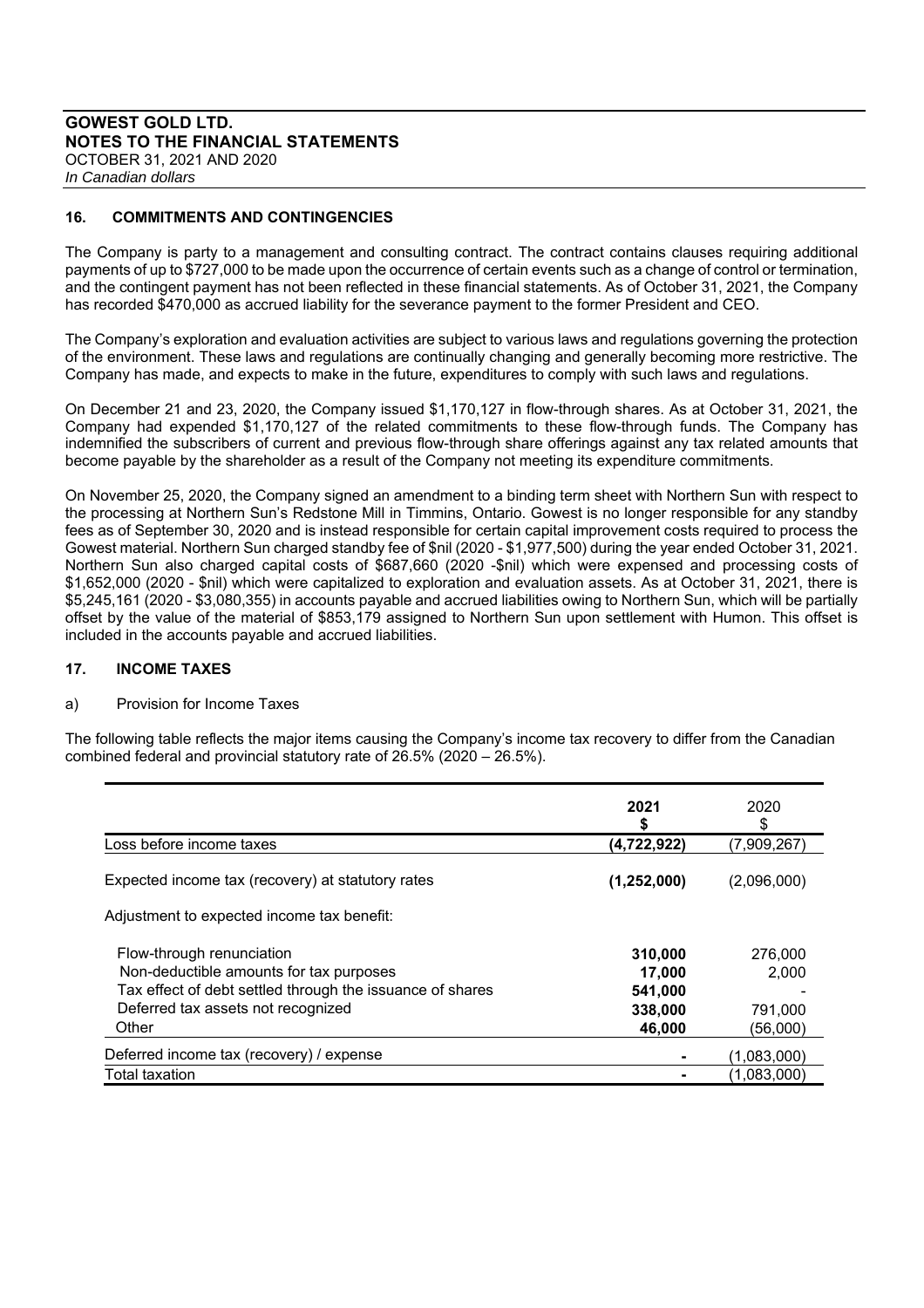#### **17. INCOME TAXES (CONTINUED)**

#### b) Deferred Income Tax

The following table reflects deferred income tax assets (liabilities):

|                                       | 2021                     | 2020        |
|---------------------------------------|--------------------------|-------------|
|                                       |                          |             |
| Non-capital losses                    | ۰                        | 1,092,000   |
| Exploration and evaluation properties | 69,000                   | (1,092,000) |
| Long term debt                        | (69,000)                 |             |
| Net deferred income tax (liabilities) | $\overline{\phantom{0}}$ |             |

The following table reflects unrecognized deductible temporary differences:

|                                       | 2021      | 2020      |
|---------------------------------------|-----------|-----------|
|                                       |           |           |
| Other temporary differences           | 157,000   | 154,000   |
| Non-capital losses carry forwards     | 2,105,000 | 397,000   |
| Exploration and evaluation properties | 240,000   |           |
| Share issue costs                     | 306,000   | 581,000   |
| Asset retirement obligations          | 1,257,000 | 1,338,000 |
| Long-term debt                        |           | 400,000   |
| Equipment                             | 559,000   | 490,000   |
| Total                                 | 4,624,000 | 3,360,000 |

The potential future benefits of these losses have not been recognized in the financial statement because it is not probable that future taxable profit will be available against which the Company can use the benefits.

The Company has approximately \$62,303,000 (2020 - \$53,899,000) of Canadian development and exploration expenditures as at October 31, 2021, which under certain circumstances can be used to reduce the taxable income of future years.

During the year ended October 31, 2021, the Company settled loan totaling \$18,024,088 through the issuance of 72,096,350 shares. This resulted in a gain for the tax purposes that utilized certain tax deductions in the amount of approximately \$2,600,000.

The Company has also incurred non-capital losses for income tax purposes of approximately \$2,105,000 at October 31, 2021 which under certain circumstances can e used to reduce the taxable income of future years. These non-capital losses expire as follows:

| <b>Year of Expiry</b> | <b>Amount</b> |
|-----------------------|---------------|
| 2037                  | 916,000       |
| 2038                  | 312,000       |
| 2039                  | 358,000       |
| 2040                  | 367,000       |
| 2041                  | 152,000       |
|                       |               |
| Total                 | 2,105,000     |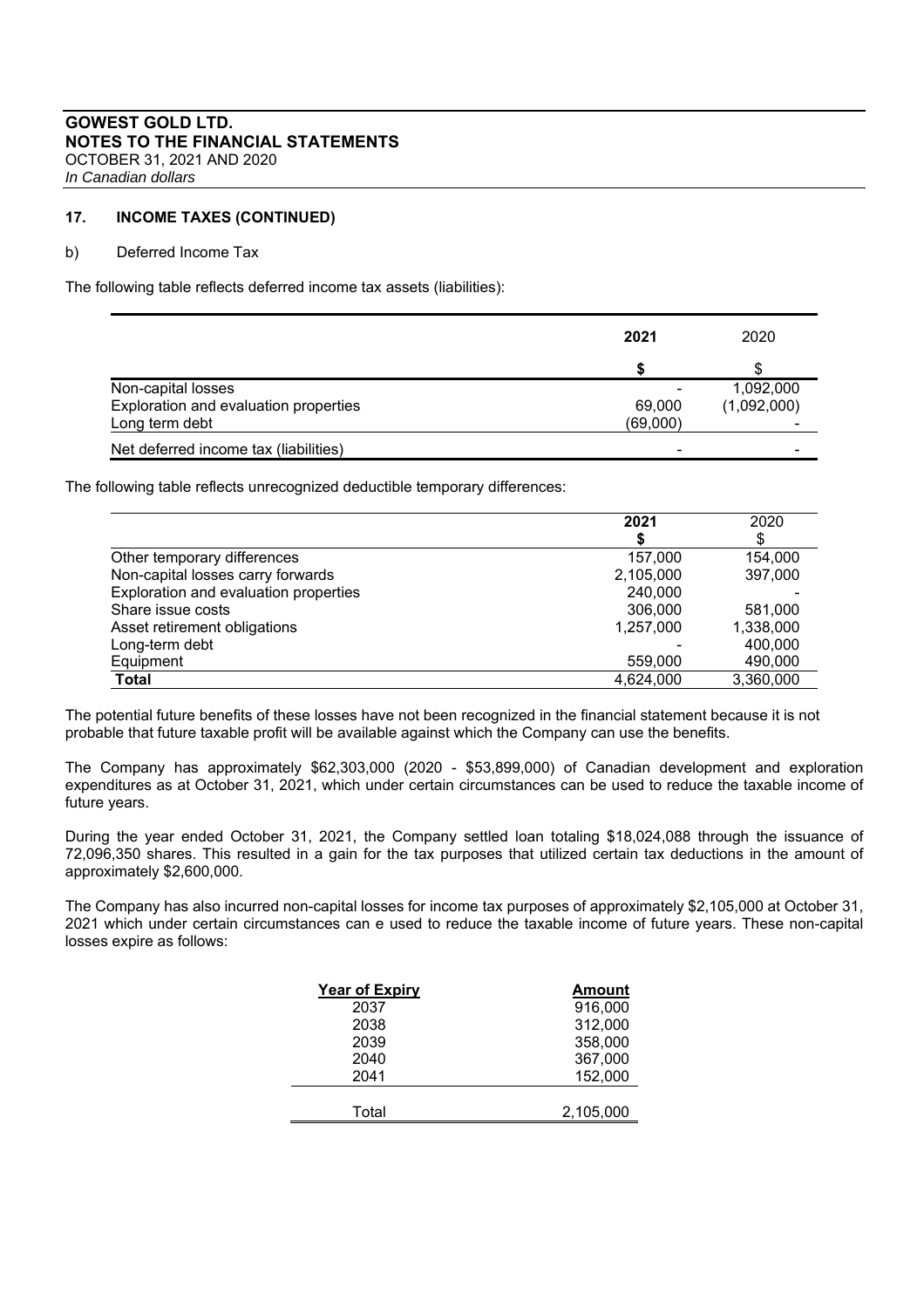#### **18. SUBSEQUENT EVENTS**

On November 1, 2021, the Company entered into an unsecured loan agreement with Lush Land for a principal amount of \$1,000,000. \$500,000 was received on November 5, 2021 and the other \$500,000 was received on December 23, 2021. Subject to the terms of the loan agreement, the outstanding principal balance, together with accrued and unpaid interest thereon, shall be due and payable on October 31, 2022. Interest on the daily outstanding principal balance shall accrue daily and be calculated, in arrears, at a rate of ten percent (10%). The loan may be repaid at any time prior to maturity without penalty.

On December 30, 2021, the Company settled an aggregate of \$240,583 of indebtedness through the issuance of 1,503,644 common shares at a price of \$0.16 per share in satisfaction of directors' fees owing and outstanding.

On December 20, 2021, 3,791,020 warrants to acquire common shares at a price of \$0.30 per warrant expired unexercised.

On December 28, 2021, Greenwater assigned and transferred to Mr. Meirong Yuan 20% of its right, title and interest related to the two agreements signed with Gowest including the Credit Agreement dated as October 16, 2019 and the Debt Settlement Agreement dated as of July 22, 2021. The interests or rights do not include the 25,140,774 common shares of Gowest issued for the debt conversion on October 15, 2021. Upon the assignment, Gowest owes to Greenwater a loan with principal amount of US\$2,800,000 plus interest and Mr. Yuan a loan with principal amount of US\$700,000 plus interest. Mr. Yuan is director of Gowest Gold and Greenwater.

On January 24, 2022, the Company entered into a promissory note ("Promissory Note") with Greenwater for an aggregate principal amount of \$7,500,000, which shall be convertible into common share units ("Units") at \$0.13 per unit, and the conversion subject to shareholders approval. At the same time, the Company entered into a subscription agreement with Greenwater for an aggregate purchase price of up to \$11,500,000, and the issue price of the common share unit is \$0.13 per unit. Each Unit issuable pursuant to the Offering will comprise one common share of the Company and one common share purchase warrant (a "Warrant"), with each Warrant being exercisable to purchase one additional common share of the Company for a period of two years following the receipt of Shareholder Approval, at a price of \$0.16 per Unit during the first 12-month period following the receipt of Shareholder Approval and at a price of \$0.17 per Unit during the second 12-month period following the receipt of Shareholder Approval.

Assuming the conversion of the Promissory Notes into Units and the completion of the Unit Offering (and assuming no further issuances of common shares by the Company), Greenwater will hold 171,294,619 common shares representing approximately 56.73% of the outstanding common shares of the Company. Assuming the full exercise of all Warrants issuable pursuant to the Offering, Greenwater will hold 317,448,464 common shares representing approximately 70.85% of the outstanding common shares of the Company. There can be no guarantee that any of the Warrants will be exercised. Please refer to the press release dated on January 24, 2022 for details.

On January 30, 2022, 2,500,000 warrants to acquire common shares at a price of \$0.30 per warrant expired unexercised.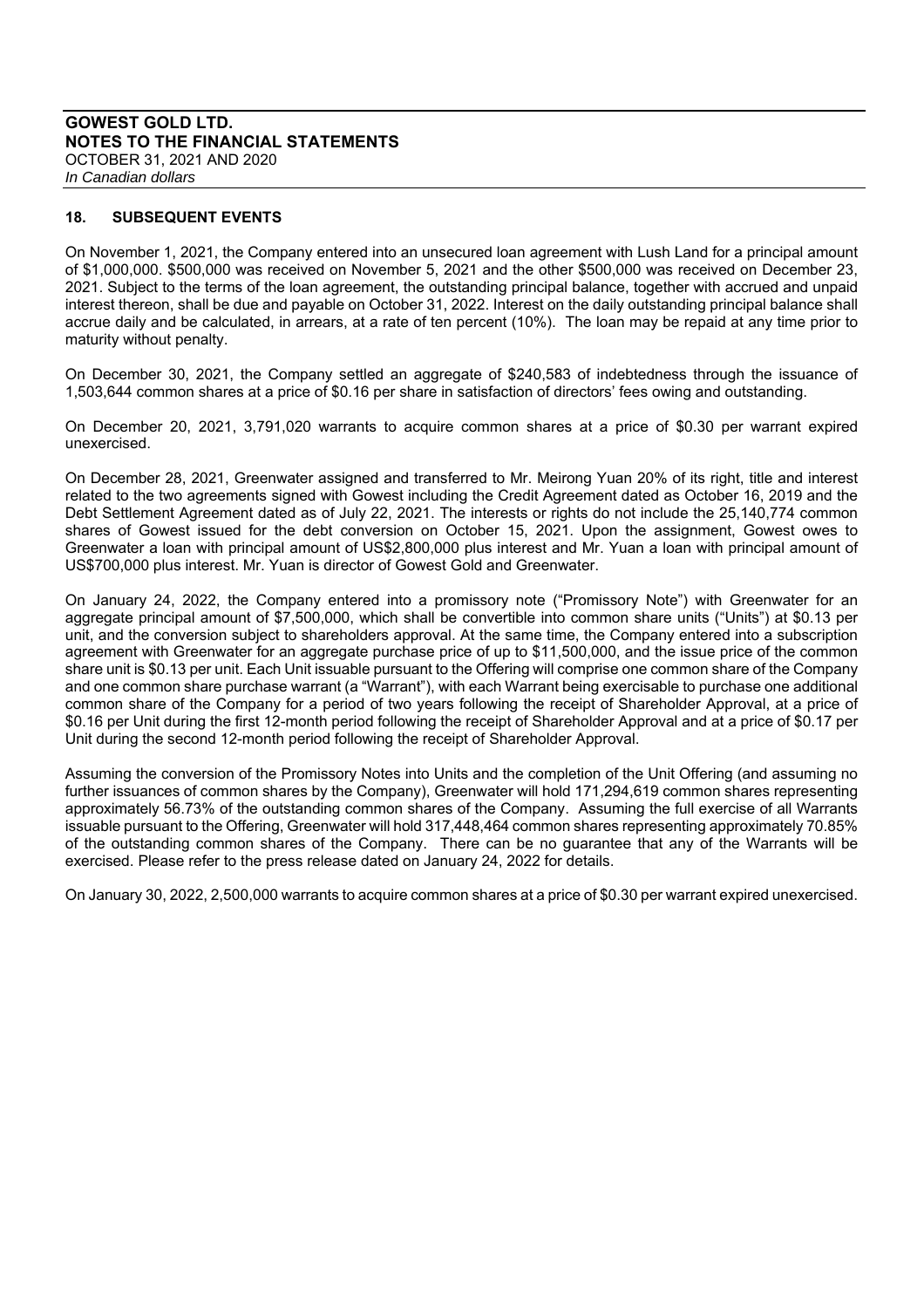#### **GOWEST GOLD LTD. MANAGEMENT'S DISCUSSION AND ANALYSIS FOR THE YEAR ENDED OCTOBER 31, 2021**

This management discussion and analysis ("MD&A") of the financial condition and results of operations of Gowest Gold Ltd. ("Gowest" or the "Company") describes the operating and financial results of the Company for the three and twelve months ended October 31, 2021. This MD&A has been prepared in compliance with the requirements of National Instrument 51-102 – Continuous Disclosure Obligations. The MD&A supplements but does not form part of the financial statements of the Company and should be read in conjunction with Gowest's audited financial statements for the years ended October 31, 2021 and 2020, together with the notes thereto. The Company prepares and files its financial statements in accordance with International Financial Reporting Standards ("IFRS"). All amounts are stated in Canadian dollars unless otherwise noted and gold is measured in fine troy ounces ("ounces").

# **Forward-looking Statements**

This MD&A contains certain forward-looking information and forward-looking statements, as defined in applicable securities laws (collectively referred to herein as "forward-looking statements"). These statements relate to future events or the Company's future performance. All statements other than statements of historical fact are forward-looking statements. Often, but not always, forward-looking statements can be identified by the use of words such as "plans", "expects", "is expected", "budget", "scheduled", "estimates", "continues", "forecasts", "projects", "predicts", "intends", "anticipates" or "believes", or variations of, or the negatives of, such words and phrases, or state that certain actions, events or results "may", "could", "would", "should", "might" or "will" be taken, occur or be achieved. Forward-looking statements involve known and unknown risks, uncertainties and other factors that may cause actual results to differ materially from those anticipated in such forward-looking statements. The forward-looking statements in this MD&A speak only as of the date of this MD&A or as of the date specified in such statement. Specifically, this MD&A includes, but is not limited to, forward-looking statements regarding: the potential of Gowest's properties to contain economic precious and base metal deposits; the Company's ability to meet its working capital needs for the next twelve-month period, or the foreseeable future; the plans, costs, timing and capital for future exploration and evaluation of Gowest's property interests, including the costs and potential impact of complying with existing and proposed laws and regulations; management's outlook regarding future trends; sensitivity analysis on financial instruments, which may vary from amounts disclosed; prices and price volatility for precious and base metals; and general business and economic conditions.

Inherent in forward-looking statements are risks, uncertainties and other factors beyond Gowest's ability to predict or control. These risks, uncertainties and other factors include, but are not limited to, precious and base metal deposits, price volatility, changes in debt and equity markets, timing and availability of external financing on acceptable terms, the uncertainties involved in interpreting geological data and confirming title to the Company's properties, the possibility that future exploration results will not be consistent with Gowest's expectations, increases in costs, environmental compliance and changes in environmental and other local legislation and regulation, interest rate and exchange rate fluctuations, changes in economic and political conditions and other risks involved in the precious and base metal exploration and evaluation , as well as those risk factors listed in the "Risks and Uncertainties" section below. Readers are cautioned that the foregoing list of factors is not exhaustive of the factors that may affect the forward-looking statements. Actual results and developments are likely to differ, and may differ materially, from those expressed or implied by the forward-looking statements contained in this MD&A. Such statements are based on a number of assumptions that may prove to be incorrect, including, but not limited to, assumptions about the following: the availability of financing for Gowest's exploration and evaluation activities; operating and exploration costs; the Company's ability to retain and attract skilled staff; timing of the receipt of regulatory and governmental approvals for exploration projects and other operations; market competition; and general business and economic conditions.

Forward-looking statements involve known and unknown risks, uncertainties and other factors that may cause Gowest's actual results, performance or achievements to be materially different from any of its future results, performance or achievements expressed or implied by forward-looking statements. All forwardlooking statements herein are qualified by this cautionary statement. Accordingly, readers should not place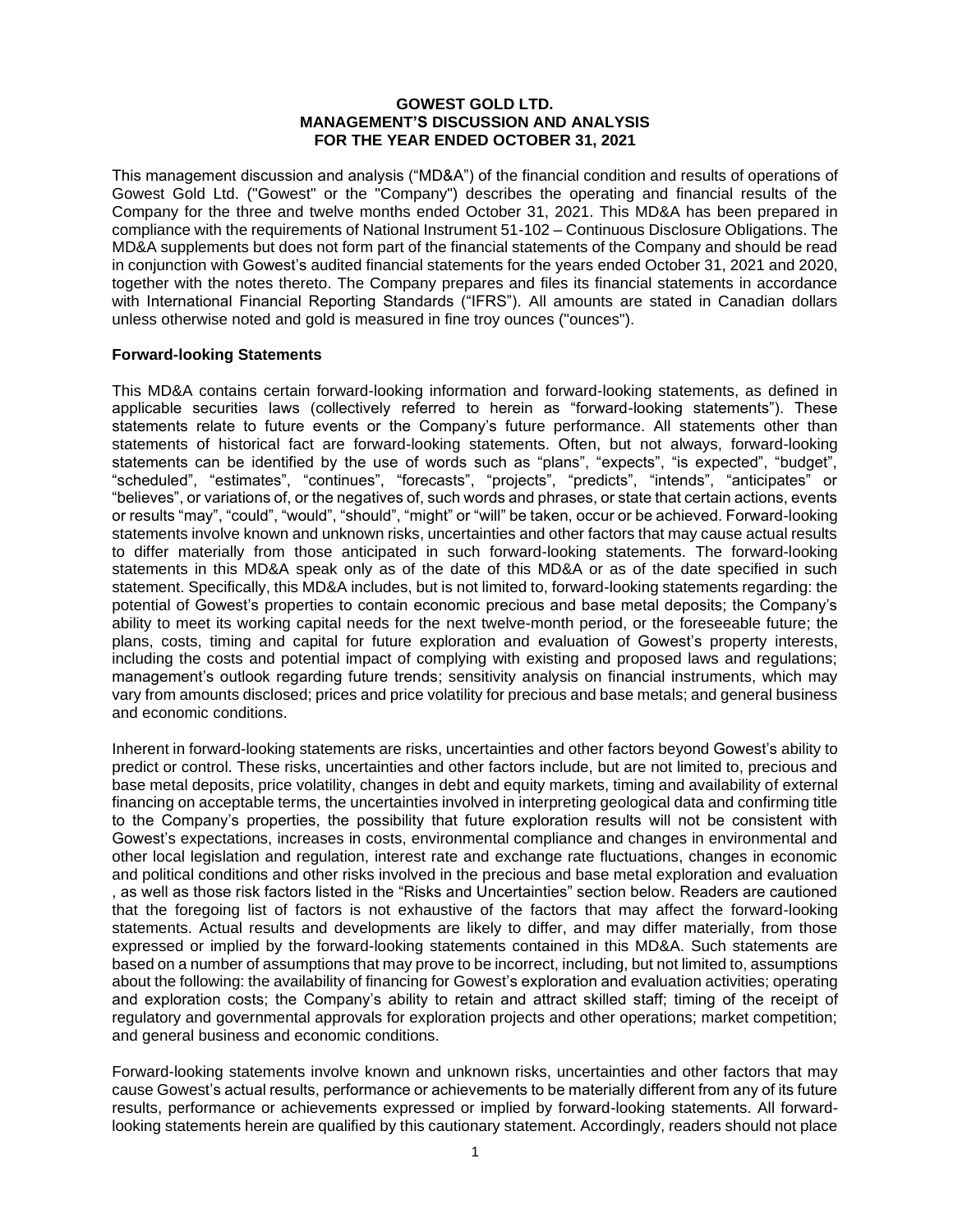undue reliance on forward-looking statements. The Company undertakes no obligation to update publicly or otherwise revise any forward-looking statements, whether as a result of new information or future events or otherwise, except as may be required by law. If the Company does update one or more forward-looking statements, no inference should be drawn that it will make additional updates with respect to those or other forward-looking statements, unless required by law.

### **Date of MD&A**

This MD&A is dated February 10, 2022.

# **Description of the Business and Going Concern**

Gowest is in the business of exploring and evaluating properties that it believes contain mineralization that is, or will, in the future, be economically recoverable. The Company is focused on the exploration and evaluation of the North Timmins Gold Project ("NTGP"), which includes its wholly-owned Bradshaw gold deposit (formerly Frankfield East gold deposit). Gowest's 11,185-hectare (111 square kilometres) NTGP land package is located near Timmins, Ontario, in the Timmins Gold Camp, which since its discovery in the early 1900's, has produced almost half of all the gold mined in Canada.

The Company's primary objective is to advance its Bradshaw gold deposit to development and increase the resource through exploration in the NTGP. The Company also remains open to evaluating other potential opportunities to enhance shareholder value.

In addition to its focus on exploration and evaluation of its Bradshaw gold deposit, which represents approximately 50-hectare (0.5 square kilometre), the Company is exploring additional gold targets on the remainder of its land package. This land package generally surrounds, or is contiguous with, the Frankfield property and includes exploration interests along the largely undeveloped Pipestone Fault area of the Timmins Gold Camp, including a contiguous block of claims extending approximately 18 kilometres along the Pipestone Fault from the Bradshaw gold deposit southeast towards the Clavos deposit. The Company regularly evaluates the potential to increase its holdings in the vicinity of the Pipestone Fault, among other acquisition opportunities.

The business of mining and exploring for minerals involves a high degree of risk and there can be no assurance that planned exploration and evaluation programs will result in the development of a profitable mine. The recoverability of the amount shown for mineral properties is dependent upon the existence of economically recoverable reserves, the ability of the Company to obtain the necessary financing to complete exploration and evaluation, and the subsequent development of a mine and upon future profitable production or proceeds from dispositions of such properties. Changes in future conditions could require material write-downs of the carrying amounts of mineral properties.

Although the Company has taken steps to verify title to its mineral property interests, in accordance with industry standards for the current stage of exploration of such property, these procedures do not guarantee the Company's title. Property title may be subject to unregistered prior agreements, aboriginal claims, and noncompliance with regulatory and environmental requirements. The Company's assets may also be subject to increases in taxes and royalties, renegotiation of contracts, currency exchange fluctuations and restrictions and political uncertainty.

The accompanying financial statements have been prepared on the going concern assumption that the Company will be able to utilize its assets value and discharge its liabilities in the normal course of business. Due to continuing operating losses, the Company's ability to continue as a going concern is dependent upon its ability to fund its working capital and exploration requirements and eventually to generate positive cash flows, either from operations or sale of property.

In assessing whether the going concern assumption is appropriate, management takes into account all available information about the future, which is at least, but is not limited to, twelve months from the end of the reporting period. The ability of the Company to continue operations is dependent upon obtaining the necessary financing to complete the development of a mineral property. Management is aware, in making its assessment, of material uncertainties related to events or conditions that may cast significant doubt upon the entity's ability to continue as a going concern.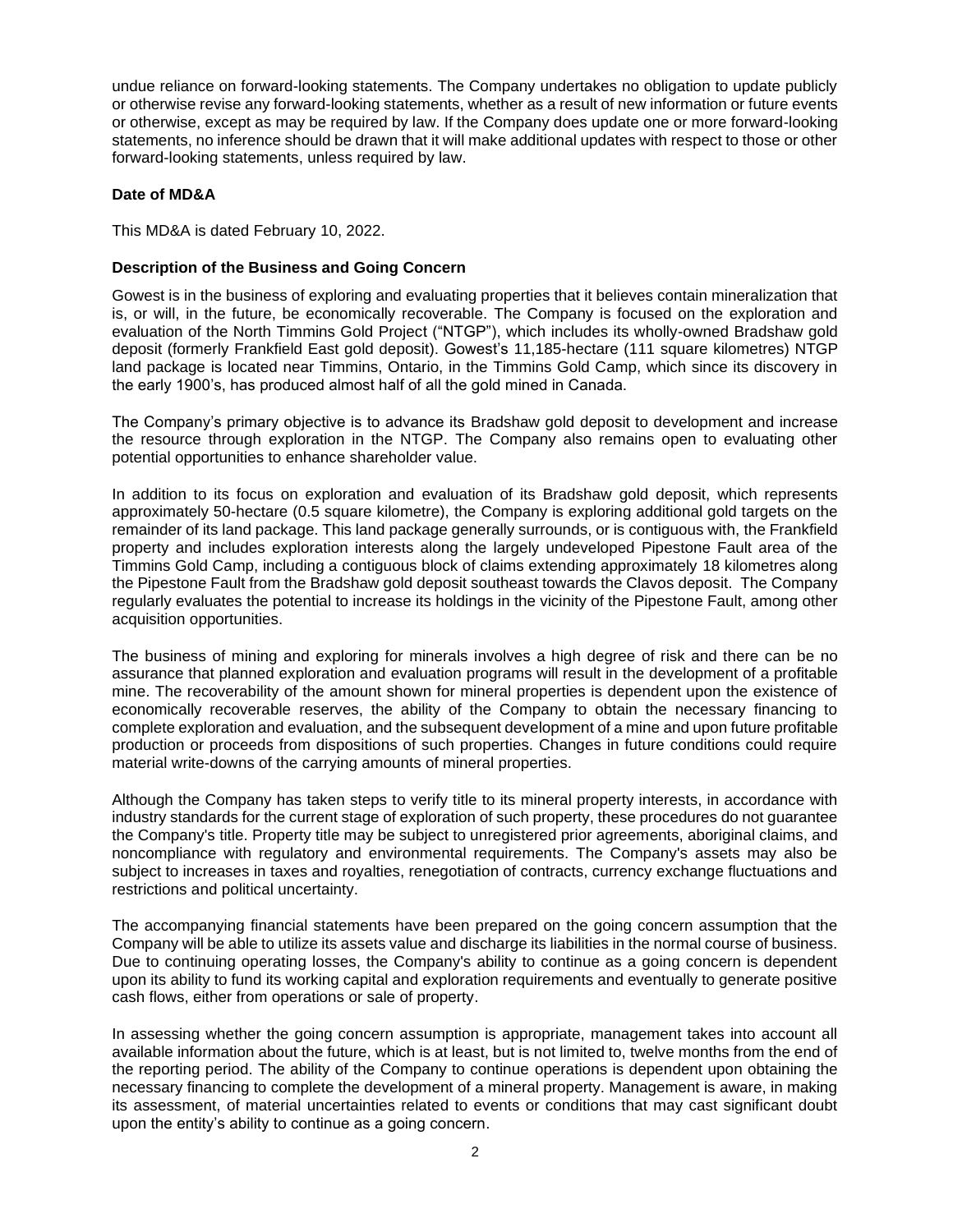Accordingly, they do not give effect to adjustments that would be necessary should the Company be unable to continue as a going concern and therefore be required to re utilize its assets value and liquidate its liabilities and commitments in other than the normal course of business and at amounts different from those in the accompanying financial statements.

# **COVID-19**

In light of the ongoing COVID-19 situation, to ensure the safety of all of the Company's employees and contractors, all appropriate health and safety precautions continue to be instituted and followed at the Bradshaw site as well as the Company's offices in Timmins and Toronto.

The Company's operations could be significantly adversely affected by the effects of a widespread global outbreak of a contagious disease, including the recent outbreak of respiratory illness caused by COVID-19. The Company cannot accurately predict the impact COVID-19 will have on its operations and the ability of others to meet their obligations with the Company, including uncertainties relating to the ultimate geographic spread of the virus, the severity of the disease, the duration of the outbreak, and the length of travel and quarantine restrictions imposed by governments of affected countries. In addition, a significant outbreak of contagious diseases in the human population could result in a widespread health crisis that could adversely affect the economies and financial markets of many countries, resulting in an economic downturn that could further affect the Company's operations and ability to finance its operations.

# **Highlights and Outlook**

In December 2020, the Company executed a 4-party agreement whereby Gowest assigned the rights and control of its mixed development material to Northern Sun Mining ("Northern Sun"). The agreement sets out that Northern Sun would process the Gowest surface material and deliver the concentrate to Humon through an agreement with a third-party Metal Trader. Northern Sun would receive funding for the estimated value of the material that will be applied against the mill operating costs associated with the processing and delivery of the ore.

The mill received and completed processing approximately 23,000 tonnes of the mixed development material at Redstone. The results of the processing at Redstone confirmed that Bradshaw would be able to provide a sustained delivery to the mill, using local trucking company, hauling at an expected average rate of 800-850 tonnes per day of material. The delivered material was processed at the mill at an average rate of 600-900 tonnes per day during the 6-week operating period. Approximately 1,040 tonnes of concentrate were produced for shipping to the Humon smelter. The Company is looking forward to receiving the final results after the concentrate has been processed at the Humon smelter.

During this trial, 5,000 tonnes of the mixed development material was passed through the Company's onsite x-ray ore sorting plant. The initial tests were conducted to commission and optimize the sorter plant operations, including adjusting the sorter's operating parameters with the aim of maximizing metal recovery and material throughput. The sorter successfully separated waste rock from the mineralised material as expected from previous test work, raising the gold grade prior to milling.

The Company has received the vent raise permit and construction required for production mining is well planned.

The Company requires additional funding to meet its operational objectives and is working with interested parties who are reviewing both short term and long-term financing opportunities in order to complete the bulk sample and advance towards commercial production.

On June 16, 2021, the Company announced that Mr. Gregory Romain had stepped down from the Board of Directors and as the President and Chief Executive Officer. Mr. Yungang Wu was named Interim President and Chief Executive Officer.

On June 16, 2021, the Company announced that it had entered into a loan agreement with Lush Land Investment Canada Inc. for a bridge loan in the amount of \$1,000,000. The loan matures on June 30, 2022, shall accrue interest daily and be calculated and payable periodically on each of September 15,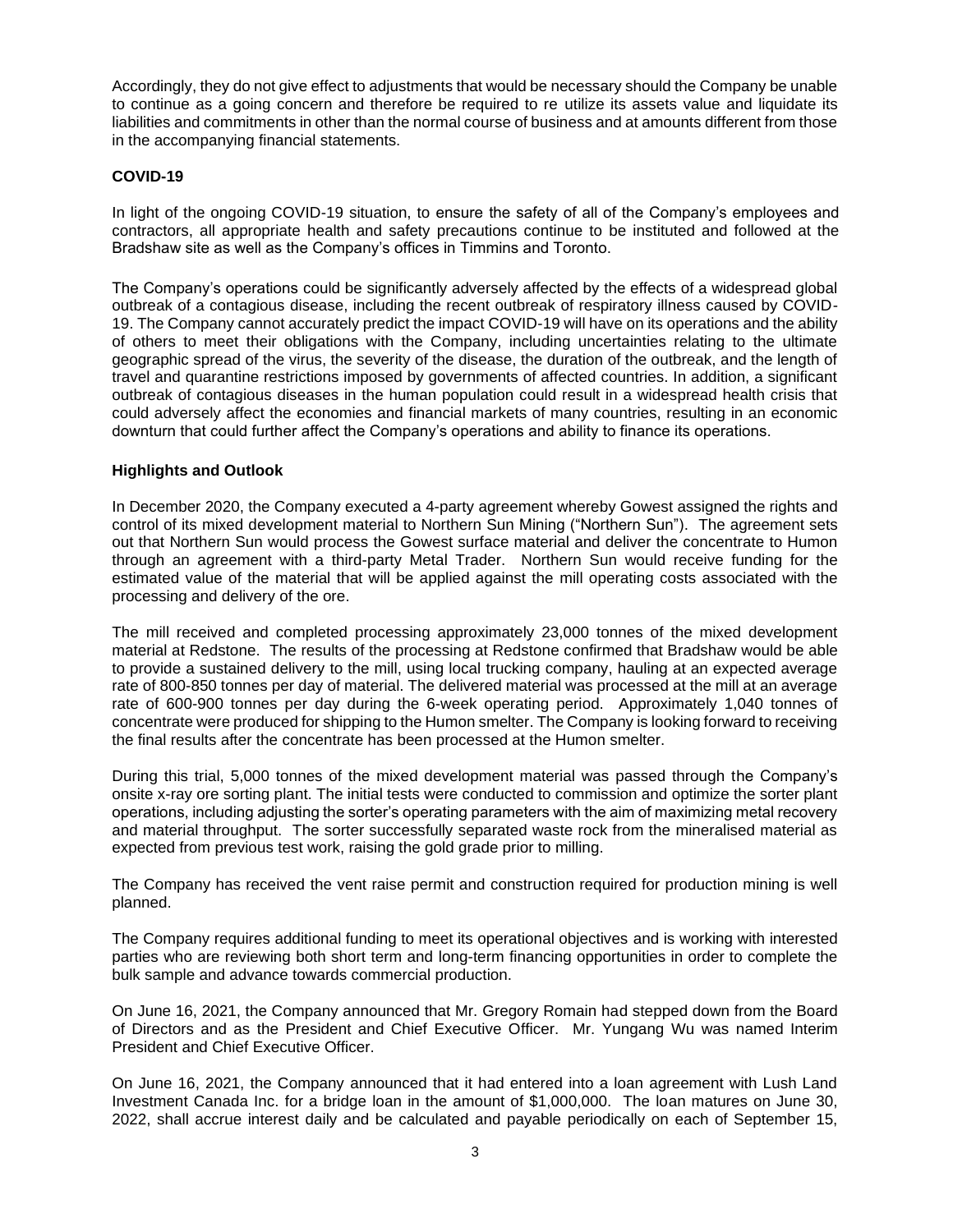2021, December 15, 2021, March 15, 2022 and June 30, 2022, in arrears, at the rate of 18% per annum. The bridge loan may be repaid at any time prior to maturity without penalty.

On June 21, 2021, 282,500 stock options to acquire commons shares at a price of \$0.95 per share expired unexercised.

On July 26, 2021, the Company announced that it intended to convert a total of \$18,024,088 of debt ("Debt") that is owed to four separate creditors. On October 15, 2021, the Debt was settled by the issuance of 72,096,350 common shares at a conversion price of \$0.25 per share. Please refer to the press release dated October 15, 2021 for details.

On August 26, 2021, the Company announced that Mr. Dan Gagnon was appointed as President and CEO, effective October 4, 2021. The Company also announced the appointment of Mr. Demin (Fleming) Huang as Chief Financial Officer of the Corporation, effective August 28th. Mr. Huang will replace Ms. Janet O'Donnell, whose pending resignation was announced on July 6, 2021.

On September 15, 2021, the Company entered into an unsecured loan agreement with Meirong Yuan, director of the Company for a principal amount of \$500,000. Subject to the terms of the loan agreement, the outstanding principal balance, together with accrued and unpaid interest thereon, shall be due and payable on September 15, 2022. Interest on the daily outstanding principal balance shall accrue daily and be calculated, in arrears, at a rate of twelve percent (12%). The loan may be repaid at any time prior to maturity without penalty.

On November 1, 2021, the Company entered into an unsecured loan agreement with Lush Land Investment Canada Inc. for a principal amount of \$1,000,000. \$500,000 was received on November 5, 2021 and the other \$500,000 was received on December 23, 2021. Subject to the terms of the loan agreement, the outstanding principal balance, together with accrued and unpaid interest thereon, shall be due and payable on October 31, 2022. Interest on the daily outstanding principal balance shall accrue daily and be calculated, in arrears, at a rate of ten percent (10%). The loan may be repaid at any time prior to maturity without penalty.

On December 20, 2021, 3,791,020 warrants to acquire common shares at a price of \$0.30 per warrant expired unexercised.

On December 28, 2021, Greenwater assigned and transferred to Mr. Meirong Yuan 20% of its right, title and interest related to the two agreements signed with Gowest including the Credit Agreement dated as October 16, 2019 and the Debt Settlement Agreement dated as of July 22, 2021. The interests or rights do not include the 25,140,774 common shares of Gowest issued for the debt conversion on October 15, 2021. Upon the assignment, Gowest owes to Greenwater a loan with principal amount of US\$2,800,000 plus interest and Mr. Yuan a loan with principal amount of US\$700,000 plus interest. Mr. Yuan is director of Gowest Gold and Greenwater. On December 30, 2021, the Company settled an aggregate of \$240,583 of indebtedness through the issuance of 1,503,644 common shares at a price of \$0.16 per share in satisfaction of directors' fees owing and outstanding.

On January 24, 2022, the Company entered into a promissory note ("Promissory Note") with Greenwater for an aggregate principal amount of \$7,500,000, which shall be convertible into common share units ("Units") at \$0.13 per unit, and the conversion subject to shareholders approval. At the same time, the Company entered into a subscription agreement with Greenwater for an aggregate purchase price of up to \$11,500,000, and the issue price of the common share unit is \$0.13 per unit. Each Unit issuable pursuant to the Offering will comprise one common share of the Company and one common share purchase warrant (a "Warrant"), with each Warrant being exercisable to purchase one additional common share of the Company for a period of two years following the receipt of Shareholder Approval, at a price of \$0.16 per Unit during the first 12-month period following the receipt of Shareholder Approval and at a price of \$0.17 per Unit during the second 12-month period following the receipt of Shareholder Approval.

Assuming the conversion of the Promissory Notes into Units and the completion of the Unit Offering (and assuming no further issuances of common shares by the Company), Greenwater will hold 171,294,619 common shares representing approximately 56.73% of the outstanding common shares of the Company. Assuming the full exercise of all Warrants issuable pursuant to the Offering, Greenwater will hold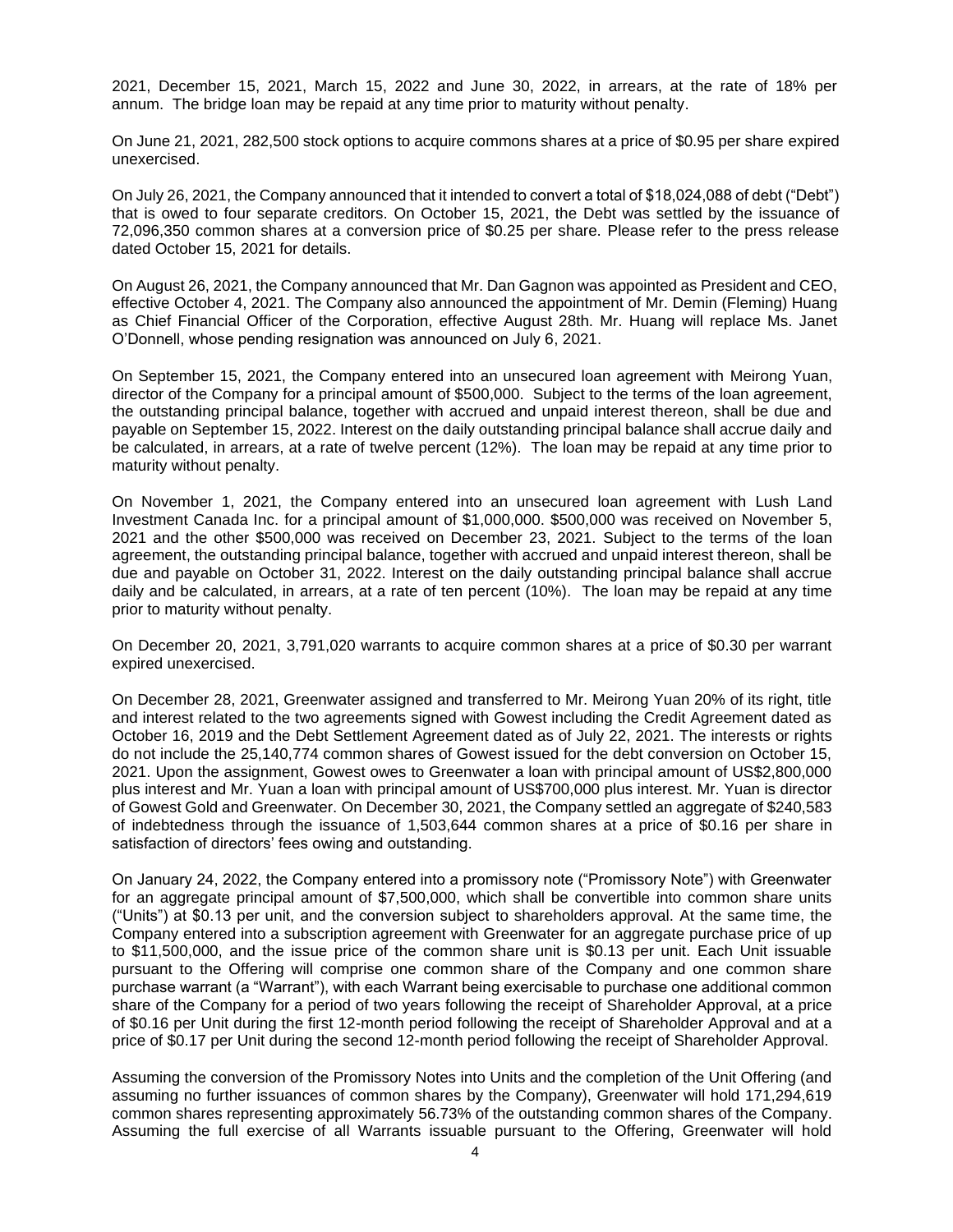317,448,464 common shares representing approximately 70.85% of the outstanding common shares of the Company. There can be no guarantee that any of the Warrants will be exercised. Please refer to the press release dated on January 24, 2022 for details.

On January 30, 2022, 2,500,000 warrants to acquire common shares at a price of \$0.30 per warrant expired unexercised.

#### **Selected quarterly information**

The following tables set out certain financial performance highlights for the last eight quarters:

|                                        | <b>Fourth Quarter</b><br>October 31, 2021 | <b>Third Quarter</b><br>July 31, 2021 | <b>Second Quarter</b><br>April 30, 2021 | <b>First Quarter</b><br><b>January 31, 2021</b> |
|----------------------------------------|-------------------------------------------|---------------------------------------|-----------------------------------------|-------------------------------------------------|
| General and administrative expenses    | 460,975                                   | 817,944                               | 377,065                                 | 1,000,846                                       |
| Foreign exchange loss (gain)           | (44,352)                                  | 360,177                               | (848,279)                               | (615,164)                                       |
| Interest expense                       | 418,300                                   | 849,282                               | 1,100,014                               | 927,947                                         |
| Accretion expense                      | (88, 859)                                 | 2,342                                 | 2,342                                   | 2,342                                           |
| Net comprehensive loss/ (gain)         | 744,564                                   | 2,029,745                             | 631,142                                 | 1,315,971                                       |
| Net loss per share, basic and diluted  | 0.008                                     | 0.025                                 | 0.008                                   | 0.020                                           |
| Cash flow (used in) operations         | 270,568                                   | (172,511)                             | 112,578                                 | 121,975                                         |
| Cash & cash equivalents, end of period | 278,513                                   | 337,075                               | 171,881                                 | 659,162                                         |
| <b>Assets</b>                          | 65,212,088                                | 65,004,976                            | 64,466,017                              | 64,517,250                                      |

|                                        | <b>Fourth Quarter</b><br>October 31, 2020 | <b>Third Quarter</b><br>July 31, 2020 | <b>Second Quarter</b><br>April 30, 2020 | <b>First Quarter</b><br><b>January 31, 2020</b> |
|----------------------------------------|-------------------------------------------|---------------------------------------|-----------------------------------------|-------------------------------------------------|
| General and administrative expenses    | 2,009,834                                 | 788,363                               | 861,244                                 | 911,064                                         |
| Foreign exchange loss (gain)           | (95, 344)                                 | (506,000)                             | 677,000                                 | 73,000                                          |
| Interest expense                       | 929,265                                   | 1,062,933                             | 707,198                                 | 648,234                                         |
| Accretion expense                      | 3,191                                     | 3,191                                 | 3,191                                   | 3,191                                           |
| Deferred income tax expense (recovery) | (1,083,000)                               |                                       |                                         |                                                 |
| Flow through premium recovery          | (94, 823)                                 |                                       |                                         |                                                 |
| Net comprehensive loss / (gain)        | 1,669,123                                 | 1,178,199                             | 2,248,633                               | 1,635,489                                       |
| Net loss per share, basic and diluted  | 0.021                                     | 0.015                                 | 0.029                                   | 0.025                                           |
| Cash flow (used in) operations         | 2,308,485                                 | (2,039,748)                           | (689, 170)                              | (907,568)                                       |
| Cash & cash equivalents, end of period | 459,489                                   | 992,720                               | 855,046                                 | 1,484,291                                       |
| Assets                                 | 62,435,467                                | 60,811,251                            | 59,741,533                              | 59,351,191                                      |
| Deferred tax liabilities               |                                           | 1,083,000                             | 1,083,000                               | 1,083,000                                       |

The following is a summary of selected audited financial information for the fiscal years of:

|                                          | 2021          | 2020        | 2019        |
|------------------------------------------|---------------|-------------|-------------|
|                                          |               | S           | \$          |
| General and administrative expenses      | 2,656,830     | 4,570,505   | 2,705,599   |
| Foreign exchange loss / (gain)           | (1, 147, 618) | 148,656     | 41,188      |
| Interest, other expense / (income)       | 3,295,543     | 3,347,630   | 79,462      |
| Accretion expense                        | (81,833)      | 12.764      | 1.640.168   |
| Deferred income tax expense / (recovery) |               | (1,083,000) | (1,915,000) |
| Net loss for the year                    | 4,722,922     | 6,731,444   | 4,913,180   |
| Net comprehensive loss for the year      | 4,721,422     | 6.731.444   | 4,914,680   |
| Net loss per share, basic and diluted    | 0.056         | 0.090       | 0.103       |
| Cash flow (used in) operations           | (91,586)      | (1,328,001) | (2,319,600) |
| Cash & cash equivalents, end of year     | 278,513       | 459,489     | 284,567     |
| Assets                                   | 65,212,088    | 62,435,467  | 57,246,391  |
| Long term debt                           | 5,386,247     | 9,949,222   | 13,160,000  |
| Deferred tax liabilities                 |               | 1.083.000   | 1,083,000   |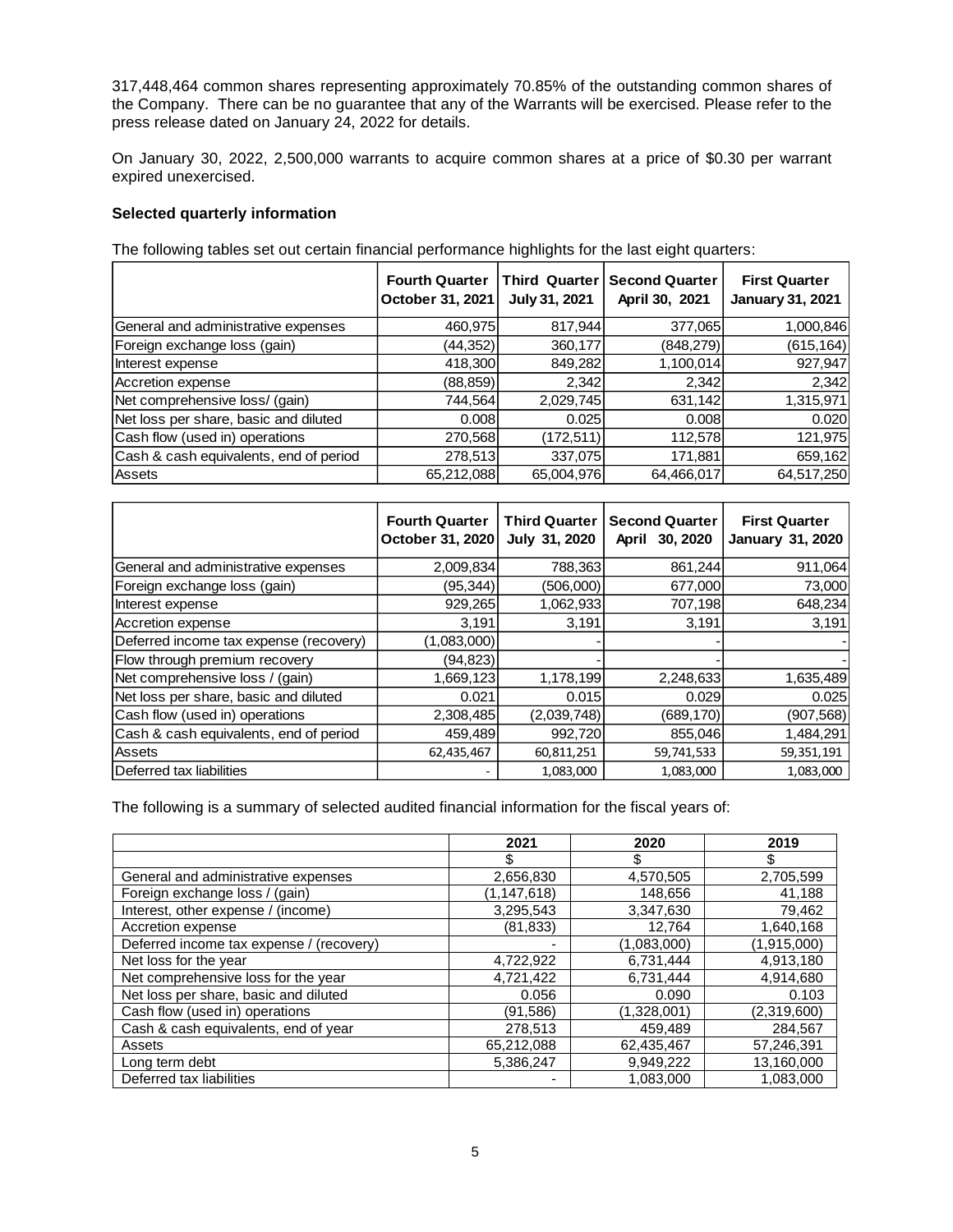### **Results of Operations**

The Company's activities during the three and twelve-month period ended October 31, 2021, produced a net comprehensive loss of 744,564 and 4,721,422, respectively as compared to a net comprehensive loss of \$1,669,123 and \$6,731,444, respectively for the comparable prior year period.

The expenditures listing below are followed by a brief discussion of significant line items in expenses.

|                                         | <b>Three Months Ended</b> |             | <b>Twelve Months Ended</b> |             |  |
|-----------------------------------------|---------------------------|-------------|----------------------------|-------------|--|
|                                         | October 31,               | October 31. | October 31.                | October 31, |  |
|                                         | 2021                      | 2020        | 2021                       | 2020        |  |
| General administrative expenses         | 348,749                   | 272,877     | 1,695,486                  | 1,037,745   |  |
| <b>Professional fees</b>                | 33,807                    | (369, 402)  | 95,448                     | 156,283     |  |
| Investor relations                      | 11,710                    | 11,955      | 34,370                     | 39,574      |  |
| Shareholder communications              | 17,130                    | 579         | 24,685                     | 6,774       |  |
| Share based payment                     |                           |             |                            | 35,400      |  |
| Transfer agent and exchange fees        | 32,931                    | 3,106       | 50,160                     | 26,042      |  |
| Amortization                            | 16,649                    | 80,547      | 69,021                     | 142,727     |  |
| Mill stand by charge (Note 16)          |                           | 1,525,960   | 687,660                    | 3,125,960   |  |
| <b>Total General and administration</b> | 460,975                   | 1,525,622   | 2,656,830                  | 4,570,505   |  |
| Accretion                               | (88, 859)                 | 3,191       | (81, 833)                  | 12,764      |  |
| Foreign exchange (gain) / loss          | (44, 352)                 | (506,000)   | (1, 147, 618)              | 148,656     |  |
| Gain on settlement                      |                           |             |                            | (170, 288)  |  |
| Interest and other expenses             | 418,300                   | 902,085     | 3,295,543                  | 3,347,630   |  |
| Total Loss before taxes                 | 746,064                   | 1,924,898   | 4,722,922                  | 7,909,267   |  |

**General Administrative Expenses** – The current three- and twelve-months period costs as compared to the prior year comparable period reflects the ongoing corporate and administrative expense provisions associated with additional corporate management services fees. In the current twelve-month periods, the Company has made a provision of \$470,000 in respect of a termination settlement with the former President and CEO.

**Professional Fees** – The current three- and twelve-month period costs reflect legal and audit fees for the period as compared to prior year fees for legal, audit and costs associated with the Company's financing efforts during the comparable prior year period.

**Shareholder Communications –** The shareholder communication expenses during the current three- and twelve-month period reflects costs associated with the shareholders meeting and public news releases.

**Transfer agent and regulatory fees** – Transfer agent and regulatory fees for the current three- and twelvemonth period reflects costs associated with exchange filing fees and ongoing shareholder management.

**Mill Stand by and Capital Charges –** The stand by and capital charge is associated with the signing of the term sheet on October 30, 2019, with Northern Sun Mining with respect to the processing of Gowest material at the Redstone Mill. The Company was responsible for certain care and maintenance and upgrade capital costs up to September 30, 2020.

**Accretion -** Accretion expense on long-term debt for the current three and twelve-month period reflects accretion recorded for the present value of the future rehabilitation liability as compared to the prior year period.

**Foreign Exchange –** The foreign exchange gain in the current three and twelve-month period reflects the revaluation of the current Prepaid Forward Gold Agreement debt, the Prepayment for gold concentrate from Shandong Humon Smelting both denominated and the Loan from Greenwater, all these amounts in US dollars are re-valued at the closing rate at the end of the current period. The appreciation in the Canadian dollar as compared to the US dollar resulted in a foreign exchange gain of \$1,147,618 in the current year period.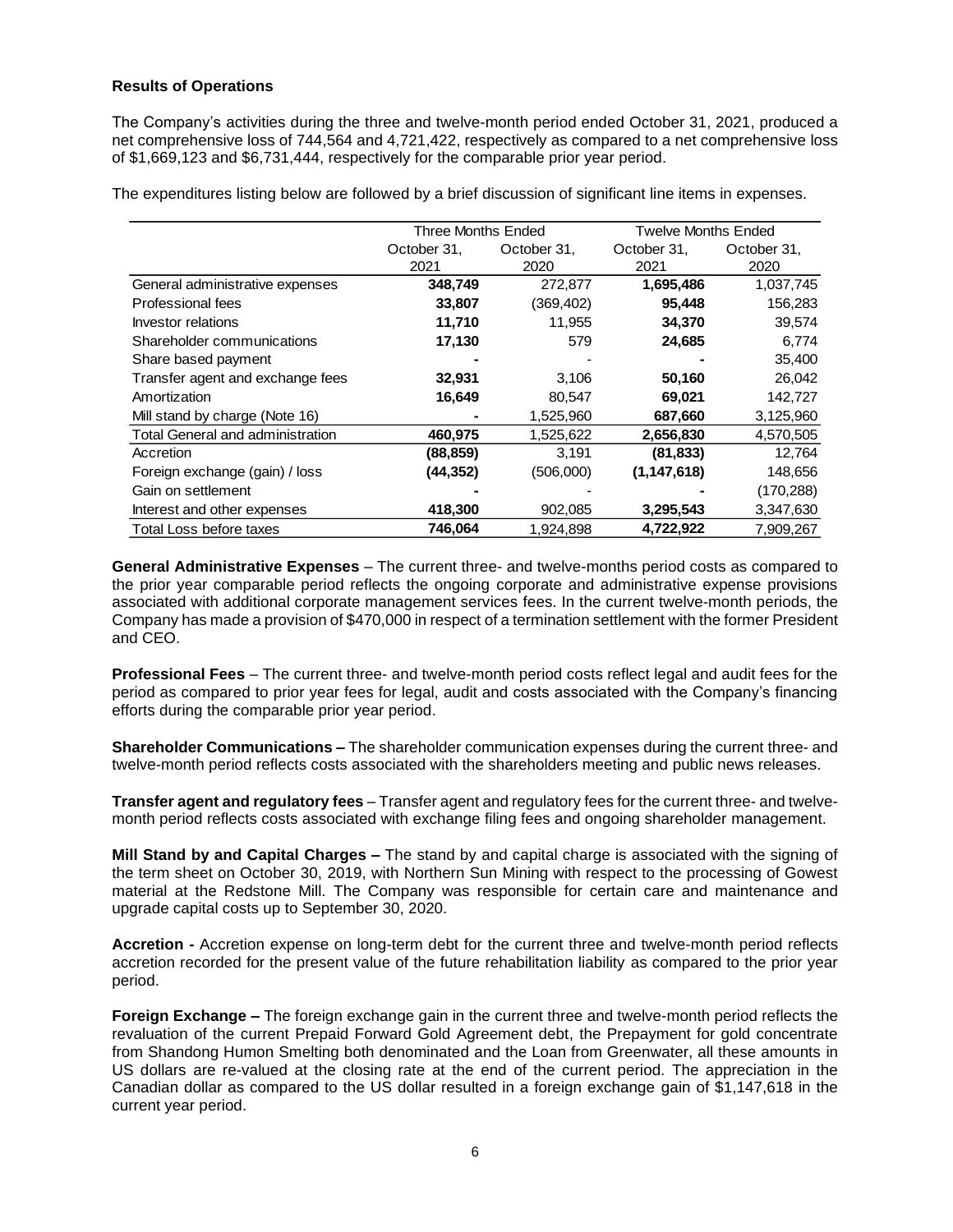#### **Liquidity and Capital Resources**

The activities of the Company, which are primarily the acquisition, exploration and evaluation of mineral properties that it believes contain mineralization, are financed through the completion of equity transactions such as equity offerings and the exercise of stock options and warrants. There is no assurance that equity capital will be available to the Company in the required amounts, with acceptable terms or at the time required. See "Risk Considerations" below.

As at October 31, 2021 and 2020, the Company reported a cash and cash equivalent position of \$278,513 and \$459,489 respectively, and working capital deficit of \$14,480,703 and \$20,741,174 respectively. Included in the current period working capital are costs associated with deferred fees and equipment rentals, interest charges on the debt and the current portion of the long-term debt.

The Company's cash used by operating activities was \$1,881,924 (2020 - \$1,328,001) for the year ended October 31, 2021. Cash used by investing activities was \$1,643,513 (2020 - \$5,050,789) for the year ended October 31, 2021, reflecting costs attributed to the advanced exploration activities including, care and maintenance during the suspension of bulk sample mining, engineering and permitting, site development work associated with the ventilation raise and processing of the mixed development ore, additional deposit required for the updated closure plan and a development for the ore-sorting area.

The Company's cash provided by financing activities was \$3,344,461 (2020 - \$6,553,712) for the year ended October 31, 2021, reflecting the net proceeds from the private placement financings in December 2020, warrants and options exercise, and proceeds from short term loans. In November and December 2021, the Company received \$1,000,000 from a short-term loan in total. The Company is assessing its future funding requirements to advance on the development of Bradshaw. The Company expects funding to complete the development of Bradshaw through equity transactions such as equity offerings, exercise of stock options and warrants. The Company will continue to explore various alternative methods to continue the advancement of its projects.

#### **Mineral Properties**

According to Gowest's Exploration and Evaluation Properties as of October 31, 2021, accumulated costs related to the Company's interest in mineral properties owned, leased, under consideration to be acquired or under option, were as follows:

|                            | Opening<br>Net Book Value<br>November 1, 2020 | Expenditures<br>For the year Ended<br>October 31, 2021 | Closing<br>Net Book Value<br>October 31, 2021 |  |
|----------------------------|-----------------------------------------------|--------------------------------------------------------|-----------------------------------------------|--|
| <b>Frankfield Property</b> | 55,053,220                                    | 3,778,312                                              | 58,831,532                                    |  |
| <b>Pipestone Property</b>  | 1,938,315                                     | 2,250                                                  | 1,940,565                                     |  |
| <b>Tully Property</b>      | 915,046                                       | 194                                                    | 915,240                                       |  |
| <b>Whitney Property</b>    | 114.475                                       |                                                        | 114,475                                       |  |
|                            | 58,021,056                                    | 3,780,756                                              | 61,801,812                                    |  |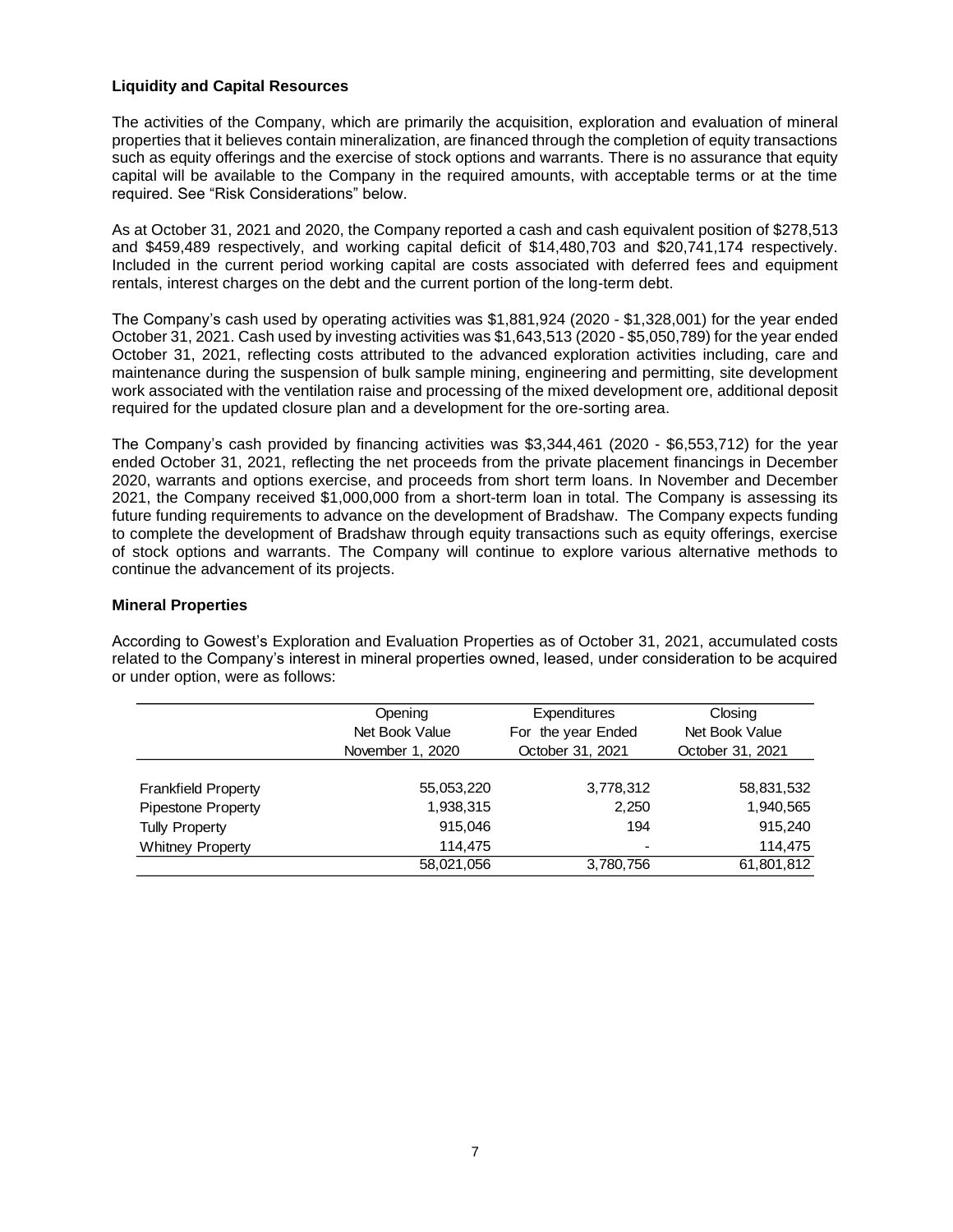|                                                                                             | <b>Frankfield Property</b> |                 |                 | Pipestone Property | <b>Tully Property</b>      |                 | <b>Whitney Property</b> |                 | Total           |                 |
|---------------------------------------------------------------------------------------------|----------------------------|-----------------|-----------------|--------------------|----------------------------|-----------------|-------------------------|-----------------|-----------------|-----------------|
|                                                                                             |                            |                 |                 |                    | <b>Twelve months Ended</b> |                 |                         |                 |                 |                 |
|                                                                                             | Oct 31,<br>2021            | Oct 31,<br>2020 | Oct 31,<br>2021 | Oct 31,<br>2020    | Oct 31,<br>2021            | Oct 31,<br>2020 | Oct 31,<br>2021         | Oct 31,<br>2020 | Oct 31,<br>2021 | Oct 31,<br>2020 |
| Opening Balance,<br>Beginning of period                                                     | 55,053,220                 | 51,115,403      | 1,938,315       | 1,935,715          | 915,046                    | 912,425         | 114,475                 | 114,475         | 58,021,056      | 54,078,018      |
| Acquisition and holding costs                                                               |                            |                 | 2,250           |                    | 194                        | 2,621           |                         |                 | 2,444           | 2,621           |
| Property upgrades, site<br>infrastructure, site access,<br>clearing and ramp<br>development | 1,133,584                  | 333,233         |                 |                    |                            |                 |                         |                 | 1,133,584       | 333,233         |
| Asset retirement obligation                                                                 |                            | 426,990         |                 |                    |                            |                 |                         |                 |                 | 426,990         |
| Surface material processing                                                                 | 1,331,577                  |                 |                 |                    |                            |                 |                         |                 | 1,331,577       |                 |
| Office, Camp, Engineering,<br>Study, Consultation,<br>Permitting,<br>Care & Maintenance     | 1,298,458                  | 3,048,910       |                 |                    |                            |                 |                         |                 | 1,298,458       | 3,048,910       |
| Exploration, Drilling and<br>Geophysics                                                     | 14,693                     | 128,684         |                 | 2,600              |                            |                 |                         |                 | 14,693          | 131,284         |
| Closing Balance,<br>End of period                                                           | 58,831,532                 | 55,053,220      | 1,940,565       | 1,938,315          | 915,240                    | 915,046         | 114,475                 | 114,475         | 61,801,812      | 58,021,056      |

#### Exploration and Development Expenditures

Gowest's North Timmins Gold Project (NTGP) currently covers one patented mining claim, 11 mining leases and 56 unpatented mining claims over a total of 11,185 hectares (111 square kilometres) in Evelyn, Gowan, Little, Prosser, Tully, and Wark Townships in the Timmins gold camp. This includes 26 unpatented mining claims (3,302 hectares) held under joint venture with Transition Metals Corp. ("Transition"). The project is comprised of three main properties: Frankfield, Tully and Pipestone.

The project is located approximately 32 km north-northeast of the City of Timmins, Ontario. Gowest owns a 100% interest in all of the claims that are not part of the Transition joint venture.

#### (i) Frankfield Property

The Frankfield Property covers an area of 837 hectares and is comprised of nine mining leases. The property hosts the Bradshaw deposit that currently contains approximately 422,059 ounces of Au in the indicated category (2.1 million t at a grade of 6.2 g/t) and 754,583 oz. Au in the inferred category (3.6 million t at a grade of 6.5 g/t Au).

In March 2009, Gowest acquired a 100% interest in the Frankfield project in Ontario. In consideration for New Texmont Exploration Ltd.'s ("New Texmont") 50% interest in the Frankfield project, the Company issued 1,500,000 (post consolidated basis) common shares to New Texmont and also granted New Texmont a sliding scale net smelter royalty (the "NSR"). In December 2015, the Company purchased the NSR from New Texmont with a one-time payment of the issuance of 1,000,000 (post consolidated basis) common shares (estimated grant date fair value of \$800,000 based on the quoted market price of the Company's shares) at an estimated price of \$0.10.

In February, 2010, the Company completed an agreement with Goldcorp Canada Ltd. and Goldcorp Inc. (collectively "Goldcorp"), for the purchase of Goldcorp's properties in Tully Township adjacent to the Company's 100% owned Frankfield Project. Consideration for this acquisition included a 2% NSR derived from future production specifically from the Goldcorp leased claims, a 1% NSR derived from future production specifically from the Goldcorp unpatented claims and \$100,000 in cash (paid). The Company will maintain an NSR buyout option for both the Goldcorp leased claims and Goldcorp unpatented claims valued at \$500,000 for each 0.5% of the desired NSR. Goldcorp may elect not to sell the final 0.5% portion of its NSR.

In December 2010, the Company completed its acquisition of a 100% interest of the Dowe property in Tully Township, Ontario adjacent to the Company's 100% owned Frankfield Gold Property. In consideration for this acquisition, the Company paid \$16,000 in cash, issued 7,000 (post consolidated basis) common shares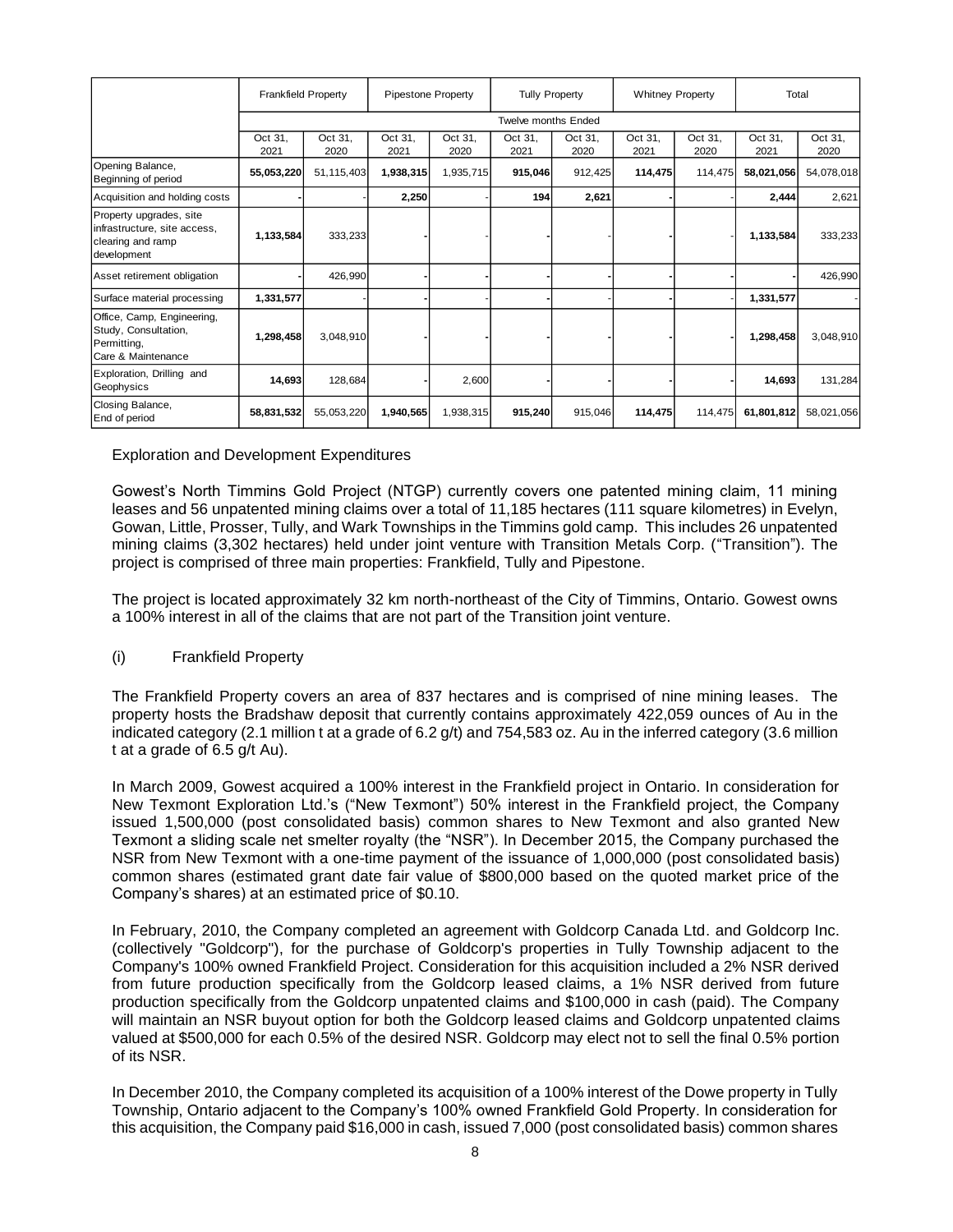(estimated grant date fair value of \$18,200 based on the quoted market price of the Company's shares) of the Company and agreed to a 0.5% NSR at gold prices of less than US\$950 per ounce or 0.75% NSR at gold prices equal to or greater than US\$950 per ounce. The Company maintains an NSR buyout option valued at \$125,000 for each 0.25% of the NSR.

During the year ended October 31, 2017, the Company increased its previously placed financial assurance bond by \$773,877 and during the year ended October 31, 2020 by \$394,641 for a total of \$1,248,939 with the Ministry of Northern Development and Mines for the Bradshaw project advanced exploration closure plan, which is refundable once certain conditions are met.

During the year ended October 31, 2017, the Company initiated and proceeded with the advanced exploration program on the Bradshaw with extensive surface preparation work for the Bulk Sample Program. Gowest started underground development at the Bradshaw mine site on May 11, 2017, when the first blast was executed at the portal, which is located at the east side of the outcrop.

During the initiation of the bulk sample program, the Company has driven over 2,100 metres of the main decline to the south with development on the 30 and 45 metre levels near completion for stoping and development extending to the 60-metre level. Crews were working on the decline in two shifts since the middle of May 2017 and one shift from end of December 2017 to April 2018. The Company has over 28,000 tonnes of development material during the previous bulk sample program. Approximately 23,000 tonnes of the mixed development material were processed by Redstone Mill, in result of approximately 1,040 tonnes of concentrate was produced and shipped to the Humon smelter. The Company is looking forward to receiving the final results after the concentrate has been processed at the Humon smelter. There are approximately 5,000 tonnes of development materials stockpiled on surface for sorting, milling and sale as concentrate.

To date, the Company completed 3,871 metres of ramp infill drilling for a total of 30 holes and metallurgical test holes in the area where the bulk sample will be collected. All holes in the drill program intersected gold mineralization. The advanced exploration drill program has been designed to refine the geological model and the stope design in the upper portion of the Bradshaw deposit.

In June 2020, the Company announced the assay results from the completed spring core drill program at the Bradshaw. The surface drilling program was designed to assist in the development of the Bradshaw's mineable resource as well as focused on the location for the ventilation raise, the secondary egress necessary for the production phase of the mine and the crown pillar assessment.

The program consisted of six surface diamond drill holes over 330 meters. Three of the holes were drilled near the mine development infrastructure to assess the crown pillar. The other three holes were to drill to the north of the deposit to obtain information in preparation for developing the first leg of the ventilation raise and secondary egress for the mine. *See News Release June 1, 2020.*

The Company has received the vent raise permit with the construction required for production mining is well planned.

On September 16, 2020, the Company announced that it has received all environmental permits required to bring the mine into commercial production, with the exception of the Mine Production Closure Plan ("the Closure Plan"), which has now been submitted to Ontario's Ministry of Energy, Northern Development and Mines ("ENDM") for final review and filing. According to the Ontario Mining Act, the ENDM had 45-days from September 14, 2020, the date of receipt of the plan, for final review and filing. This represents the final step towards receiving the Commercial Mine Production permit for Bradshaw. On October 27, 2020, the Company filed its Closure plan for mine production at the Bradshaw project and received its mine production permit.

Gowest commenced the start-up of the ore-sorter in preparation for sorting the mixed development material currently stockpiled on surface, which will be trucked to Northern Sun's Redstone Mill for processing. In November 2020, the Redstone Mill operators advised that they had received the required authorization to begin processing the Bradshaw material beginning of December 2020. The surface material commenced trucking from Bradshaw to Northern Sun at the end of November 2020 and finalized late January 2021.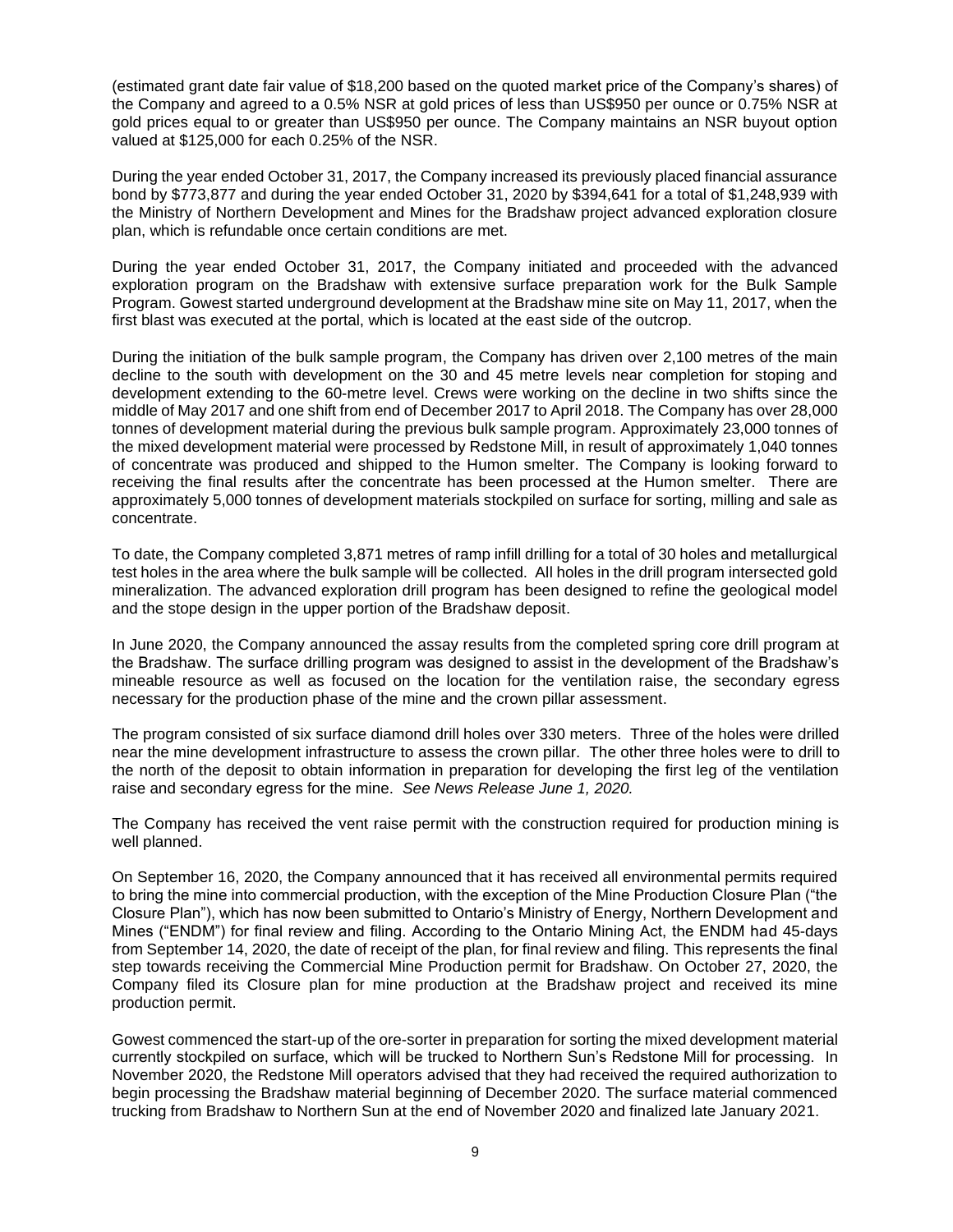The mill received and completed processing approximately 23,000 tonnes of the mixed development material at Redstone. This trial at the Redstone Mill confirmed that Bradshaw would be able to provide a sustained delivery to the mill, using local trucking company, hauling at an expected average rate of 800- 850 tonnes per day of material. The delivered material was processed at the mill at an average rate of 600- 900 tonnes per day during the 6 weeks operating period. Approximately 1,040 tonnes of concentrate were produced for shipping to the Humon smelter. The Company is looking forward to receiving the final results after the concentrate has been processed at the Humon smelter.

During this trial, 5,000 tonnes of the mixed development material was passed through the Company's onsite x-ray ore sorting plant. The initial tests were conducted to commission and optimize the sorter plant operations, including adjusting the sorter's operating parameters with the aim of maximizing metal recovery and material throughput. The sorter successfully separated waste rock from the mineralised material as expected from previous test work, raising the gold grade prior to milling.

#### Reclamation and Closure Cost Obligations

Pursuant to the Bradshaw Project Closure Plan, the Company is obligated to rehabilitate the Bradshaw site. Each period the Company reviews cost estimates and other assumptions used in the valuation of the obligations at each of its mining properties and development properties to reflect events, changes in circumstances and new information available. Changes in these cost estimates and assumptions have a corresponding impact on the fair value of the obligation. The fair values of the obligations are measured by discounting the expected cash flows using a discount factor that reflects the risk-free rate of interest. The Company prepares estimates of the timing and amount of expected cash flows when an obligation is incurred. Expected cash flows are updated to reflect changes in facts and circumstances. The principal factors that can cause expected cash flows to change are: the construction of new processing facilities; obligations realized through additional ore bodies mined; changes in the quantities of material in reserves and a corresponding change in the life of mine; changing ore characteristics that impact required environmental protection measures and related costs; changes in water quality that impact the extent of water treatment required; and changes in laws and regulations governing the protection of the environment. The present value of the future estimated obligation is recorded when it is incurred. The present value of the future estimated obligation is recorded when it is incurred. Assumptions including an inflation rate of 1.12 % (2020 -1.11%) and a discount rate of 1.65 % (2020 – 0.56%) and an expected time to completion of 7 years (2020 – 7 years) have been made which management believes are a reasonable basis upon which to estimate the future liability.

During the year ended October 31, 2021, accretion expense was recorded of \$(81,833) (October 31, 2020 - \$12,764) due to the change of estimate value. The present value of the future rehabilitation liability was estimated at \$1,256,590 as at October 31, 2021 (October 31, 2020 - \$1,338,423) due to increased discount rate from 0.56% to 1.65% in 2021.

#### (ii) Pipestone Property

The Pipestone Property (7,577 hectares) is comprised of two blocks, namely the East Pipestone and the West Pipestone, both east and west of the Frankfield Property, respectively. The East Pipestone block consists of 21 wholly owned unpatented mining claims (4,274 hectares) and 12 unpatented mining claims (2,218 hectares), held by Gowest under a joint-venture agreement with Transition Metals Corp.

The Pipestone West Property consists of 15 unpatented mining claims (1,085 hectares), held by Gowest under a joint-venture agreement with Transition Metals Corp.

On April 26, 2011, the Company entered into an option and joint venture agreement (the "Option Agreement") with Transition Metals Corp. ("TMC") to explore and earn an interest in an additional 3,400 hectares in the Porcupine mining district in Ontario (the "Pipestone Property"). The Company completed its earn-in option for a 60% interest in the properties on April 26, 2016. Upon earning the 60% interest, as applicable, a joint venture automatically formed between Gowest and TMC, pursuant to which the companies will continue to explore and develop the Pipestone Property as warranted. Should either party's joint venture interest be diluted below 10%, its interest will be converted to a 2% NSR.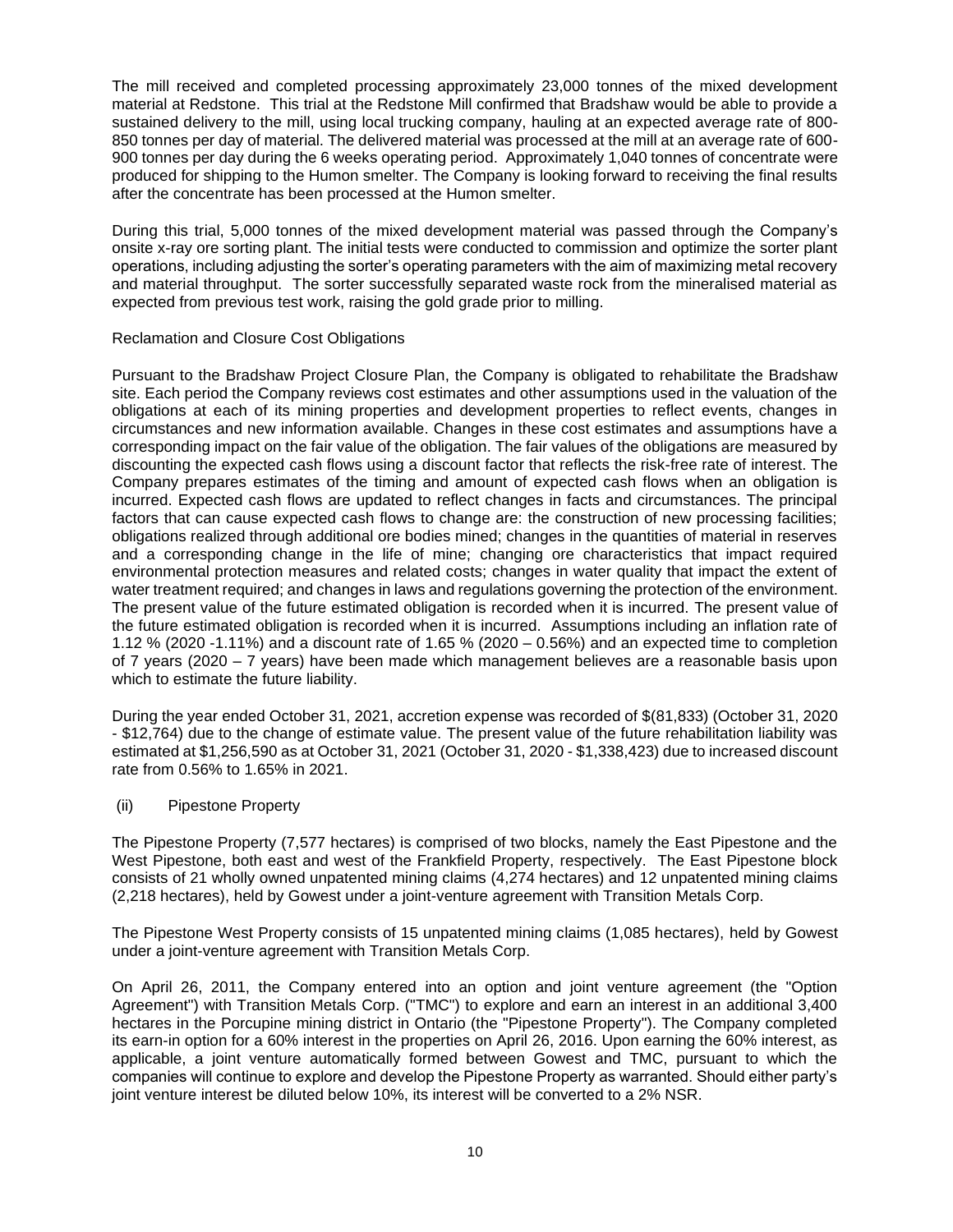During the twelve-month period ended October 31, 2018, the Company completed an Induced Polarization (IP) survey on the Pipestone property, as part of the Transition JV work program. The Company is evaluating the results and developing the next steps for the program which it expects to initiate during the fourth quarter of the Company's fiscal twelve months.

As at October 31, 2021, the Company's interest in the properties is 67.7%.

(iii) Tully Property

The Tully Property consists of two claim blocks totalling 2,513 hectares in Tully Township. The North block is located 3 km northeast of the Bradshaw Gold deposit and is comprised of one mining lease and one unpatented claim totalling 228 hectares. The Tully East Property, which consists of one patented claim, one mining lease and six unpatented mining claims covering 2,285 hectares, is contiguous to and east of the Frankfield Property.

# (iv) Whitney Property

The Gowest Whitney Property consists of nine patented claims (mining and surface rights) totalling approximately 144 hectares. It is located in the centre of the Timmins Gold Camp, 10 km west of downtown Timmins, Ontario and 25 km south of the Bradshaw gold deposit.

The Company had a historic interest in 5 patented claims and on July 22, 2015, the Company entered into an agreement to acquire a 100% interest in 4 additional patented claims from the Crown for shares and cash. In accordance with the terms of the agreement, the Company has paid \$25,000 in cash and issued 1,000,000 common shares (estimated grant date fair value of \$75,000 based on the quoted market price of the Company's shares) of the Company on August 25, 2015.

# **Next Steps**

The Company's primary objective is to raise the necessary funds to complete the mine restart plan, recruit a mine site team and finalize agreements with service providers all in order to restart the mine at Bradshaw gold deposit.

Gowest started the commissioning the ore-sorter in the first phase of the Bulk Sample mining where they also began testing the sorter with mixed development material. Gowest plans on completing the commissioning of the ore sorter at mine restart and operate the unit during the next phase of mining.

In addition, the Company continues to review opportunities to increase the resource through exploration on the NTGP and other potential opportunities to enhance shareholder value.

On a quarterly and annual basis, the management of the Company reviews exploration plans and costs to ensure deferred expenditures include only costs and projects that are eligible for capitalization.

#### **Commitments and Contingencies**

The Company is party to a management and consulting contract. The contract contains clauses requiring additional payments up to \$727,000 to be made upon the occurrence of certain events such as a change of control or termination. As of October 31, 2021, the Company has recorded \$470,000 as accrued liability for the severance payment to the former President and CEO, and the contingent payment has been accrued in the accounts payable and accrued liabilities in these financial statements.

The Company's exploration and evaluation activities are subject to various laws and regulations governing the protection of the environment. These laws and regulations are continually changing and generally becoming more restrictive. The Company has made, and expects to make in the future, expenditures to comply with such laws and regulations.

On December 21 and 23, 2020, the Company issued \$1,170,127 in flow-through shares. As at October 31, 2021, the Company had expended \$1,170,127 of the related commitments to these flow-through funds.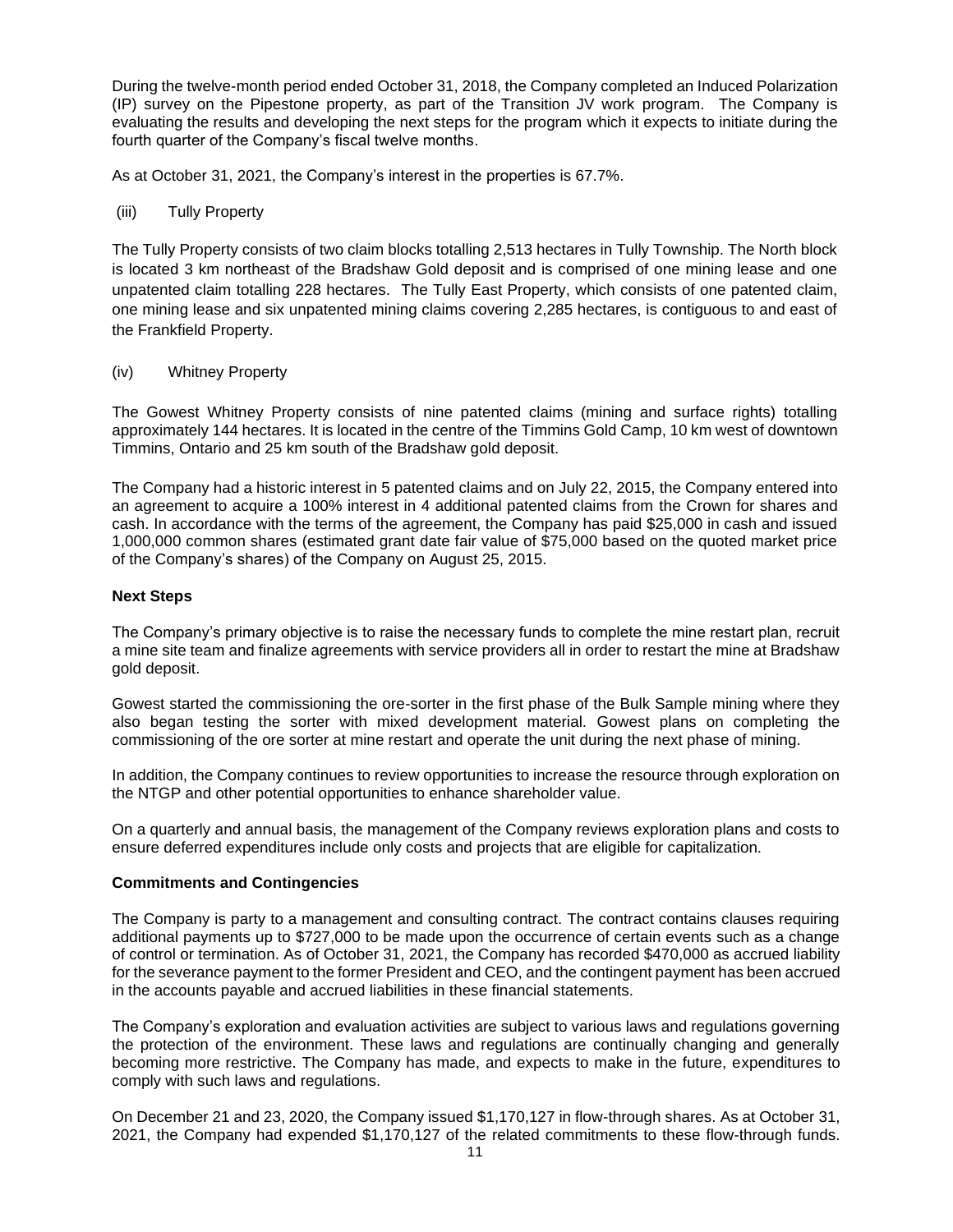The Company has indemnified the subscribers of current and previous flow-through share offerings against any tax related amounts that become payable by the shareholder as a result of the Company not meeting its expenditure commitments.

On November 25, 2020, the Company signed an amendment to a binding term sheet with Northern Sun with respect to the processing at Northern Sun's Redstone Mill in Timmins, Ontario. Gowest is no longer responsible for any standby fees as of September 30, 2020 and is instead responsible for certain capital improvement costs required to process the Gowest material. Northern Sun charged standby fee of \$nil (2020 - \$1,977,500) during the year ended October 31, 2021. Northern Sun also charged capital costs of \$687,660 (2020 -\$nil) which were expensed and processing costs of \$1,652,000 (2020 - \$nil) which were capitalized to exploration and evaluation assets. As at October 31, 2021, there is \$5,245,161 (2020 - \$3,080,355) in accounts payable and accrued liabilities owing to Northern Sun, which will be partially offset by the value of the material of \$853,179 assigned to Northern Sun upon settlement with Human. This offset is included in the accounts payable and accrued liabilities. See Note 16.

# **Off-Balance Sheet Arrangements**

The Company has no off-balance sheet arrangements.

# **Transactions with Related Parties**

The remuneration for directors and key management of the Company for the year ended October 31, 2021 and 2020, is as follows:

|                          | Year Ended               |                                   |  |
|--------------------------|--------------------------|-----------------------------------|--|
|                          |                          | October 31, 2021 October 31, 2020 |  |
| Aggregate compensation   | 589.322                  | 643,367                           |  |
| Stock based compensation | $\overline{\phantom{0}}$ | 35.400                            |  |
|                          | 589.322                  | 678.767                           |  |

In accordance with IAS 24, key management personnel are those persons having authority and responsibility for planning, directing and controlling the activities of the Company directly or indirectly, including any directors (executive and non-executive) of the Company.

A director of Gowest, Meirong Yuan, is a director and shareholder of Lush Land and Greenwater, which the Company settled the loan with and disclosed the settlement in Note 11, he is also a director of Northern Sun that the Company included an obligation to Northern Sun in Note 16.

Included in aggregate compensation during the year ended October 31, 2021, \$147,766 was recorded to Mr. Wu, a director who provided geological services to the Company and worked as interim CEO during June 16, 2021 to October 4, 2021(October 31, 2020 - \$110,400) and \$115,000 was recorded to Mr. Yuan, a director who provided Corporate Development services to the Company (October 31, 2020 - \$150,967).

Included in accounts payable and accrued liabilities as at October 31, 2021 is \$240,583 (October 31, 2020 - \$126,000) owing to directors, payable in shares of the Company, of which the amount payable is unsecured, non-interest bearing, with no fixed terms of repayment. and \$507,397 owing to a director of the Company (October 31, 2020 - \$100,000) is included in the accounts payable and accrued liabilities as well.

On July 22, 2021, the Company entered into Debt Conversion Agreement with a director of the Company to convert \$312,137 of principal and accumulated interest into 1,248,548 shares, with the shares issued on October 15, 2021 subsequent to TSXV approval.

On September 15, 2021, the Company signed a Promissory Note with Meirong Yuan, director of the Company, for an unsecured \$500,000 loan with an interest rate of 12% and a term of one year. The loan may be repaid at any time prior to maturity without penalty. The company accrued \$7,397 interest for the loan as of the year ended October 31, 2021.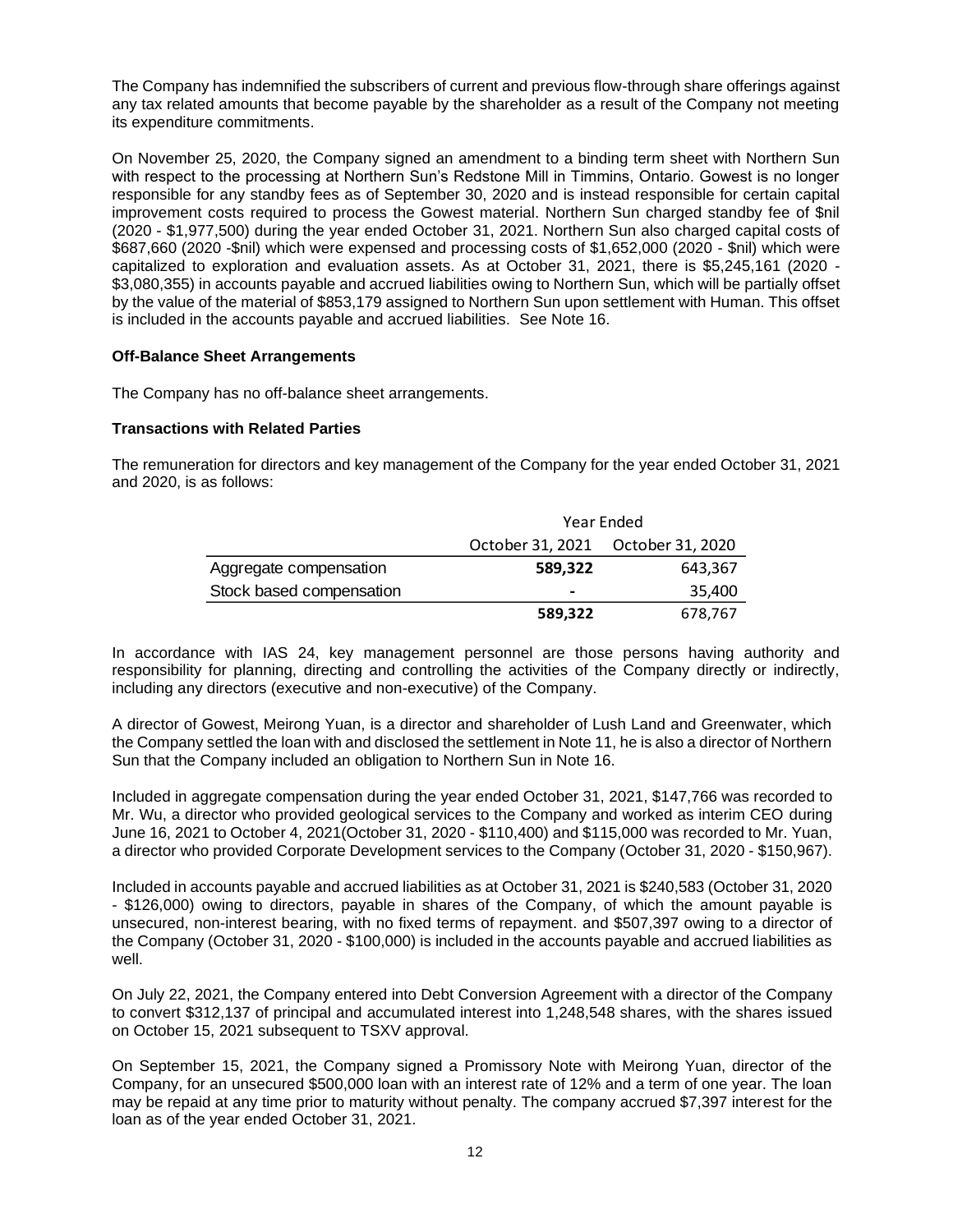# **Proposed Transactions**

There are no material decisions by the board of directors of the Company with respect to any imminent or proposed transactions that have not been disclosed.

### **Significant Accounting Judgements, Estimates**

The preparation of the condensed interim financial statements requires management to make certain estimates, judgments and assumptions that affect the reported amounts of assets and liabilities at the date of the condensed interim financial statements and reported amounts of expenses during the reporting period. Actual outcomes could differ from these estimates. The condensed interim financial statements include estimates that, by their nature, are uncertain. The impact of such estimates are pervasive throughout the financial statements, and may require accounting adjustments based on future occurrences. Revisions to accounting estimates are recognized in the period in which the estimate is revised and future periods if the revision affects both current and future periods. These estimates are based on historical experience, current and future economic conditions and other factors, including expectations of future events that are believed to be reasonable under the circumstances. The key sources of estimation uncertainty that have a significant risk of causing material adjustment to the amounts recognized in the financial statements are: capitalization of exploration and evaluation expenditures, impairment of exploration and evaluation properties, leases, share-based payments, income taxes and recoverability of potential deferred tax assets and flow-through shares, valuation of the reclamation and closure cost obligation and classification and measurement of long-term debt.

# **Change in Accounting Policy**

#### *New accounting standards and interpretations effective in future periods*

Certain pronouncements were issued by the IASB or the IFRIC that are mandatory for accounting periods commencing on or after November 1, 2020. Many are not applicable or do not have a significant impact to the Company and have been excluded. The following have not yet been adopted and are being evaluated to determine their impact on the Company.

IAS 1 – Presentation of Financial Statements ("IAS 1") was amended in January 2020 to provide a more general approach to the classification of liabilities under IAS 1 based on the contractual arrangements in place at the reporting date. The amendments clarify that the classification of liabilities as current or noncurrent is based solely on a company's right to defer settlement at the reporting date. The right needs to be unconditional and must have substance. The amendments also clarify that the transfer of a company's own equity instruments is regarded as settlement of a liability, unless it results from the exercise of a conversion option meeting the definition of an equity instrument. The amendments are effective for annual periods beginning on November 1, 2023.

IAS 37 – Provisions, Contingent Liabilities, and Contingent Assets ("IAS 37") was amended. The amendments clarify that when assessing if a contract is onerous, the cost of fulfilling the contract includes all costs that relate directly to the contract – i.e., a full-cost approach. Such costs include both the incremental costs of the contract (i.e., costs a company would avoid if it did not have the contract) and an allocation of other direct costs incurred on activities required to fulfill the contract – e.g., contract management and supervision, or depreciation of equipment used in fulfilling the contract. The amendments are effective for annual periods beginning on November 1, 2022.

IAS 16 – Property, Plant and Equipment ("IAS 16") was amended. The amendments introduce new guidance, such that the proceeds from selling items before the related property, plant and equipment is available for its intended use can no longer be deducted from the cost. Instead, such proceeds are to be recognized in profit or loss, together with the costs of producing those items. The amendments are effective for annual periods beginning on November 1, 2022.

#### **Capital Management**

The Company manages its capital structure and makes adjustments to it, based on the funds available to the Company, in order to support the acquisition, exploration and evaluation of mineral properties. The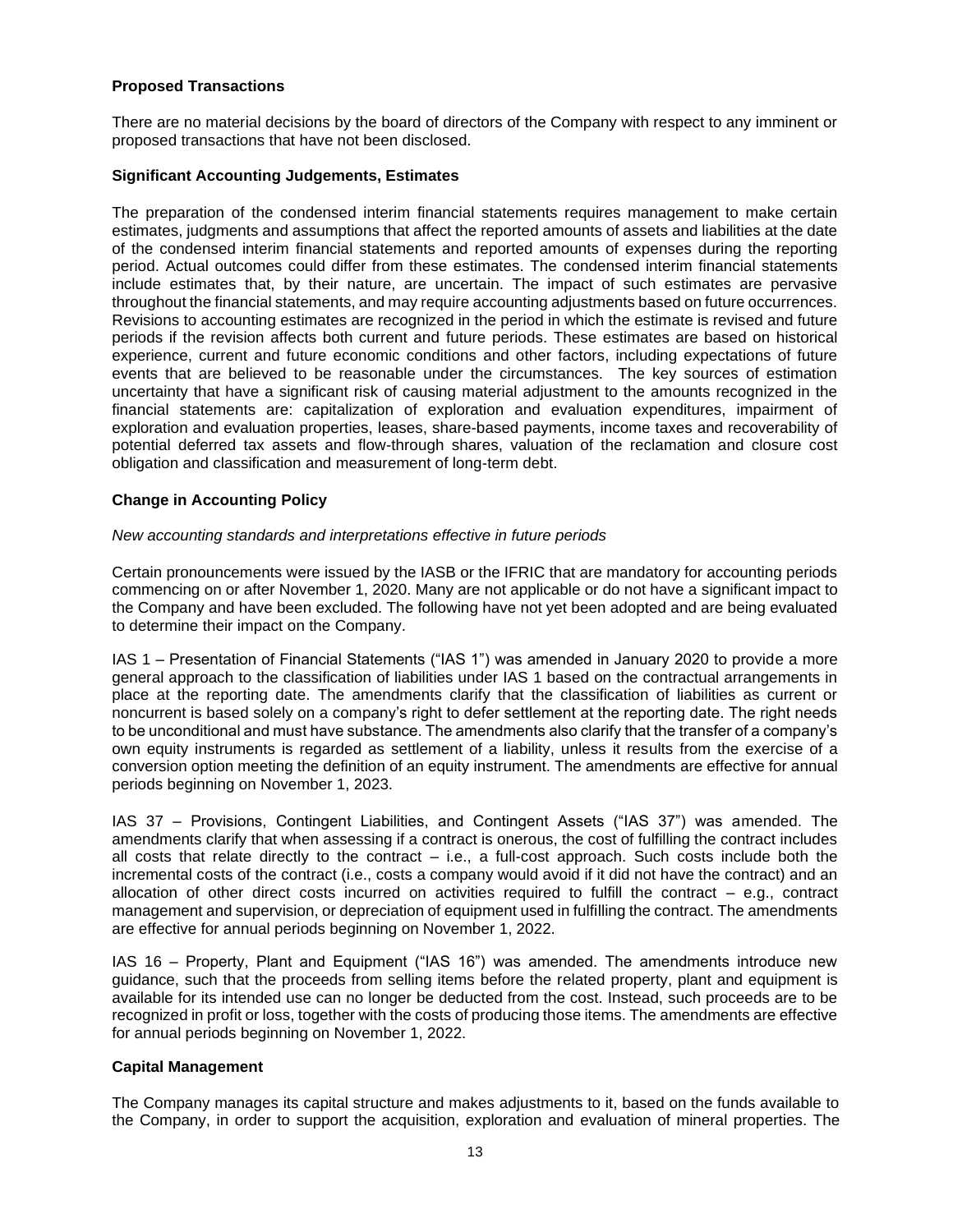Board of Directors does not establish a quantitative return on capital criteria for management, but rather relies on the expertise of the Company's management to sustain future development of the business.

The properties in which the Company currently has an interest are in the exploration stage with the Bradshaw moving into development stage; as such the Company is dependent on external financing to fund its activities. In order to carry out the planned exploration and pay for administrative costs, the Company will spend its existing working capital and raise additional amounts as needed.

The Company will continue to assess new properties and seek to acquire an interest in additional properties if it feels there is sufficient geologic or economic potential and if it has adequate financial resources to do so.

Management reviews its capital management approach on an ongoing basis and believes that this approach, given the relative size of the Company, is reasonable.

There were no changes in the Company's approach to capital management during the year ended October 31, 2021.

The Company is not subject to any capital requirements imposed by a lending institution or regulatory body, other than of the TSX Venture Exchange ("TSXV") which requires adequate working capital or financial resources of the greater of (i) \$50,000 and (ii) an amount required in order to maintain operations and cover general and administrative expenses for a period of 6 months. As of October 31, 2021, the Company may not be compliant with the policies of the TSXV. The impact of this violation is not known and is ultimately dependent on the direction of the TSXV.

Refer to Note 3 in the audited financial statements.

#### **Risk Considerations**

Gowest's business of exploring for mineral resources involves a variety of operational, financial and regulatory risks that are typical in the natural resource industry. The Company attempts to mitigate these risks and minimize their effects on its financial performance, but there is no guarantee that the Company will be profitable in the future, and Gowest common shares should be considered speculative.

For a discussion of certain risk exposures and the impact on the Company, refer to Note 4 of the Company's financial statements for the year ended October 31, 2021. In addition to the risk exposures and the impact to the Company the following are additional considerations for the Company.

#### **Exploration and Development Risks**

The Company's activities are directed towards the exploration and development of the Bradshaw project.

Resource exploration and mineral development is a highly speculative and extremely volatile business. The Company's exploration and initial development activities involve significant risks that cannot be eliminated or adequately mitigated, even with careful and prudent planning and evaluation, experience, knowledge and operational know-how. In general, the discovery of ore bodies may result in substantial rewards. However, few properties which are explored are ultimately developed into producing mines. Exploration for gold involves many risks and uncertainties and success in exploration is dependent on a number of factors, including the quality of management, quality and availability of geological expertise and the availability of exploration capital. Substantial expenditures are required to (i) establish mineral resources and mineral reserves (ii) complete drilling and to develop metallurgical processes to extract the minerals, (iii) develop mining and processing facilities and suitable infrastructure at any site chosen for mining, and (iv) establish commercial operations. Also, substantial expenses may be incurred on exploration projects which are subsequently abandoned due to poor exploration results or the inability to define reserves which can be mined economically. Even if an exploration program is successful and economically recoverable gold is found, it can take a number of months from the initial phases of drilling and identification of the mineralization until production is possible, during which time the economic feasibility of extraction may change and gold that was economically recoverable at the time of discovery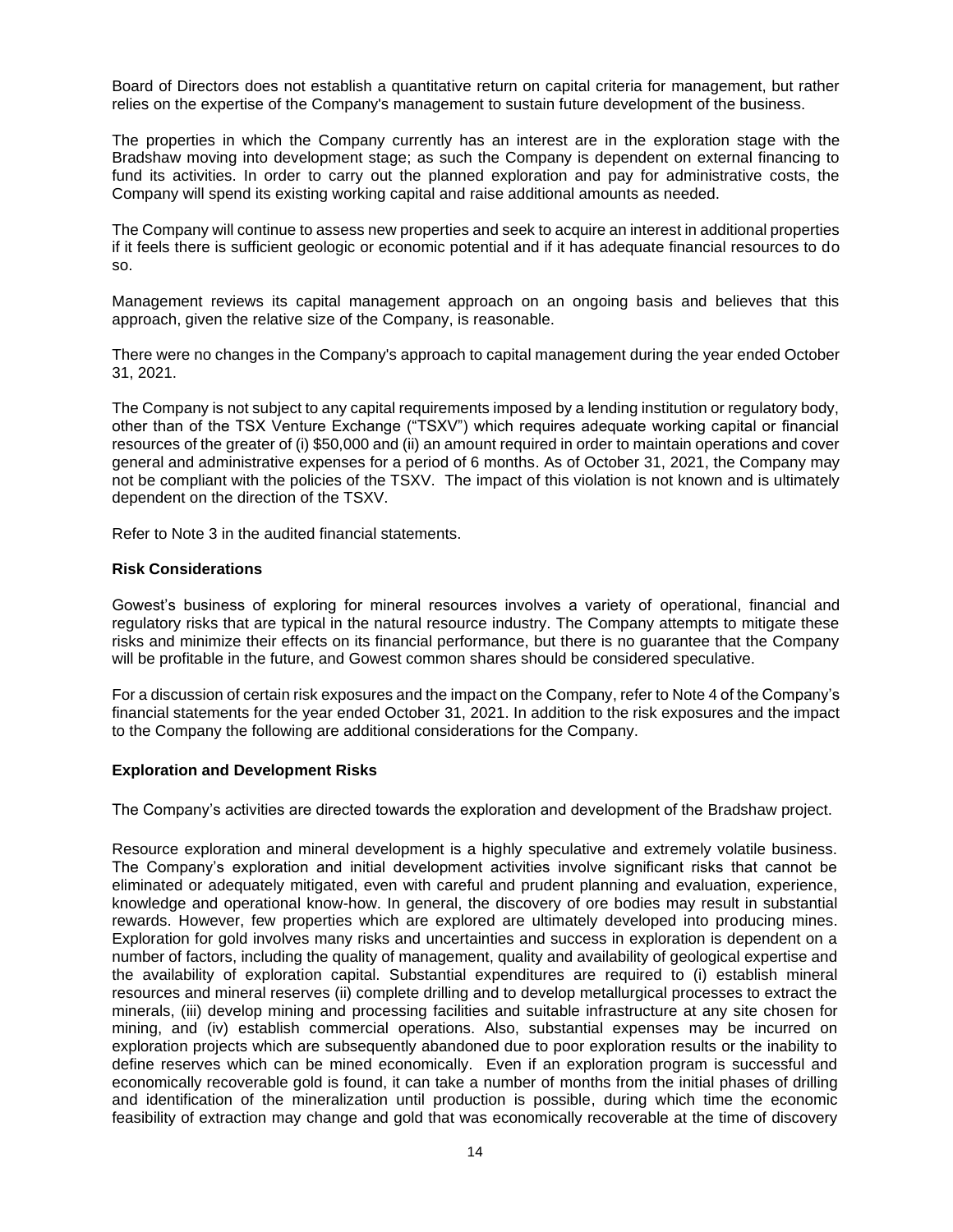ceases to be economically recoverable. There can be no assurance that gold recovered in small scale tests will be duplicated in large scale tests under on-site conditions or in production scale operations. The Company cannot ensure or provide any comfort that the exploration or development programs planned by the Company will result in a profitable commercial mining operation in respect of the Bradshaw Project.

The commercial viability of the Bradshaw Project depends upon on a number of factors, all of which are beyond the control of the Company, including: the particular attributes of a deposit, such as size, grade, metallurgy and proximity to infrastructure, market fluctuations in the price of metals (which are highly volatile), general and local labour market conditions, the proximity and capacity of milling facilities, and local, provincial, federal and international government regulation, including regulations relating to prices, taxes, royalties, land tenure, land use, and the importing and exporting of minerals and environmental protection. The effect of these factors, either alone or in combination, cannot be accurately predicted and their impact may result in the Company not being able to economically extract minerals from any identified mineral resource or mineral reserve which, in turn, could have a material and adverse impact on the Company's cash flows, earnings, results of operations and financial condition and prospects. The Company cannot provide any certainty that its planned expenditures will result in the successful operation of the Bradshaw Project.

Estimates of reserves, mineral deposits and production costs can also be affected by such factors as environmental permitting, social activism, weather, environmental factors, unforeseen technical difficulties, unusual or unexpected geological formations, and work interruptions. In addition, the quantity or grade of minerals ultimately extracted may differ from the quantity or grade indicated by drilling results. Short term factors relating to reserves, such as the need for orderly development of ore bodies or the processing of new or different grades, may also have an adverse effect on mining operations and on results from operations. Any material changes in ore reserves, grades, stripping ratios or recovery rates may affect the economic viability of the Bradshaw Project and the viability of the Company may be negatively affected.

#### **Obtaining and Renewing of Government Permits**

In the ordinary course of business, the Company is required to obtain or renew governmental permits for mineral exploration. Obtaining or renewing the necessary governmental permits is a complex and timeconsuming process involving numerous agencies which can often involve public hearings and costly undertakings. The duration and success of the Company's efforts to obtain or renew permits are contingent upon many variables not within the Company's control, including the interpretation of applicable requirements implemented by the permitting authority or potential legal challenges from various stakeholders such as environmental groups, nongovernmental organizations, aboriginal groups or other claimants. The Company may not be able to obtain or renew permits that are necessary to its operations, or the cost to obtain or renew permits may exceed what the Company believes it can recover from the Bradshaw Project once in production. Any unexpected delays or costs associated with the permitting process could delay the development or impede the operation of a mine, which could have a material adverse effect on the Company's operations and profitability.

#### **Employee Recruitment and Key Personnel**

Recruiting and retaining qualified personnel is critical to the success of the Company. The number of persons skilled in acquisition, exploration and development of mining properties is limited and competition for such persons is intense. As the Company's business activity grows, the Company will require additional key executive, financial, operational, administrative and mining personnel. There can be no assurance that the Company will be successful in attracting, training and retaining qualified personnel. If the Company is not successful in attracting and training qualified personnel, the efficiency of its operations could be affected, which could have a material adverse effect on the Company's results of operations and profitability. The Company's business involves a certain degree of risk, which even a combination of experience, knowledge and careful evaluation may not be able to overcome. As such, the Company's success is dependent on the services of its senior management. The loss of one or more of the Company's key employees could have a material adverse effect on the Company's operations and business prospects. In addition, the Company's future success depends on its ability to attract and retain skilled technical, management, sales and marketing personnel. There can be no assurance that the Company will be